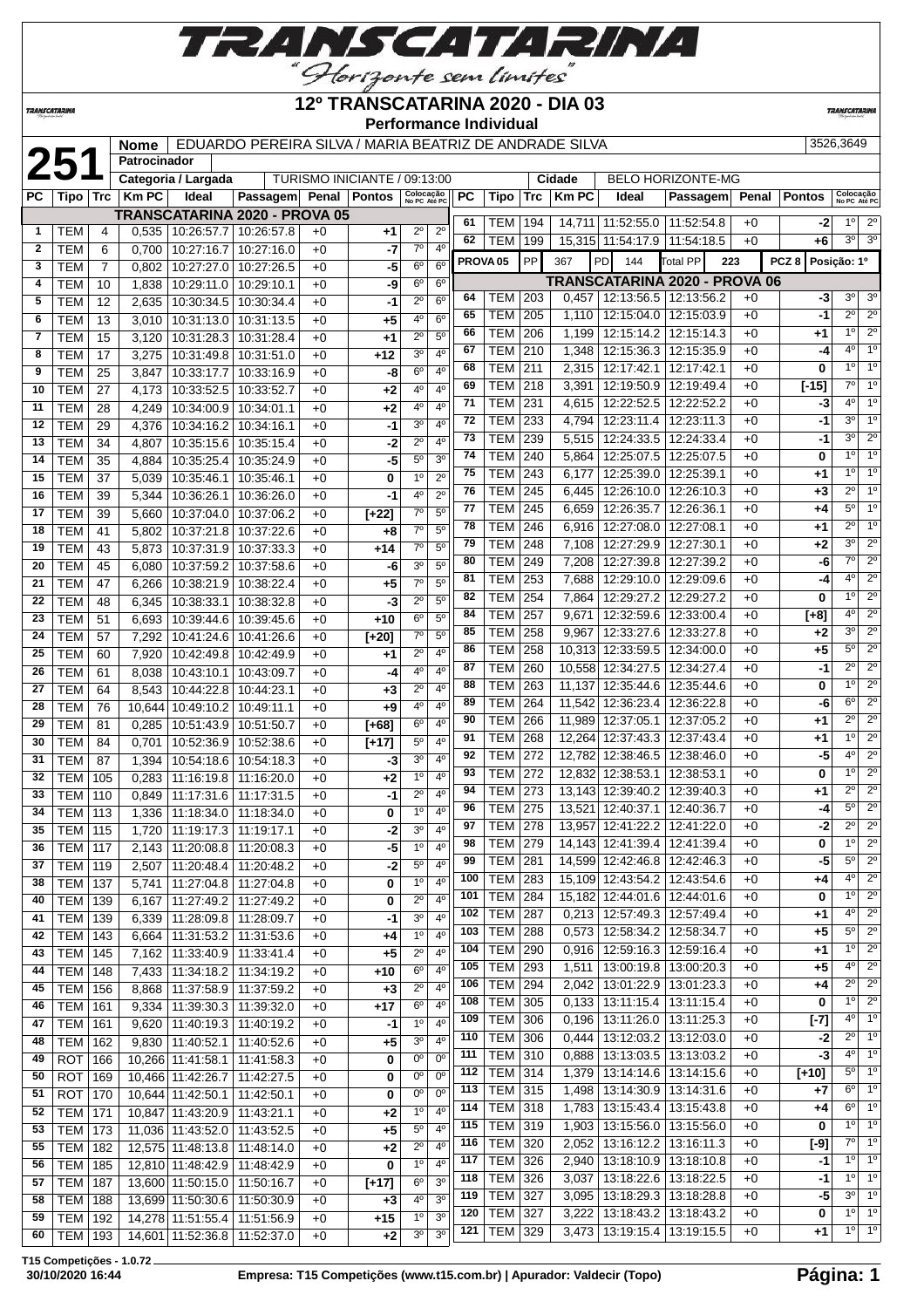

## **12º TRANSCATARINA 2020 - DIA 03**

**TRANSCATARIN** 

# **Performance Individual**<br>I Nome | EDUARDO PEREIRA SILVA / MARIA REATRIZ DE ANDRADE SILVA

|                     |                 |     | <b>Nome</b>  |                                 | EDUARDO PEREIRA SILVA / MARIA BEATRIZ DE ANDRADE SILVA |       |                              |                           |                        |                     |            |     |              |    |                          |                 |     |       |                  | 3526,3649                       |
|---------------------|-----------------|-----|--------------|---------------------------------|--------------------------------------------------------|-------|------------------------------|---------------------------|------------------------|---------------------|------------|-----|--------------|----|--------------------------|-----------------|-----|-------|------------------|---------------------------------|
|                     | 251             |     | Patrocinador |                                 |                                                        |       |                              |                           |                        |                     |            |     |              |    |                          |                 |     |       |                  |                                 |
|                     |                 |     |              | Categoria / Largada             |                                                        |       | TURISMO INICIANTE / 09:13:00 |                           |                        |                     |            |     | Cidade       |    | <b>BELO HORIZONTE-MG</b> |                 |     |       |                  |                                 |
| PC                  | Tipo   Trc      |     | <b>Km PC</b> | Ideal                           | Passagem                                               | Penal | <b>Pontos</b>                | Colocação<br>No PC Até PC |                        | PC                  | Tipo       | Trc | <b>Km PC</b> |    | Ideal                    | Passagem        |     | Penal | <b>Pontos</b>    | Colocação<br>No PC Até PC       |
| 122                 | <b>TEM 329</b>  |     |              | 3,574   13:19:27.5   13:19:27.6 |                                                        | $+0$  | +1                           | $1^{\circ}$               | $1^{\circ}$            | 191                 | <b>TEM</b> | 429 | 3.032        |    | 14:54:38.7               | 14:54:38.0      |     | $+0$  | -7               | $3^0$ 6 <sup>0</sup>            |
| 123                 | TEM 331         |     | 3,740        | 13:19:46.7                      | 13:19:46.0                                             | $+0$  | $-7$                         | 3 <sup>0</sup>            | 1 <sup>0</sup>         | 192                 |            |     |              |    |                          |                 |     | $+0$  |                  | $3^{\circ}$<br>$5^{\circ}$      |
| 124                 | TEM             | 331 | 3,844        | 13:20:04.5                      | 13:20:03.9                                             | $+0$  | -6                           | $5^{\circ}$               | 1 <sup>0</sup>         |                     | <b>TEM</b> | 430 | 3,663        |    | 14:55:44.9               | 14:55:44.3      |     |       | -6               | $5^{\circ}$<br>$4^{\circ}$      |
| 125                 | TEM             | 333 | 4,058        | 13:20:33.9 13:20:34.1           |                                                        | $+0$  | +2                           | $2^{\circ}$               | 1 <sup>0</sup>         | 193                 | <b>TEM</b> | 432 | 3,869        |    | 14:56:11.2               | 14:56:11.5      |     | $+0$  | $+3$             |                                 |
| 126                 | TEM             | 335 | 4,281        |                                 | 13:21:06.2   13:21:06.5                                | $+0$  | +3                           | 4 <sup>0</sup>            | $1^{\circ}$            | 194                 | <b>TEM</b> | 435 | 4,344        |    | 14:57:08.3               | 14:57:07.5      |     | $+0$  | -8               | $6^{\circ}$<br>$5^{\circ}$      |
| 127                 | TEM             | 336 | 4,584        | 13:21:38.7                      | 13:21:38.8                                             | $+0$  | +1                           | 3 <sup>o</sup>            | 1 <sup>0</sup>         | 195                 | <b>TEM</b> | 440 | 4,849        |    | 14:58:31.8               | 14:58:31.5      |     | $+0$  | $-3$             | $2^{\circ}$<br>$5^{\circ}$      |
| 128                 | TEM             | 337 | 4,992        |                                 | 13:22:18.6   13:22:18.6                                | $+0$  | 0                            | 1 <sup>0</sup>            | $1^{\circ}$            | 196                 | <b>TEM</b> | 441 | 5.026        |    | 14:58:51.4               | 14:58:50.6      |     | $+0$  | -8               | $6^{\circ}$<br>$5^{\circ}$      |
| 129                 | <b>TEM</b>      | 337 | 5,057        | 13:22:26.4                      | 13:22:26.4                                             | $+0$  | 0                            | 1 <sup>°</sup>            | $1^{\circ}$            | 197                 | <b>TEM</b> | 442 |              |    | 5,473   14:59:38.8       | 14:59:38.2      |     | $+0$  | -6               | $\overline{5^0}$<br>$6^{\circ}$ |
| 130                 | TEM             | 337 | 5,151        | 13:22:37.6   13:22:37.1         |                                                        | $+0$  | -5                           | 3 <sup>o</sup>            | $1^{\circ}$            | 198                 | <b>TEM</b> | 449 | 6,418        |    | 15:02:33.5               | 15:02:33.8      |     | $+0$  | $+3$             | $2^{\circ}$<br>$5^{\circ}$      |
| 131                 | <b>TEM 337</b>  |     | 5,342        |                                 | 13:23:00.6   13:23:00.3                                | $+0$  | $-3$                         | 4 <sup>0</sup>            | 1 <sup>0</sup>         | 199                 | <b>TEM</b> | 450 | 6,917        |    | 15:03:22.3               | 15:03:21.3      |     | $+0$  | $-10$            | $5^\circ$<br>$5^{\circ}$        |
| 132                 | TEM             | 337 | 5,482        | 13:23:17.4   13:23:17.4         |                                                        | $+0$  | 0                            | $2^{\circ}$               | 1 <sup>0</sup>         | 200                 | <b>TEM</b> | 451 | 7,080        |    | 15:03:41.0               | 15:03:40.3      |     | $+0$  | $-7$             | $\overline{5^0}$<br>$6^{\circ}$ |
| 133                 | TEM             | 338 | 5,538        | 13:23:25.3 13:23:24.8           |                                                        | $+0$  | $-5$                         | 3 <sup>o</sup>            | 1 <sup>0</sup>         | 201                 | <b>TEM</b> | 456 | 7,960        |    | 15:05:20.7               | 15:05:20.4      |     | $+0$  | $-3$             | $6^{\circ}$<br>50               |
|                     |                 |     |              |                                 |                                                        |       |                              |                           |                        | 202                 | <b>TEM</b> | 458 | 8,429        |    | 15:06:09.9               | 15:06:09.5      |     | $+0$  | $-4$             | $5^{\circ}$<br>$4^{\circ}$      |
| PROVA <sub>06</sub> |                 | PP  | 194          | PD<br>49                        | <b>Total PP</b><br>145                                 |       | <b>PCZ 13</b>                | Posição: 1º               |                        | 203                 | <b>TEM</b> | 459 | 8,621        |    | 15:06:28.7               | 15:06:28.7      |     | $+0$  | 0                | $5^{\circ}$<br>$2^{\circ}$      |
|                     |                 |     |              |                                 | TRANSCATARINA 2020 - PROVA 07                          |       |                              |                           |                        | 204                 | <b>TEM</b> | 459 | 8,804        |    | 15:06:45.6               | 15:06:45.1      |     | $+0$  | -5               | $4^{\circ}$ 5°                  |
| 134                 | TEM             | 340 |              | $0,314$   13:39:14.1            | 13:39:12.8                                             | $+0$  | $[-13]$                      | $7^\circ$                 | $7^\circ$              | PROVA <sub>07</sub> |            | PP  | 338          | PD | 75                       | <b>Total PP</b> | 263 |       | PCZ <sub>5</sub> | Posição: 5º                     |
| 135                 | <b>TEM 341</b>  |     |              | 0,560   13:39:40.3   13:39:39.5 |                                                        | $+0$  | -8                           | $6^{\circ}$               | $\overline{7}^{\circ}$ |                     |            |     |              |    |                          |                 |     |       |                  |                                 |
| 136                 | TEM             | 345 | 1,102        |                                 | 13:40:52.3 13:40:51.2                                  | $+0$  | -11                          | $\overline{7^{\circ}}$    | $7^\circ$              | <b>TOTAL</b>        |            | PP  | 899          | PD | 268                      | Total PP        | 631 |       | <b>PCZ 26</b>    |                                 |
| 137                 | TEM             | 346 | 1,264        |                                 | 13:41:14.6   13:41:14.6                                | $+0$  | 0                            | 1 <sup>0</sup>            | $7^\circ$              |                     |            |     |              |    |                          |                 |     |       |                  |                                 |
| 138                 | TEM             | 347 | 1,531        |                                 | 13:41:55.5   13:41:55.9                                | $+0$  | +4                           | 4 <sup>0</sup>            | $7^{\circ}$            |                     |            |     |              |    |                          |                 |     |       |                  |                                 |
| 139                 | TEM             | 347 | 1,658        | 13:42:08.2                      | 13:42:08.6                                             | $+0$  | +4                           | $5^{\circ}$               | $\overline{7^0}$       |                     |            |     |              |    |                          |                 |     |       |                  |                                 |
| 141                 | TEM             | 348 | 1,890        |                                 | 13:42:34.0   13:42:34.0                                | $+0$  | 0                            | 1 <sup>o</sup>            | $7^\circ$              |                     |            |     |              |    |                          |                 |     |       |                  |                                 |
| 142                 | <b>TEM</b>      | 355 | 2,728        | 13:44:33.6                      | 13:44:33.5                                             | $+0$  | -1                           | $5^{\circ}$               | $7^\circ$              |                     |            |     |              |    |                          |                 |     |       |                  |                                 |
| 143                 | TEM             | 357 | 3,089        |                                 | 13:45:15.8   13:45:16.3                                | $+0$  | +5                           | 40                        | $7^{\circ}$            |                     |            |     |              |    |                          |                 |     |       |                  |                                 |
| 144                 | TEM             | 359 | 3,302        |                                 | 13:45:39.3 13:45:40.9                                  | $+0$  | $[+16]$                      | $\overline{7^{\circ}}$    | $7^\circ$              |                     |            |     |              |    |                          |                 |     |       |                  |                                 |
| 145                 | TEM             | 360 |              | 3,615   13:46:11.8              | 13:46:10.9                                             | $+0$  | -9                           | $5^{\circ}$               | $7^\circ$              |                     |            |     |              |    |                          |                 |     |       |                  |                                 |
| 146                 | TEM             | 365 | 4,178        |                                 | 13:47:45.5   13:47:44.6                                | $+0$  | -9                           | $6^{\circ}$               | $7^\circ$              |                     |            |     |              |    |                          |                 |     |       |                  |                                 |
| 147                 | TEM             | 367 | 4,360        | 13:48:05.1                      | 13:48:06.2                                             | $+0$  | $+11$                        | 6 <sup>o</sup>            | $7^{\circ}$            |                     |            |     |              |    |                          |                 |     |       |                  |                                 |
| 148                 | TEM             | 367 | 4,591        |                                 | 13:48:32.8   13:48:32.5                                | $+0$  | $-3$                         | 3 <sup>o</sup>            | $7^\circ$              |                     |            |     |              |    |                          |                 |     |       |                  |                                 |
| 149                 | TEM             | 367 | 4,736        |                                 | 13:48:50.2   13:48:50.0                                | $+0$  | $-2$                         | 1 <sup>0</sup>            | $7^\circ$              |                     |            |     |              |    |                          |                 |     |       |                  |                                 |
| 150                 | <b>TEM</b>      | 367 | 4,780        |                                 | 13:48:55.5   13:48:55.8                                | $+0$  | +3                           | $2^{\circ}$               | $7^\circ$              |                     |            |     |              |    |                          |                 |     |       |                  |                                 |
| 151                 | <b>TEM</b>      | 367 | 5,270        |                                 | 13:49:54.3 13:49:54.6                                  | $+0$  | +3                           | 40                        | $7^\circ$              |                     |            |     |              |    |                          |                 |     |       |                  |                                 |
| 152                 | TEM             | 368 | 5,517        |                                 | 13:50:20.9   13:50:20.6                                | $+0$  | -3                           | 3 <sup>0</sup>            | $7^{\circ}$            |                     |            |     |              |    |                          |                 |     |       |                  |                                 |
| 153                 | <b>TEM 371</b>  |     | 5,853        |                                 | 13:51:52.0   13:51:51.7                                | $+0$  | -3                           | 3 <sup>o</sup>            | $6^{\circ}$            |                     |            |     |              |    |                          |                 |     |       |                  |                                 |
| 154                 | TEM             | 371 | 5,896        | 13:51:57.2                      | 13:51:56.6                                             | $+0$  | -6                           | 40                        | $6^{\circ}$            |                     |            |     |              |    |                          |                 |     |       |                  |                                 |
| 155                 | <b>TEM 377</b>  |     |              | 6,688   13:53:20.0   13:53:20.0 |                                                        | $+0$  | 0                            | $2^{\circ}$               | $6^{\circ}$            |                     |            |     |              |    |                          |                 |     |       |                  |                                 |
|                     | 158 TEM 381     |     |              |                                 | 0,245 13:57:55.1 13:57:53.7                            | $+0$  | $[-14]$                      | $7^\circ$                 | $6^{\circ}$            |                     |            |     |              |    |                          |                 |     |       |                  |                                 |
| 159                 | <b>TEM 382</b>  |     | 0,612        |                                 | 13:58:37.6   13:58:37.9                                | $+0$  | +3                           | 3 <sup>o</sup>            | $6^{\circ}$            |                     |            |     |              |    |                          |                 |     |       |                  |                                 |
| 160                 | TEM             | 383 | 0,783        | 13:58:55.7                      | 13:58:55.6                                             | $+0$  | -1                           | $2^{\circ}$               | $6^{\circ}$            |                     |            |     |              |    |                          |                 |     |       |                  |                                 |
| 161                 | TEM             | 383 |              | 0,980   13:59:19.4   13:59:18.4 |                                                        | $+0$  | -10                          | $5^{\rm o}$               | $6^{\circ}$            |                     |            |     |              |    |                          |                 |     |       |                  |                                 |
| 162                 | TEM             | 383 | 1,046        |                                 | 13:59:27.3   13:59:27.2                                | $+0$  | -1                           | 3 <sup>o</sup>            | $6^{\circ}$            |                     |            |     |              |    |                          |                 |     |       |                  |                                 |
| 163                 | <b>TEM 385</b>  |     | 1,410        | 14:00:07.1                      | 14:00:06.8                                             | $+0$  | -3                           | $2^{\circ}$               | $6^{\circ}$            |                     |            |     |              |    |                          |                 |     |       |                  |                                 |
|                     | 164   TEM   385 |     | 1,496        | 14:00:17.5   14:00:16.7         |                                                        | $+0$  | -8                           | $4^{\circ}$               | $5^{\circ}$            |                     |            |     |              |    |                          |                 |     |       |                  |                                 |
|                     | 165   TEM   386 |     |              | 1,822   14:00:51.8   14:00:51.1 |                                                        | $+0$  | -7                           | $7^\circ$                 | $6^{\circ}$            |                     |            |     |              |    |                          |                 |     |       |                  |                                 |
| 166                 | <b>TEM 387</b>  |     |              | 2,150   14:01:23.2   14:01:22.7 |                                                        | $+0$  | -5                           | $5^{\circ}$               | $6^{\circ}$            |                     |            |     |              |    |                          |                 |     |       |                  |                                 |
| 168                 | <b>TEM 390</b>  |     |              | 2,674 14:02:22.9                | 14:02:23.1                                             | $+0$  | +2                           | $5^{\circ}$               | $6^{\circ}$            |                     |            |     |              |    |                          |                 |     |       |                  |                                 |
| 169                 | TEM             | 401 | 1,127        |                                 | 14:10:31.9 14:10:31.5                                  | $+0$  | -4                           | $6^{\rm o}$               | $6^{\circ}$            |                     |            |     |              |    |                          |                 |     |       |                  |                                 |
| 170                 | TEM             | 404 | 1,346        | 14:11:03.1                      | 14:11:03.1                                             | $+0$  | 0                            | 1 <sup>0</sup>            | $5^{\circ}$            |                     |            |     |              |    |                          |                 |     |       |                  |                                 |
| 171                 | TEM             | 404 | 1,466        | 14:11:16.2                      | 14:11:16.4                                             | $+0$  | +2                           | $2^{\circ}$               | 5°                     |                     |            |     |              |    |                          |                 |     |       |                  |                                 |
|                     | 180   TEM $ $   | 412 | 0,281        | 14:49:12.1                      | 14:49:11.6                                             | $+0$  | -5                           | $5^{\circ}$               | $6^{\circ}$            |                     |            |     |              |    |                          |                 |     |       |                  |                                 |
| 181                 | TEM 413         |     | 0,356        | 14:49:21.7                      | 14:49:20.9                                             | $+0$  |                              | $7^\circ$                 | $6^{\circ}$            |                     |            |     |              |    |                          |                 |     |       |                  |                                 |
|                     | 182   TEM   414 |     | 0,586        |                                 | 14:49:45.0   14:49:44.4                                | $+0$  | -8<br>-6                     | $7^\circ$                 | $6^{\circ}$            |                     |            |     |              |    |                          |                 |     |       |                  |                                 |
| 183                 |                 |     |              |                                 |                                                        |       |                              | $5^{\circ}$               | $6^{\circ}$            |                     |            |     |              |    |                          |                 |     |       |                  |                                 |
|                     | TEM 415         |     |              | $0,704$   14:49:59.0            | 14:49:58.0                                             | $+0$  | -10                          |                           |                        |                     |            |     |              |    |                          |                 |     |       |                  |                                 |
| 184                 | $TEM$ 416       |     | 0,987        | 14:50:25.5                      | 14:50:24.3                                             | $+0$  | -12                          | $7^\circ$                 | $6^{\circ}$            |                     |            |     |              |    |                          |                 |     |       |                  |                                 |
| 185                 | <b>TEM 417</b>  |     | 1,136        | 14:50:38.3                      | 14:50:37.6                                             | $+0$  | $-7$                         | $6^{\circ}$               | $6^{\circ}$            |                     |            |     |              |    |                          |                 |     |       |                  |                                 |
| 186                 | <b>TEM 417</b>  |     | 1,250        | 14:50:49.7                      | 14:50:48.3                                             | $+0$  | $[-14]$                      | $7^\circ$                 | $6^{\circ}$            |                     |            |     |              |    |                          |                 |     |       |                  |                                 |
| 187                 | TEM             | 423 | 1,826        | 14:52:06.3                      | 14:52:04.5                                             | $+0$  | $[-18]$                      | 6 <sup>o</sup>            | $6^{\circ}$            |                     |            |     |              |    |                          |                 |     |       |                  |                                 |
| 188                 | TEM             | 426 | 2,523        |                                 | 14:53:44.3 14:53:43.8                                  | $+0$  | -5                           | $5^{\circ}$               | $6^{\circ}$            |                     |            |     |              |    |                          |                 |     |       |                  |                                 |
| 189                 | <b>TEM</b>      | 426 | 2,820        | 14:54:11.7                      | 14:54:11.6                                             | $+0$  | -1                           | $2^{\circ}$               | $6^{\circ}$            |                     |            |     |              |    |                          |                 |     |       |                  |                                 |
| $190 \mid$          | <b>TEM 428</b>  |     |              | 2,970   14:54:30.5   14:54:30.0 |                                                        | $+0$  | -5                           | $2^{\circ}$               | $6^{\circ}$            |                     |            |     |              |    |                          |                 |     |       |                  |                                 |

**T15 Competições - 1.0.72**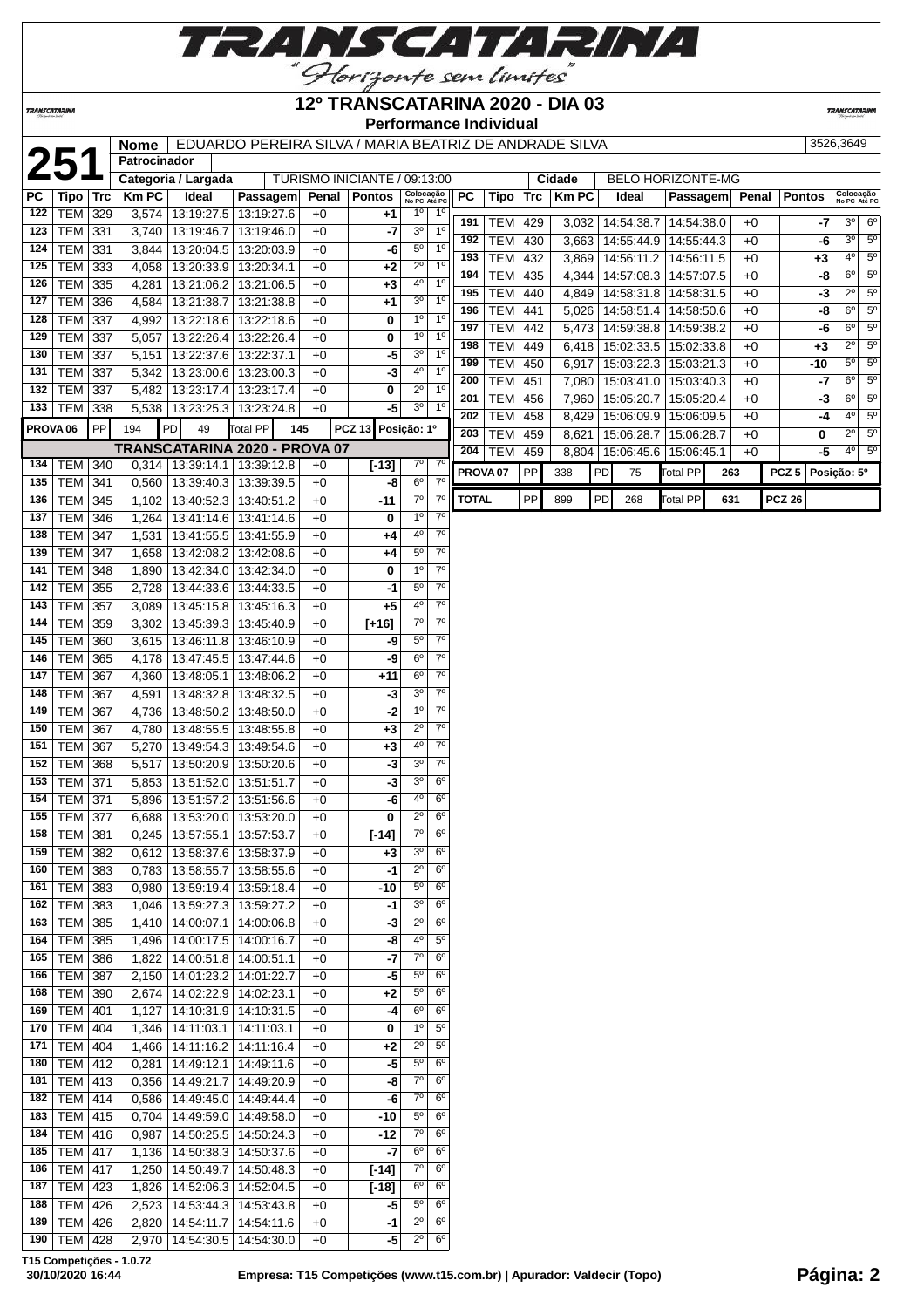|                      |                          |                     |                                    |                              |                                                      |              | 12º TRANSCATARINA 2020 - DIA 03 |                             |                                  |                     |                                  |            |              |                                                                    |                          |              |                  |                            |                          |
|----------------------|--------------------------|---------------------|------------------------------------|------------------------------|------------------------------------------------------|--------------|---------------------------------|-----------------------------|----------------------------------|---------------------|----------------------------------|------------|--------------|--------------------------------------------------------------------|--------------------------|--------------|------------------|----------------------------|--------------------------|
| <b>TRANSCATARINA</b> |                          |                     |                                    |                              |                                                      |              | <b>Performance Individual</b>   |                             |                                  |                     |                                  |            |              |                                                                    |                          |              |                  | <b>TRANSCATARINA</b>       |                          |
|                      | 253                      |                     | <b>Nome</b><br><b>Patrocinador</b> |                              | MARCELO VANDRESEN / PAULO ROBERTO DE OLIVEIRA JUNIOR |              |                                 |                             |                                  |                     |                                  |            |              |                                                                    |                          |              |                  | 3521,3822                  |                          |
|                      |                          |                     |                                    | Categoria / Largada          |                                                      |              | TURISMO INICIANTE / 09:19:00    |                             |                                  |                     |                                  |            | Cidade       |                                                                    | FLORIANÓPOLIS-SC         |              |                  |                            |                          |
| РC                   | Tipo ∣                   | <b>Trc</b>          | <b>KmPC</b>                        | Ideal                        | Passagem Penal Pontos                                |              |                                 |                             | Colocação<br>No PC Até PC        | РC                  | Tipo                             | Trc        | <b>Km PC</b> | Ideal                                                              | Passagem                 | Penal        | <b>Pontos</b>    | Colocação<br>No PC Até PC  |                          |
|                      |                          |                     |                                    |                              | <b>TRANSCATARINA 2020 - PROVA 05</b>                 |              |                                 |                             |                                  | 61                  | TEM                              | 194        |              | 14,711 11:58:55.0                                                  | 11:58:55.4               | $+0$         | +4               | $2^{\circ}$                | $5^{\circ}$              |
| 1                    | TEM                      | 4                   | 0,535                              | 10:32:57.7                   | 10:32:58.2                                           | $+0$         | +5                              | 5°                          | 5 <sup>0</sup>                   | 62                  | TEM                              | 199        |              | 15,315 12:00:17.9                                                  | 12:00:17.8               | $+0$         | -1               | $2^{\circ}$                | 50                       |
| $\mathbf{2}$<br>3    | <b>TEM</b><br><b>TEM</b> | 6<br>$\overline{7}$ | 0,700<br>0,802                     | 10:33:16.7<br>10:33:27.0     | 10:33:17.1<br>10:33:27.0                             | $+0$<br>$+0$ | $+4$<br>0                       | $5^{\circ}$<br>$2^{\circ}$  | 6 <sup>o</sup><br>4 <sup>0</sup> | PROVA <sub>05</sub> |                                  | PP         | 805          | PD<br>165                                                          | Total PP                 | 640          | PCZ <sub>6</sub> | Posição: 5º                |                          |
| 4                    | TEM                      | 10                  | 1,838                              | 10:35:11.0                   | 10:35:10.8                                           | $+0$         | $-2$                            | $2^{\circ}$                 | $4^{\circ}$                      |                     |                                  |            |              | TRANSCATARINA 2020 - PROVA 06                                      |                          |              |                  |                            |                          |
| 5                    | TEM                      | 12                  | 2,635                              | 10:36:34.5                   | 10:36:34.5                                           | $+0$         | 0                               | $1^{\circ}$                 | $4^{\circ}$                      | 64                  | TEM                              | 203        |              | $0,457$   12:19:56.5   12:19:58.2                                  |                          | $+0$         | +17              | 7°                         | $7^\circ$                |
| 6                    | <b>TEM</b>               | 13                  | 3,010                              | 10:37:13.0                   | 10:37:13.2                                           | $+0$         | +2                              | $3^{\circ}$                 | $2^{\circ}$                      | 65                  | TEM                              | 205        | 1,110        | 12:21:04.0                                                         | 12:21:03.8               | $+0$         | -2               | $5^{\circ}$                | $7^\circ$                |
| 7                    | TEM                      | 15                  | 3,120                              | 10:37:28.3                   | 10:37:29.1                                           | $+0$         | +8                              | 4°                          | $4^{\circ}$                      | 66                  | TEM                              | 206        |              | 1.199 12:21:14.2                                                   | 12:21:15.4               | $+0$         | +12              | $6^{\circ}$                | $7^\circ$                |
| 8                    | TEM                      | 17                  | 3,275                              | 10:37:49.8                   | 10:37:52.0                                           | $+0$         | $[+22]$                         | $6^{\circ}$                 | 5 <sup>o</sup>                   | 67                  | TEM                              | 210        |              | $1.348$   12:21:36.3                                               | 12:21:38.8               | $+0$         | $[+25]$          | $7^\circ$                  | $7^\circ$                |
| 9                    | TEM                      | 25                  | 3,847                              | 10:39:17.7                   | 10:39:18.6                                           | $+0$         | +9                              | $7^\circ$                   | $6^{\circ}$                      | 68                  | TEM                              | 211        |              | 2,315 12:23:42.1                                                   | 12:23:42.4               | $+0$         | $+3$             | 3 <sup>o</sup>             | $7^\circ$                |
| 10                   | TEM                      | 27                  | 4,173                              | 10:39:52.5                   | 10:39:52.4                                           | $+0$         | -1                              | $3^{\circ}$                 | $5^{\circ}$                      | 69<br>71            | TEM                              | 218        |              | 3,391   12:25:50.9                                                 | 12:25:50.0               | $+0$         | -9               | 4°<br>1 <sup>0</sup>       | $7^\circ$<br>$7^\circ$   |
| 11                   | <b>TEM</b>               | 28                  | 4,249                              | 10:40:00.9                   | 10:40:00.5                                           | $+0$         | -4                              | $7^\circ$                   | 5 <sup>0</sup>                   | 72                  | TEM<br>TEM                       | 231<br>233 |              | 4,615   12:28:52.5<br>4,794 12:29:11.4                             | 12:28:52.4<br>12:29:11.0 | $+0$<br>$+0$ | -1<br>-4         | $7^\circ$                  | $7^\circ$                |
| 12                   | <b>TEM</b>               | 29                  | 4,376                              | 10:40:16.2                   | 10:40:17.2                                           | $+0$         | $+10$                           | $7^\circ$                   | $6^{\circ}$<br>6 <sup>o</sup>    | 73                  | TEM                              | 239        |              | 5,515   12:30:33.5                                                 | 12:30:31.7               | $+0$         | -18              | $7^{\circ}$                | 7 <sup>0</sup>           |
| 13<br>14             | TEM                      | 34                  | 4,807                              | 10:41:15.6                   | 10:41:14.5                                           | $+0$<br>$+0$ | -11                             | 4°<br>$3^{\circ}$           | 6 <sup>o</sup>                   | 74                  | TEM                              | 240        | 5,864        | 12:31:07.5                                                         | 12:31:05.3               | $+0$         | $[-22]$          | $7^\circ$                  | $7^\circ$                |
| 15                   | TEM<br><b>TEM</b>        | 35<br>37            | 4,884<br>5,039                     | 10:41:25.4<br>10:41:46.1     | 10:41:25.2<br>10:41:45.8                             | $+0$         | -2<br>-3                        | 4°                          | 6 <sup>o</sup>                   | 75                  | TEM                              | 243        | 6,177        | 12:31:39.0                                                         | 12:31:36.2               | $+0$         | [-28]            | $7^{\circ}$                | $7^\circ$                |
| 16                   | TEM                      | 39                  | 5,344                              | 10:42:26.1                   | 10:42:25.4                                           | $+0$         | $-7$                            | 6 <sup>o</sup>              | 6 <sup>o</sup>                   | 76                  | TEM                              | 245        | 6,445        | 12:32:10.0                                                         | 12:32:08.4               | $+0$         | -16              | 6 <sup>o</sup>             | $7^\circ$                |
| 17                   | TEM                      | 39                  | 5,660                              | 10:43:04.0                   | 10:43:05.8                                           | $+0$         | +18                             | 6 <sup>o</sup>              | 6 <sup>o</sup>                   | 77                  | TEM                              | 245        | 6,659        | 12:32:35.7                                                         | 12:32:35.5               | $+0$         | -2               | $2^{\circ}$                | $\overline{70}$          |
| 18                   | <b>TEM</b>               | 41                  | 5,802                              | 10:43:21.8                   | 10:43:21.3                                           | $+0$         | -5                              | $5^{\circ}$                 | $6^{\circ}$                      | 78                  | TEM                              | 246        |              | 6,916   12:33:08.0                                                 | 12:33:07.2               | $+0$         | -8               | $5^{\circ}$                | $7^\circ$                |
| 19                   | TEM                      | 43                  | 5,873                              | 10:43:31.9                   | 10:43:31.8                                           | $+0$         | -1                              | $1^{\circ}$                 | 6 <sup>o</sup>                   | 79                  | TEM                              | 248        | 7,108        | 12:33:29.9                                                         | 12:33:30.4               | $+0$         | $+5$             | $6^{\circ}$                | $7^\circ$                |
| 20                   | <b>TEM</b>               | 45                  | 6,080                              | 10:43:59.2                   | 10:43:58.2                                           | $+0$         | -10                             | 4°                          | 6 <sup>o</sup>                   | 80                  | TEM                              | 249        | 7,208        | 12:33:39.8                                                         | 12:33:39.4               | $+0$         | -4               | 4°                         | $7^\circ$                |
| 21                   | <b>TEM</b>               | 47                  | 6,266                              | 10:44:21.9                   | 10:44:21.5                                           | $+0$         | -4                              | 6 <sup>o</sup>              | 6 <sup>o</sup>                   | 81                  | TEM                              | 253        | 7,688        | 12:35:10.0                                                         | 12:35:09.9               | $+0$         | -1               | $1^{\circ}$                | $7^\circ$                |
| 22                   | TEM                      | 48                  | 6,345                              | 10:44:33.1                   | 10:44:32.2                                           | $+0$         | -9                              | $7^\circ$                   | 6 <sup>o</sup>                   | 82                  | TEM                              | 254        |              | 7,864   12:35:27.2                                                 | 12:35:29.3               | $+0$         | +21              | $7^\circ$                  | 7 <sup>0</sup>           |
| 23                   | TEM                      | 51                  | 6,693                              | 10:45:44.6                   | 10:45:43.9                                           | $+0$         | -7                              | 4°                          | $6^{\circ}$                      | 84<br>85            | <b>TEM</b><br><b>TEM</b>         | 257<br>258 | 9,671        | 12:38:59.6<br>12:39:27.6                                           | 12:38:59.3               | $+0$<br>$+0$ | -3               | $2^{\circ}$<br>$5^{\circ}$ | $7^\circ$<br>$7^\circ$   |
| 24                   | <b>TEM</b>               | 57                  | 7,292                              | 10:47:24.6                   | 10:47:25.7                                           | $+0$         | $+11$                           | 6 <sup>o</sup>              | $6^{\circ}$                      | 86                  | TEM                              | 258        | 9,967        | 10.313 12:39:59.5                                                  | 12:39:27.2<br>12:39:59.2 | $+0$         | -4<br>-3         | 40                         | $7^\circ$                |
| 25                   | TEM                      | 60                  | 7.920                              | 10:48:49.8                   | 10:48:49.8                                           | $+0$         | 0                               | 1 <sup>0</sup>              | $5^{\circ}$                      | 87                  | TEM                              | 260        |              | 10,558 12:40:27.5                                                  | 12:40:27.4               | $+0$         | -1               | 3 <sup>o</sup>             | 7 <sup>0</sup>           |
| 26                   | TEM                      | 61                  | 8.038                              | 10:49:10.1                   | 10:49:07.3                                           | $+0$         | <b>I-281</b>                    | 6 <sup>o</sup><br>30        | 5 <sup>0</sup><br>$5^{\circ}$    | 88                  | <b>TEM</b> 263                   |            |              | 11, 137 12: 41: 44. 6 12: 41: 44. 8                                |                          | $+0$         | $+2$             | $3^{\circ}$                | $7^\circ$                |
| 27<br>28             | TEM  <br><b>TEM</b>      | 64<br>76            | 8,543  <br>10,644                  |                              | 10:50:22.8   10:50:22.4<br>10:55:10.2 10:55:11.5     | $+0$<br>$+0$ | -4<br>+13                       | $6^{\circ}$                 | 5 <sup>0</sup>                   | 89                  | TEM   264                        |            |              | 11,542 12:42:23.4 12:42:23.3                                       |                          | $+0$         | -1               | $1^{\circ}$                | $7^\circ$                |
| 29                   | <b>TEM</b>               | 81                  | 0,285                              |                              | 10:57:43.9   10:57:50.6                              | $+0$         | $[+67]$                         | $5^{\circ}$                 | $5^{\circ}$                      | 90                  | TEM                              | 266        |              | 11,989   12:43:05.1                                                | 12:43:05.1               | +0           | 0                | $1^{\circ}$                | $7^\circ$                |
| 30                   | <b>TEM</b>               | 84                  | 0,701                              |                              | 10:58:36.9 10:58:43.5                                | $+0$         | +66                             | $7^{\circ}$                 | $5^{\rm o}$                      | 91                  | TEM                              | 268        |              | 12,264 12:43:43.3 12:43:41.6                                       |                          | $+0$         | $-17$            | $7^\circ$                  | $7^\circ$                |
| 31                   | <b>TEM</b>               | 87                  | 1,394                              | 11:00:18.6                   | 11:00:19.0                                           | $+0$         | +4                              | 40                          | $5^{\circ}$                      | 92                  | <b>TEM 272</b>                   |            |              | 12,782 12:44:46.5                                                  | 12:44:45.5               | $+0$         | $-10$            | $7^\circ$                  | $7^\circ$                |
| 32                   | TEM                      | 105                 | 0,283                              |                              | 11:22:19.8   11:22:20.2                              | $+0$         | +4                              | $6^{\circ}$                 | $5^{\circ}$                      | 93                  | <b>TEM 272</b>                   |            |              | 12,832 12:44:53.1 12:44:52.4                                       |                          | $+0$         | $-7$             | $5^{\circ}$                | $7^\circ$                |
| 33                   | <b>TEM</b>               | 110                 | 0,849                              | 11:23:31.6                   | 11:23:32.0                                           | $+0$         | +4                              | $5^{\circ}$                 | 5 <sup>o</sup>                   | 94                  | TEM                              | 273        |              | 13,143 12:45:40.2 12:45:38.8                                       |                          | +0           | -14              | $6^{\circ}$                | $7^\circ$                |
| 34                   | TEM                      | 113                 | 1,336                              | 11:24:34.0                   | 11:24:34.5                                           | $+0$         | $+5$                            | $5^{\circ}$                 | $5^{\circ}$                      | 96                  | <b>TEM 275</b>                   |            |              | 13,521   12:46:37.1                                                | 12:46:36.7               | $+0$         | -4               | $6^{\circ}$                | $6^{\circ}$              |
| 35                   | TEM                      | 115                 | 1,720                              | 11:25:17.3                   | 11:25:17.7                                           | $+0$         | +4                              | $5^{\circ}$                 | $5^{\circ}$                      | 97                  | <b>TEM 278</b>                   |            |              | 13,957 12:47:22.2                                                  | 12:47:21.4               | $+0$         | -8               | $6^{\circ}$<br>$2^{\circ}$ | $7^\circ$<br>$6^{\circ}$ |
| 36                   | <b>TEM</b>               | 117                 | 2,143                              | 11:26:08.8                   | 11:26:08.2                                           | $+0$         | -6                              | 3 <sup>o</sup>              | 5 <sup>0</sup>                   | 98<br>99            | <b>TEM 279</b><br><b>TEM 281</b> |            |              | 14,143 12:47:39.4 12:47:39.3<br>14,599 12:48:46.8 12:48:45.5       |                          | $+0$<br>$+0$ | $-1$<br>$-13$    | $6^{\circ}$                | $7^\circ$                |
| 37                   | <b>TEM</b>               | 119                 | 2,507                              | 11:26:48.4                   | 11:26:53.4                                           | $+0$         | +50                             | 70                          | $5^{\circ}$                      | 100                 | <b>TEM 283</b>                   |            |              | 15,109 12:49:54.2 12:49:53.9                                       |                          | $+0$         | $-3$             | $3^{\circ}$                | $6^{\circ}$              |
| 38                   | TEM                      | 137                 | 5,741                              | 11:33:04.8                   | 11:33:03.2                                           | $+0$         | -16                             | $7^\circ$<br>6 <sup>o</sup> | 5 <sup>o</sup><br>$5^{\rm o}$    | 101                 | <b>TEM 284</b>                   |            |              | 15,182 12:50:01.6 12:50:01.1                                       |                          | $+0$         | -5               | $7^\circ$                  | $6^{\circ}$              |
| 40<br>41             | <b>TEM</b><br><b>TEM</b> | 139<br>139          | 6,167<br>6,339                     | 11:33:49.2<br>11:34:09.8     | 11:33:47.7<br>11:34:07.4                             | $+0$<br>$+0$ | $-15$<br>$[-24]$                | 7 <sup>o</sup>              | 5 <sup>0</sup>                   | 102                 | <b>TEM 287</b>                   |            |              | $0,213$   13:03:49.3   13:03:49.7                                  |                          | $+0$         | +4               | $6^{\circ}$                | 6 <sup>o</sup>           |
| 42                   | TEM                      | 143                 | 6,664                              | 11:37:53.2                   | 11:37:54.2                                           | $+0$         | +10                             | $6^{\circ}$                 | 5 <sup>o</sup>                   | 103                 | <b>TEM 288</b>                   |            |              | 0,573   13:04:34.2   13:04:34.3                                    |                          | $+0$         | $+1$             | $1^{\circ}$                | $6^{\circ}$              |
| 43                   | <b>TEM</b>               | 145                 | 7,162                              | 11:39:40.9                   | 11:39:42.5                                           | $+0$         | +16                             | $5^{\circ}$                 | $5^{\circ}$                      | 104                 | TEM                              | 290        |              | $0,916$   13:05:16.3   13:05:17.5                                  |                          | $+0$         | +12              | $7^\circ$                  | $7^\circ$                |
| 44                   | TEM                      | 148                 | 7,433                              | 11:40:18.2                   | 11:40:19.2                                           | $+0$         | +10                             | $7^\circ$                   | 5 <sup>0</sup>                   | 105                 | <b>TEM</b>                       | 293        |              | 1,511   13:06:19.8                                                 | 13:06:20.7               | $+0$         | +9               | $5^{\circ}$                | 6 <sup>o</sup>           |
| 45                   | TEM                      | 156                 | 8,868                              | 11:43:58.9                   | 11:43:57.3                                           | $+0$         | -16                             | 7 <sup>o</sup>              | 5 <sup>0</sup>                   | 106                 | <b>TEM</b>                       | 294        |              | 2,042   13:07:22.9   13:07:22.6                                    |                          | $+0$         | -3               | 10                         | $6^{\circ}$              |
| 46                   | TEM                      | 161                 | 9,334                              | 11:45:30.3                   | 11:45:13.1                                           | $+0$         | $-172$                          | $7^\circ$                   | 6 <sup>o</sup>                   | 108                 | <b>TEM</b>                       | 305        |              | $0,133$   13:17:15.4   13:17:15.7                                  |                          | $+0$         | $+3$             | $6^{\circ}$                | $6^{\circ}$              |
| 47                   | TEM                      | 161                 | 9,620                              | 11:46:19.3                   | 11:46:17.2                                           | $+0$         | -21                             | $7^\circ$                   | 6 <sup>o</sup>                   | 109                 | <b>TEM</b>                       | 306        |              | $0,196$   13:17:26.0   13:17:28.0                                  |                          | $+0$         | $+20$            | $6^{\circ}$                | $7^\circ$                |
| 48                   | TEM                      | 162                 | 9,830                              | 11:46:52.1                   | $\overline{11}$ :46:50.9                             | $+0$         | -12                             | $6^{\circ}$                 | 6 <sup>o</sup>                   | 110                 | TEM                              | 306        |              | $0,444$   13:18:03.2   13:18:04.5                                  |                          | $+0$         | +13              | $6^{\circ}$                | $7^\circ$                |
| 49                   | ROT                      | 166                 |                                    | 10,266 11:47:58.1            | 11:47:59.5                                           | $+0$         | 0                               | $0^{\rm o}$                 | $0^{\circ}$                      | 111                 | <b>TEM 310</b>                   |            |              | 0,888   13:19:03.5   13:19:07.2                                    |                          | $+0$         | $[+37]$          | $7^{\circ}$                | $7^\circ$                |
| 50                   | ROT                      | 169                 |                                    | 10,466 11:48:26.7            | 11:48:25.7                                           | $+0$         | 0                               | $0^{\circ}$                 | $0^{\circ}$                      | 112                 | $TEM$ 314                        |            |              | 1,379   13:20:14.6   13:20:15.2                                    |                          | $+0$         | +6               | $4^{\circ}$<br>$2^{\circ}$ | $7^\circ$<br>$7^\circ$   |
| 51                   | $ROT$ 170                |                     |                                    | 10,644 11:48:50.1            | 11:48:46.9                                           | $+0$         | 0                               | 0°                          | $0^{\circ}$                      | 113<br>114          | <b>TEM 315</b><br><b>TEM 318</b> |            |              | 1,498   13:20:30.9   13:20:30.7<br>1,783   13:21:43.4   13:21:43.8 |                          | $+0$<br>$+0$ | $-2$<br>$+4$     | $7^{\circ}$                | $7^\circ$                |
| 52                   | <b>TEM 171</b>           |                     |                                    | 10,847 11:49:20.9 11:49:19.8 |                                                      | $+0$         | $-11$                           | 70                          | 6 <sup>o</sup>                   |                     |                                  |            |              |                                                                    |                          |              |                  |                            |                          |

 TEM 173 11,036 11:49:52.0 11:49:48.9 +0 **-31** 7º 6º TEM 182 12,575 11:54:13.8 11:54:13.3 +0 **-5** 4º 6º TEM 185 12,810 11:54:42.9 11:54:42.8 +0 **-1** 4º 6º TEM 187 13,600 11:56:15.0 11:56:14.7 +0 **-3** 2º 6º TEM 188 13,699 11:56:30.6 11:56:30.4 +0 **-2** 3º 6º TEM 192 14,278 11:57:55.4 11:57:57.8 +0 **[+24]** 3º 5º TEM 193 14,601 11:58:36.8 11:58:36.9 +0 **+1** 1º 5º

 TEM 319 1,903 13:21:56.0 13:21:56.4 +0 **+4** 6º 7º TEM 320 2,052 13:22:12.2 13:22:12.3 +0 **+1** 3º 7º TEM 326 2,940 13:24:10.9 13:24:10.8 +0 **-1** 2º 7º TEM 326 3,037 13:24:22.6 13:24:21.4 +0 **-12** 6º 7º TEM 327 3,095 13:24:29.3 13:24:27.2 +0 **-21** 7º 7º TEM 327 3,222 13:24:43.2 13:24:42.1 +0 **-11** 6º 7º TEM 329 3,473 13:25:15.4 13:25:13.2 +0 **-22** 7º 7º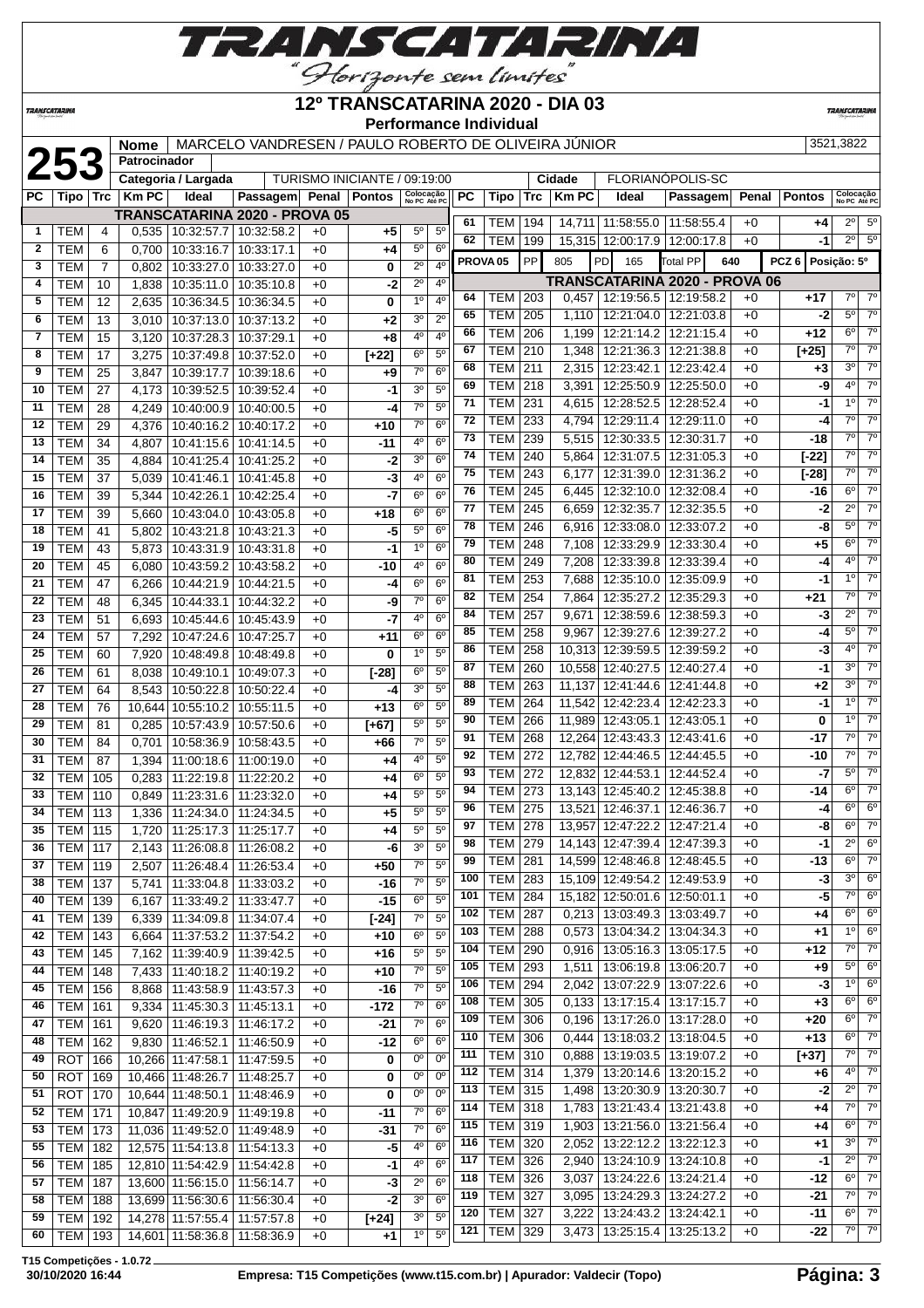

**TRANSCATARINA** 

## **12º TRANSCATARINA 2020 - DIA 03 Performance Individual**

**TRANSCATARIN** 

|                     |                |     | <b>Nome</b>  |                                    | MARCELO VANDRESEN / PAULO ROBERTO DE OLIVEIRA JUNIOR |       |                              |                           |                        |                     |            |     |        |    |                                 |                 |       |       |                   | 3521,3822                 |                |
|---------------------|----------------|-----|--------------|------------------------------------|------------------------------------------------------|-------|------------------------------|---------------------------|------------------------|---------------------|------------|-----|--------|----|---------------------------------|-----------------|-------|-------|-------------------|---------------------------|----------------|
|                     | 253            |     | Patrocinador |                                    |                                                      |       |                              |                           |                        |                     |            |     |        |    |                                 |                 |       |       |                   |                           |                |
|                     |                |     |              | Categoria / Largada                |                                                      |       | TURISMO INICIANTE / 09:19:00 |                           |                        |                     |            |     | Cidade |    | FLORIANÓPOLIS-SC                |                 |       |       |                   |                           |                |
| PC.                 | Tipo   Trc     |     | <b>Km PC</b> | Ideal                              | Passagem                                             | Penal | <b>Pontos</b>                | Colocação<br>No PC Até PC |                        | PC                  | Tipo       | Trc | KmPC   |    | Ideal                           | Passagem        |       | Penal | <b>Pontos</b>     | Colocação<br>No PC Até PC |                |
| 122                 | <b>TEM 329</b> |     | 3,574        | 13:25:27.5                         | 13:25:26.6                                           | +0    | -9                           | $5^{\circ}$               | $7^\circ$              | 191                 | TEM        | 429 | 3,032  |    | 15:00:38.7   15:00:40.5         |                 |       | $+0$  | +18               |                           | $6^{\circ}$ 7° |
| 123                 | <b>TEM 331</b> |     | 3,740        | 13:25:46.7                         | 13:25:43.5                                           | $+0$  | -32                          | $7^\circ$                 | $7^\circ$              | 192                 | <b>TEM</b> | 430 | 3,663  |    | 15:01:44.9 15:01:42.9           |                 |       | $+0$  | $[-20]$           | 7º                        | $7^\circ$      |
| 124                 | TEM 331        |     | 3,844        | 13:26:04.5   13:26:02.1            |                                                      | $+0$  | $[-24]$                      | $7^\circ$                 | $7^\circ$              | 193                 | <b>TEM</b> | 432 | 3,869  |    | 15:02:11.2   15:02:09.0         |                 |       | $+0$  | [-22]             | $7^{\circ}$               | $7^\circ$      |
| 125                 | <b>TEM</b>     | 333 | 4,058        | 13:26:33.9 13:26:32.3              |                                                      | $+0$  | -16                          | $\overline{6}$            | $7^{\circ}$            | 194                 | <b>TEM</b> | 435 | 4,344  |    | 15:03:08.3   15:03:06.1         |                 |       | $+0$  | [-22]             | 7°                        | $7^\circ$      |
| 126                 | TEM 335        |     | 4,281        | 13:27:06.2   13:27:05.0            |                                                      | $+0$  | $-12$                        | 7 <sup>o</sup>            | $7^\circ$              | 195                 | <b>TEM</b> | 440 | 4,849  |    | 15:04:31.8 15:04:30.8           |                 |       | $+0$  | -10               | $6^{\circ}$               | $7^\circ$      |
| 127                 | TEM 336        |     | 4,584        | 13:27:38.7                         | 13:27:38.7                                           | $+0$  | 0                            | $2^{\circ}$               | $7^\circ$              | 196                 | TEM        | 441 | 5,026  |    | 15:04:51.4   15:04:50.0         |                 |       | $+0$  | -14               | $7^\circ$                 | $7^\circ$      |
| 128                 | <b>TEM</b>     | 337 | 4,992        | 13:28:18.6   13:28:18.2            |                                                      | $+0$  | -4                           | 6 <sup>o</sup>            | $7^{\circ}$            | 197                 | <b>TEM</b> | 442 |        |    | 5,473   15:05:38.8   15:05:38.7 |                 |       | $+0$  | -1                | $1^{\circ}$               | $7^\circ$      |
| 129                 | <b>TEM</b>     | 337 | 5,057        | 13:28:26.4                         | 13:28:24.3                                           | $+0$  | -21                          | $7^\circ$                 | $7^\circ$              | 198                 | <b>TEM</b> | 449 | 6,418  |    | 15:08:33.5   15:08:34.7         |                 |       | $+0$  | +12               | $7^{\circ}$               | $7^\circ$      |
| 130                 | <b>TEM</b>     | 337 | 5,151        | 13:28:37.6   13:28:36.0            |                                                      | +0    | -16                          | 7 <sup>o</sup>            | $7^\circ$              | 199                 | <b>TEM</b> | 450 | 6,917  |    | 15:09:22.3   15:09:21.4         |                 |       | $+0$  | -9                | 4º                        | $7^\circ$      |
| 131                 | <b>TEM 337</b> |     | 5,342        | 13:29:00.6                         | 13:28:59.3                                           | +0    | $-13$                        | $7^\circ$                 | 7 <sup>0</sup>         | 200                 | <b>TEM</b> | 451 | 7,080  |    | 15:09:41.0   15:09:39.5         |                 |       | $+0$  | -15               | $7^\circ$                 | $7^\circ$      |
| 132                 | <b>TEM 337</b> |     | 5,482        | 13:29:17.4   13:29:15.7            |                                                      | $+0$  | $-17$                        | $7^\circ$                 | $7^{\circ}$            | 201                 | <b>TEM</b> | 456 | 7,960  |    | 15:11:20.7   15:11:20.3         |                 |       | $+0$  | -4                | $7^\circ$                 | $7^\circ$      |
| 133                 | TEM 338        |     | 5,538        | 13:29:25.3 13:29:24.2              |                                                      | $+0$  | $-11$                        | $6^{\circ}$               | $7^\circ$              | 202                 | <b>TEM</b> | 458 | 8,429  |    | 15:12:09.9   15:12:11.4         |                 |       | $+0$  | $+15$             | $7^{\circ}$               | $7^\circ$      |
| PROVA <sub>06</sub> |                | PP  | 655          | PD<br>136                          | Total PP<br>519                                      |       | PCZ <sub>2</sub>             | Posição: 7º               |                        | 203                 | <b>TEM</b> | 459 | 8,621  |    | 15:12:28.7   15:12:33.5         |                 |       | $+0$  | [+48]             | $7^\circ$                 | $7^\circ$      |
|                     |                |     |              |                                    | TRANSCATARINA 2020 - PROVA 07                        |       |                              |                           |                        | 204                 | <b>TEM</b> | 459 | 8,804  |    | 15:12:45.6 15:12:48.0           |                 |       | $+0$  | [+24]             |                           | $7^\circ$ 7°   |
| 134                 | <b>TEM 340</b> |     |              | $0,314$   13:45:14.1   13:45:14.2  |                                                      | $+0$  | +1                           | $2^{\circ}$               | $\overline{2^0}$       |                     |            |     |        |    |                                 |                 |       |       |                   |                           |                |
| 135                 | <b>TEM 341</b> |     | 0,560        | 13:45:40.3 13:45:41.7              |                                                      | $+0$  | $+14$                        | $7^\circ$                 | $6^{\circ}$            | PROVA <sub>07</sub> |            | PP  | 536    | PD | 136                             | <b>Total PP</b> | 400   |       | PCZ 2 Posição: 7º |                           |                |
| 136                 | <b>TEM 345</b> |     | 1,102        | 13:46:52.3 13:46:53.0              |                                                      | $+0$  | $+7$                         | $6^{\circ}$               | $6^{\circ}$            | <b>TOTAL</b>        |            | PP  | 1.996  | PD | 437                             | Total PP        | 1.559 |       | <b>PCZ 10</b>     |                           |                |
| 137                 | TEM 346        |     | 1,264        | 13:47:14.6   13:47:14.5            |                                                      | $+0$  | $-1$                         | 3 <sup>o</sup>            | 6 <sup>o</sup>         |                     |            |     |        |    |                                 |                 |       |       |                   |                           |                |
| 138                 | <b>TEM 347</b> |     | 1,531        | 13:47:55.5   13:47:55.6            |                                                      | $+0$  | $+1$                         | 3 <sup>0</sup>            | $5^{\circ}$            |                     |            |     |        |    |                                 |                 |       |       |                   |                           |                |
| 139                 | $TEM$ 347      |     | 1,658        | 13:48:08.2                         | 13:48:09.3                                           | $+0$  | $+11$                        | $\overline{7^{\circ}}$    | 6 <sup>o</sup>         |                     |            |     |        |    |                                 |                 |       |       |                   |                           |                |
| 141                 | <b>TEM</b>     | 348 | 1,890        | 13:48:34.0 13:48:34.3              |                                                      | $+0$  | $+3$                         | $5^{\circ}$               | 6 <sup>o</sup>         |                     |            |     |        |    |                                 |                 |       |       |                   |                           |                |
| 142                 | <b>TEM</b>     | 355 | 2,728        | 13:50:33.6   13:50:33.7            |                                                      | $+0$  | $+1$                         | $2^{\circ}$               | 6 <sup>o</sup>         |                     |            |     |        |    |                                 |                 |       |       |                   |                           |                |
| 143                 | <b>TEM</b>     | 357 | 3,089        | 13:51:15.8   13:51:16.4            |                                                      | $+0$  | $+6$                         | $6^{\circ}$               | 6 <sup>o</sup>         |                     |            |     |        |    |                                 |                 |       |       |                   |                           |                |
| 144                 | TEM 359        |     | 3,302        | 13:51:39.3                         | 13:51:40.2                                           | +0    | $+9$                         | $\overline{5^0}$          | $6^{\circ}$            |                     |            |     |        |    |                                 |                 |       |       |                   |                           |                |
| 145                 | <b>TEM</b>     | 360 | 3,615        | 13:52:11.8   13:52:11.0            |                                                      | $+0$  | -8                           | 40                        | $6^{\circ}$            |                     |            |     |        |    |                                 |                 |       |       |                   |                           |                |
| 146                 | <b>TEM</b>     | 365 | 4,178        | 13:53:45.5   13:53:45.6            |                                                      | $+0$  | $+1$                         | $2^{\circ}$               | 6 <sup>o</sup>         |                     |            |     |        |    |                                 |                 |       |       |                   |                           |                |
| 147                 | <b>TEM 367</b> |     | 4,360        | 13:54:05.1                         | 13:54:06.1                                           | $+0$  | $+10$                        | $5^{\circ}$               | 6 <sup>o</sup>         |                     |            |     |        |    |                                 |                 |       |       |                   |                           |                |
| 148                 | <b>TEM 367</b> |     | 4,591        | 13:54:32.8                         | 13:54:32.2                                           | $+0$  | -6                           | $6^{\circ}$               | $6^{\circ}$            |                     |            |     |        |    |                                 |                 |       |       |                   |                           |                |
| 149                 | <b>TEM 367</b> |     | 4,736        | 13:54:50.2                         | 13:54:49.9                                           | $+0$  | -3                           | $\overline{5^0}$          | $5^{\circ}$            |                     |            |     |        |    |                                 |                 |       |       |                   |                           |                |
| 150                 | <b>TEM</b>     | 367 | 4,780        | 13:54:55.5   13:54:56.0            |                                                      | $+0$  | $+5$                         | $6^{\circ}$               | 5 <sup>0</sup>         |                     |            |     |        |    |                                 |                 |       |       |                   |                           |                |
| 151                 | <b>TEM</b>     | 367 | 5,270        | 13:55:54.3   13:55:53.7            |                                                      | $+0$  | -6                           | $6^{\circ}$               | 6 <sup>o</sup>         |                     |            |     |        |    |                                 |                 |       |       |                   |                           |                |
| 152                 | <b>TEM</b>     | 368 | 5,517        | 13:56:20.9   13:56:19.8            |                                                      | +0    | -11                          | 7 <sup>o</sup>            | 6 <sup>o</sup>         |                     |            |     |        |    |                                 |                 |       |       |                   |                           |                |
| 153                 | <b>TEM 371</b> |     | 5,853        | 13:57:52.0                         | 13:57:51.5                                           | +0    | -5                           | 4 <sup>0</sup>            | $7^\circ$              |                     |            |     |        |    |                                 |                 |       |       |                   |                           |                |
| 154                 | <b>TEM</b>     | 371 | 5,896        | 13:57:57.2                         | 13:57:55.7                                           | $+0$  | $-15$                        | $6^{\circ}$               | $7^\circ$              |                     |            |     |        |    |                                 |                 |       |       |                   |                           |                |
| 155                 | <b>TEM 377</b> |     | 6,688        | 13:59:20.0 13:59:18.7              |                                                      | $+0$  | $-13$                        | $7^\circ$                 | $7^\circ$              |                     |            |     |        |    |                                 |                 |       |       |                   |                           |                |
|                     | 158 TEM 381    |     |              | 0,245 14:03:55.1 14:03:55.2        |                                                      | $+0$  | $+1$                         | $3^{\circ}$               | 7 <sup>o</sup>         |                     |            |     |        |    |                                 |                 |       |       |                   |                           |                |
| 159                 | <b>TEM 382</b> |     | 0,612        | 14:04:37.6   14:04:38.4            |                                                      | $+0$  | $+8$                         | $6^{\circ}$               | $\overline{7^{\circ}}$ |                     |            |     |        |    |                                 |                 |       |       |                   |                           |                |
| 160                 | TEM 383        |     | 0,783        | 14:04:55.7                         | 14:04:57.3                                           | $+0$  | $+16$                        | $7^\circ$                 | $7^\circ$              |                     |            |     |        |    |                                 |                 |       |       |                   |                           |                |
| 161                 | TEM 383        |     | 0,980        | 14:05:19.4   14:05:18.5            |                                                      | $+0$  | -9                           | $4^{\circ}$               | $7^\circ$              |                     |            |     |        |    |                                 |                 |       |       |                   |                           |                |
| 162                 | TEM 383        |     | 1,046        | 14:05:27.3                         | 14:05:26.6                                           | +0    | -7                           | $6^{\circ}$               | $7^\circ$              |                     |            |     |        |    |                                 |                 |       |       |                   |                           |                |
| 163                 | <b>TEM</b>     | 385 | 1,410        | 14:06:07.1                         | 14:06:07.4                                           | +0    | $+3$                         | 5°                        | $7^\circ$              |                     |            |     |        |    |                                 |                 |       |       |                   |                           |                |
| 164                 | <b>TEM 385</b> |     | 1,496        | 14:06:17.5                         | 14:06:16.7                                           | $+0$  | -8                           | $5^{\circ}$               | $7^{\circ}$            |                     |            |     |        |    |                                 |                 |       |       |                   |                           |                |
| 165                 | TEM 386        |     | 1,822        | $\overline{14:06:51.8}$ 14:06:51.5 |                                                      | $+0$  | -3                           | $4^{\circ}$               | $7^\circ$              |                     |            |     |        |    |                                 |                 |       |       |                   |                           |                |
| 166                 | <b>TEM 387</b> |     | 2,150        | 14:07:23.2 14:07:22.4              |                                                      | $+0$  | -8                           | $7^\circ$                 | $7^\circ$              |                     |            |     |        |    |                                 |                 |       |       |                   |                           |                |
| 168                 | TEM 390        |     | 2,674        | 14:08:22.9 14:08:22.8              |                                                      | $+0$  | -1                           | $4^{\circ}$               | $7^\circ$              |                     |            |     |        |    |                                 |                 |       |       |                   |                           |                |
| 169                 | TEM 401        |     | 1,127        | 14:16:31.9 14:16:30.6              |                                                      | $+0$  | $-13$                        | $7^\circ$                 | $7^\circ$              |                     |            |     |        |    |                                 |                 |       |       |                   |                           |                |
| 170                 | TEM   404      |     | 1,346        |                                    | 14:17:03.1   14:17:01.6                              | $+0$  | $-15$                        | $7^\circ$                 | $7^\circ$              |                     |            |     |        |    |                                 |                 |       |       |                   |                           |                |
| 171                 | <b>TEM 404</b> |     | 1,466        | 14:17:16.2   14:17:15.7            |                                                      | $+0$  | -5                           | $6^{\circ}$               | $7^{\circ}$            |                     |            |     |        |    |                                 |                 |       |       |                   |                           |                |
| 180                 | <b>TEM 412</b> |     | 0,281        | 14:55:12.1                         | 14:55:13.1                                           | $+0$  | +10                          | $7^\circ$                 | $7^\circ$              |                     |            |     |        |    |                                 |                 |       |       |                   |                           |                |
| 181                 | <b>TEM 413</b> |     | 0,356        | 14:55:21.7                         | 14:55:22.2                                           | +0    | $+5$                         | $6^{\circ}$               | $7^\circ$              |                     |            |     |        |    |                                 |                 |       |       |                   |                           |                |
| 182                 | <b>TEM 414</b> |     | 0,586        | 14:55:45.0                         | 14:55:45.0                                           | +0    | 0                            | $2^{\circ}$               | $7^{\circ}$            |                     |            |     |        |    |                                 |                 |       |       |                   |                           |                |
| 183                 | TEM 415        |     | 0,704        | 14:55:59.0   14:55:58.8            |                                                      | $+0$  | -2                           | $1^{\circ}$               | $7^\circ$              |                     |            |     |        |    |                                 |                 |       |       |                   |                           |                |
| 184                 | $TEM$ 416      |     | 0,987        | 14:56:25.5   14:56:25.1            |                                                      | $+0$  | -4                           | $4^{\circ}$               | $7^\circ$              |                     |            |     |        |    |                                 |                 |       |       |                   |                           |                |
| 185                 | <b>TEM 417</b> |     | 1,136        | 14:56:38.3   14:56:39.3            |                                                      | $+0$  | +10                          | 7°                        | $7^{\circ}$            |                     |            |     |        |    |                                 |                 |       |       |                   |                           |                |
| 186                 | $TEM$ 417      |     | 1,250        | 14:56:49.7                         | 14:56:50.2                                           | $+0$  | $+5$                         | 3 <sup>o</sup>            | $7^\circ$              |                     |            |     |        |    |                                 |                 |       |       |                   |                           |                |
| 187                 | <b>TEM 423</b> |     | 1,826        | 14:58:06.3                         | 14:58:05.2                                           | $+0$  | $-11$                        | 4°                        | $7^{\circ}$            |                     |            |     |        |    |                                 |                 |       |       |                   |                           |                |
| 188                 | <b>TEM</b>     | 426 | 2,523        | 14:59:44.3   14:59:44.3            |                                                      | $+0$  | 0                            | 1 <sup>0</sup>            | $7^\circ$              |                     |            |     |        |    |                                 |                 |       |       |                   |                           |                |
| 189                 | $TEM$ 426      |     | 2,820        | 15:00:11.7                         | 15:00:11.3                                           | +0    | -4                           | $5^{\circ}$               | $7^\circ$              |                     |            |     |        |    |                                 |                 |       |       |                   |                           |                |
| 190                 | $TEM$ 428      |     | 2,970        | 15:00:30.5 15:00:32.2              |                                                      | +0    | $+17$                        | $7^\circ$                 | $7^{\circ}$            |                     |            |     |        |    |                                 |                 |       |       |                   |                           |                |
|                     |                |     |              |                                    |                                                      |       |                              |                           |                        |                     |            |     |        |    |                                 |                 |       |       |                   |                           |                |

**T15 Competições - 1.0.72**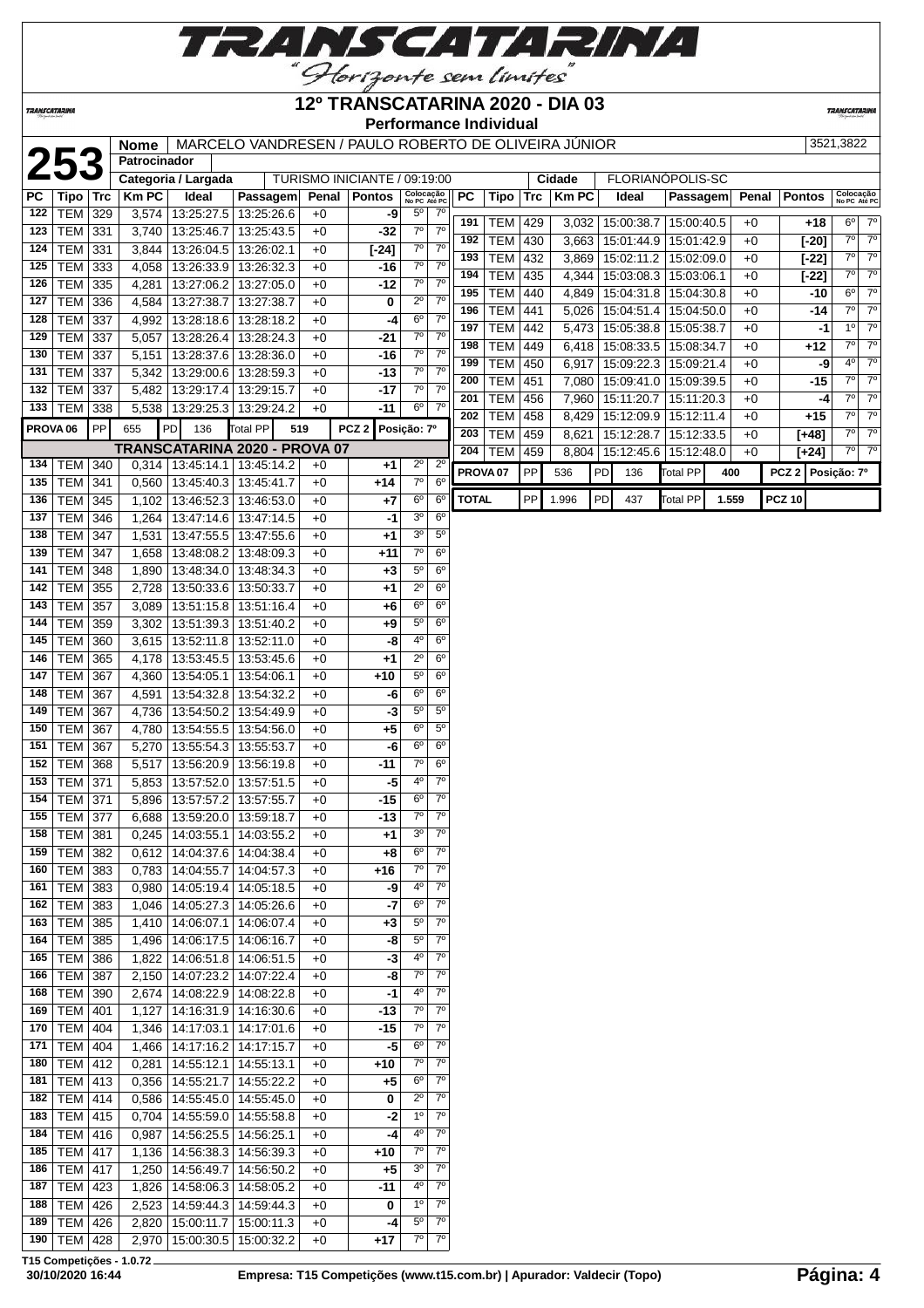

# **12º TRANSCATARINA 2020 - DIA 03**

|                      |            |            |              |                     |                                                  |      | Horizonte sem limites                                            |                           |                  |                          |                     |            |              |           |                                      |            |     |              |                  |                           |                  |
|----------------------|------------|------------|--------------|---------------------|--------------------------------------------------|------|------------------------------------------------------------------|---------------------------|------------------|--------------------------|---------------------|------------|--------------|-----------|--------------------------------------|------------|-----|--------------|------------------|---------------------------|------------------|
| <b>TRANSCATARINA</b> |            |            |              |                     |                                                  |      | 12º TRANSCATARINA 2020 - DIA 03<br><b>Performance Individual</b> |                           |                  |                          |                     |            |              |           |                                      |            |     |              |                  | <b>TRANSCATARINA</b>      |                  |
|                      |            |            | <b>Nome</b>  |                     | RICARDO HOFFMANN / GUILHERME DOS SANTOS HOFFMANN |      |                                                                  |                           |                  |                          |                     |            |              |           |                                      |            |     |              |                  | 3568.3818                 |                  |
|                      | 25         |            | Patrocinador |                     |                                                  |      |                                                                  |                           |                  |                          |                     |            |              |           |                                      |            |     |              |                  |                           |                  |
|                      |            |            |              | Categoria / Largada |                                                  |      | TURISMO INICIANTE / 09:17:00                                     |                           |                  |                          |                     |            | Cidade       |           | SÃO JOSÉ-SC                          |            |     |              |                  |                           |                  |
| <b>PC</b>            | Tipo       | <b>Trc</b> | <b>Km PC</b> | Ideal               | Passagem Penal                                   |      | Pontos                                                           | Colocação<br>No PC Até PC |                  | <b>PC</b>                | Tipo                | <b>Trc</b> | <b>Km PC</b> |           | Ideal                                | Passagem   |     | Penal        | <b>Pontos</b>    | Colocação<br>No PC Até PC |                  |
|                      |            |            |              |                     | TRANSCATARINA 2020 - PROVA 05                    |      |                                                                  |                           |                  | 61                       | <b>TEM</b>          | 194        | 14.711       |           | 11:56:55.0                           | 11:56:57.1 |     |              |                  | $7^\circ$                 | $6^{\circ}$      |
|                      | <b>TEM</b> | 4          | 0.535        | 10:30:57.7          | 10:30:58.1                                       | $+0$ | $+4$                                                             | $4^{\circ}$               | 4 <sup>0</sup>   | 62                       |                     |            |              |           |                                      |            |     | $+0$<br>$+0$ | $[+21]$          | $7^\circ$                 | $6^{\circ}$      |
| $\mathbf{2}$         | <b>TEM</b> | 6          | 0.700        | 10:31:16.7          | 10:31:17.3                                       | $+0$ | $+6$                                                             | 6 <sup>o</sup>            | $7^\circ$        |                          | <b>TEM 199</b>      |            |              |           | 15,315 11:58:17.9                    | 11:58:19.9 |     |              | $+20$            |                           |                  |
| 3                    | <b>TEM</b> | 7          | 0.802        | 10:31:27.0          | 10:31:27.5                                       | $+0$ | $+5$                                                             | $7^\circ$                 | 70               |                          | PROVA <sub>05</sub> | <b>PP</b>  | 941          | <b>PD</b> | 287                                  | Total PP   | 654 |              | PCZ <sub>6</sub> | Posição: 6º               |                  |
| 4                    | <b>TEM</b> | 10         | 1.838        | 10:33:11.0          | 10:33:12.0                                       | $+0$ | $+10$                                                            | $7^\circ$                 | $7^\circ$        |                          |                     |            |              |           | <b>TRANSCATARINA 2020 - PROVA 06</b> |            |     |              |                  |                           |                  |
| 5                    | <b>TEM</b> | 12         | 2.635        | 10:34:34.5          | 10:34:35.7                                       | $+0$ | $+12$                                                            | $7^\circ$                 | 70               | 64                       | TEM   203           |            | 0.457        |           | 12:17:56.5                           | 12:17:56.1 |     | $+0$         | -4               | $6^{\circ}$               | $6^{\circ}$      |
| 6                    | <b>TEM</b> | 13         | 3.010        | 10:35:13.0          | 10:35:14.2                                       | $+0$ | $+12$                                                            | 7 <sup>0</sup>            | 7 <sup>0</sup>   | 65                       | <b>TEM</b>          | 205        | 1.110        |           | 12:19:04.0                           | 12:19:04.2 |     | $+0$         | $+2$             | $6^{\circ}$               | $6^{\circ}$      |
| 7                    | <b>TEM</b> | 15         | 3,120        | 10:35:28.3          | 10:35:29.5                                       | $+0$ | $+12$                                                            | 6 <sup>o</sup>            | $7^\circ$        | 66                       | <b>TEM</b>          | 206        | 1.199        |           | 12:19:14.2                           | 12:19:15.4 |     | $+0$         | $+12$            | $5^{\circ}$               | 5 <sup>0</sup>   |
| 8                    | <b>TEM</b> | 17         | 3.275        | 10:35:49.8          | 10:35:52.3                                       | $+0$ | $[+25]$                                                          | $7^\circ$                 | $7^\circ$        | 67                       | TEM 210             |            | 1,348        |           | 12:19:36.3                           | 12:19:36.5 |     | $+0$         | $+2$             | $2^{\circ}$               | $6^{\circ}$      |
| 9                    | TEM        | 25         | 3.847        | 10:37:17.7          | 10:37:18.3                                       | $+0$ | $+6$                                                             | 5 <sup>o</sup>            | 70               | 68                       | <b>TEM 211</b>      |            | 2,315        |           | 12:21:42.1                           | 12:21:42.0 |     | $+0$         | -1               | $2^{\circ}$               | $2^{\circ}$      |
| 10                   | <b>TEM</b> | 27         | 4.173        | 10:37:52.5          | 10:37:52.5                                       | $+0$ | $\bf{0}$                                                         | 10                        | $\overline{7^0}$ | 69                       | <b>TEM 218</b>      |            | 3.391        |           | 12:23:50.9                           | 12:23:49.6 |     | $+0$         | $-13$            | 5 <sup>0</sup>            | 4 <sup>0</sup>   |
| 11                   | <b>TEM</b> | 28         | 4.249        | 10:38:00.9          | 10:38:00.7                                       | $+0$ | -2                                                               | $2^{\circ}$               | $7^\circ$        | 71                       | <b>TEM</b>          | 231        | 4.615        |           | 12:26:52.5                           | 12:26:52.1 |     | $+0$         | $-4$             | $\overline{5^0}$          | $\overline{3^0}$ |
| 12                   | <b>TEM</b> | 29         | 4,376        | 10:38:16.2          | 10:38:16.4                                       | $+0$ | $+2$                                                             | $5^{\circ}$               | $7^\circ$        | 72                       | <b>TEM</b>          | 233        | 4.794        |           | 12:27:11.4                           | 12:27:11.4 |     | $+0$         | 0                | 1 <sup>°</sup>            | 3 <sup>0</sup>   |
| 13                   | <b>TEM</b> | 34         | 4,807        | 10:39:15.6          | 10:39:15.6                                       | $+0$ | $\bf{0}$                                                         | 10                        | 70               | 73                       | TEM                 | 239        | 5,515        |           | 12:28:33.5                           | 12:28:33.7 |     | $+0$         | $+2$             | $4^{\circ}$               | 3 <sup>0</sup>   |
| 14                   | <b>TEM</b> | 35         | 4.884        | 10:39:25.4          | 10:39:27.8                                       | $+0$ | $[+24]$                                                          | 70                        | 70               | 74                       | TEM I               | 240        | 5.864        |           | 12:29:07.5                           | 12:29:06.7 |     | $+0$         | -8               | 6 <sup>o</sup>            | 3 <sup>0</sup>   |
| 15                   | <b>TEM</b> | 37         | 5.039        | 10:39:46.1          | 10:39:47.1                                       | $+0$ | $+10$                                                            | $7^\circ$                 | 7 <sup>0</sup>   | 75                       | TEM I               | 243        | 6.177        |           | 12:29:39.0                           | 12:29:38.0 |     | $+0$         | $-10$            | 5 <sup>0</sup>            | 4 <sup>0</sup>   |
| 16                   | <b>TEM</b> | 39         | 5,344        | 10:40:26.1          | 10:40:27.4                                       | $+0$ | $+13$                                                            | 7 <sup>0</sup>            | $7^\circ$        | 76                       | TEM                 | 245        | 6.445        |           | 12:30:10.0                           | 12:30:12.9 |     | $+0$         | $[+29]$          | $7^\circ$                 | $\overline{5^0}$ |
| 17                   | <b>TEM</b> | 39         | 5.660        | 10:41:04.0          | 10:41:05.5                                       | $+0$ | $+15$                                                            | 5 <sup>o</sup>            | $7^\circ$        | 77                       | <b>TEM 245</b>      |            | 6,659        |           | 12:30:35.7                           | 12:30:35.5 |     | $+0$         | -2               | 3 <sup>0</sup>            | $\overline{5^0}$ |
| 18                   | <b>TEM</b> | 41         | 5.802        | 10:41:21.8          | 10:41:21.7                                       | $+0$ | $-1$                                                             | 10                        | 70               | 78                       | TEM 246             |            | 6.916        |           | 12:31:08.0                           | 12:31:06.3 |     | $+0$         | $[-17]$          | $7^\circ$                 | 5 <sup>0</sup>   |
|                      |            |            |              |                     |                                                  |      |                                                                  |                           |                  | $\overline{\phantom{a}}$ | $- - - - - - - -$   |            | $ -$         |           | .                                    |            |     |              |                  |                           | $\sqrt{2}$       |

| 6  | TEM            | 13  | 10:35:13.0   10:35:14.2<br>3.010  |                         | $+0$ | $+12$    | $7^\circ$        | $7^\circ$        | 65  | TEM   205        |     |       | 1,110   12:19:04.0   12:19:04.2          |            | +0   | +2          | $6^{\circ}$                  | 6°               |
|----|----------------|-----|-----------------------------------|-------------------------|------|----------|------------------|------------------|-----|------------------|-----|-------|------------------------------------------|------------|------|-------------|------------------------------|------------------|
| 7  | <b>TEM</b>     | 15  | 10:35:28.3<br>3,120               | 10:35:29.5              | $+0$ | $+12$    | $6^{\circ}$      | $7^\circ$        | 66  | TEM              | 206 |       | 1,199   12:19:14.2   12:19:15.4          |            | $+0$ | +12         | $5^{\circ}$                  | 5 <sup>o</sup>   |
| 8  | <b>TEM</b>     | 17  | 10:35:49.8<br>3,275               | 10:35:52.3              | +0   | $[+25]$  | $7^\circ$        | $7^{\circ}$      | 67  | TEM              | 210 | 1,348 | 12:19:36.3   12:19:36.5                  |            | $+0$ | +2          | $2^{\circ}$                  | $6^{\circ}$      |
| 9  | <b>TEM</b>     | 25  | 10:37:17.7<br>3,847               | 10:37:18.3              | +0   | $+6$     | $5^{\circ}$      | $7^\circ$        | 68  | TEM              | 211 |       | 2,315   12:21:42.1   12:21:42.0          |            | $+0$ | -1          | $2^{\circ}$                  | $2^{\circ}$      |
| 10 | <b>TEM</b>     | 27  | 10:37:52.5<br>4,173               | 10:37:52.5              | +0   | 0        | $1^{\circ}$      | $7^\circ$        | 69  | <b>TEM 218</b>   |     |       | 3,391   12:23:50.9   12:23:49.6          |            | $+0$ | -13         | 5 <sup>0</sup>               | 4 <sup>0</sup>   |
| 11 | <b>TEM</b>     | 28  | 10:38:00.9<br>4,249               | 10:38:00.7              | $+0$ | -2       | $2^{\circ}$      | $7^\circ$        | 71  | <b>TEM</b>       | 231 |       | 4,615   12:26:52.5   12:26:52.1          |            | $+0$ | -4          | $5^{\circ}$                  | 3 <sup>o</sup>   |
| 12 | <b>TEM</b>     | 29  | 10:38:16.2<br>4,376               | 10:38:16.4              | +0   | +2       | $5^{\circ}$      | 7 <sup>0</sup>   | 72  | <b>TEM</b>       | 233 |       | 4,794   12:27:11.4   12:27:11.4          |            | $+0$ | 0           | 10                           | 3 <sup>o</sup>   |
| 13 | <b>TEM</b>     | 34  | 10:39:15.6<br>4,807               | 10:39:15.6              | $+0$ | 0        | 1 <sup>0</sup>   | 70               | 73  | TEM              | 239 |       | 5,515   12:28:33.5   12:28:33.7          |            | $+0$ | +2          | $4^{\circ}$                  | 3 <sup>o</sup>   |
| 14 | <b>TEM</b>     | 35  | 10:39:25.4<br>4,884               | 10:39:27.8              | +0   | $[+24]$  | $7^\circ$        | $\overline{7^0}$ | 74  | <b>TEM</b>       | 240 |       | 5,864   12:29:07.5   12:29:06.7          |            | $+0$ | -8          | 6 <sup>o</sup>               | 3 <sup>o</sup>   |
| 15 | <b>TEM</b>     | 37  | 10:39:46.1<br>5,039               | 10:39:47.1              | $+0$ | $+10$    | $7^\circ$        | $7^\circ$        | 75  | TEM              | 243 | 6,177 | 12:29:39.0   12:29:38.0                  |            | +0   | -10         | $5^{\circ}$                  | 4 <sup>0</sup>   |
| 16 | <b>TEM</b>     | 39  | 10:40:26.1<br>5,344               | 10:40:27.4              | $+0$ | $+13$    | $7^\circ$        | $7^\circ$        | 76  | TEM              | 245 |       | 6,445   12:30:10.0   12:30:12.9          |            | $+0$ | $[+29]$     | $7^\circ$                    | $5^\circ$        |
| 17 | <b>TEM</b>     | 39  | 10:41:04.0<br>5,660               | 10:41:05.5              | +0   | $+15$    | $5^{\circ}$      | $7^\circ$        | 77  | <b>TEM</b>       | 245 | 6,659 | 12:30:35.7                               | 12:30:35.5 | $+0$ | -2          | 3 <sup>o</sup>               | $5^{\circ}$      |
| 18 | <b>TEM</b>     | 41  | 10:41:21.8<br>5,802               | 10:41:21.7              | +0   | -1       | $1^{\circ}$      | $7^\circ$        | 78  | TEM              | 246 |       | 6,916 12:31:08.0 12:31:06.3              |            | $+0$ | [-17]       | $7^\circ$                    | $5^\circ$        |
| 19 | <b>TEM</b>     | 43  | 5,873                             | 10:41:31.9   10:41:32.5 | +0   | +6       | $5^{\rm o}$      | $7^{\circ}$      | 79  | <b>TEM</b>       | 248 |       | 7,108   12:31:29.9   12:31:29.7          |            | +0   | -2          | $4^{\circ}$                  | $5^\circ$        |
| 20 | <b>TEM</b>     | 45  | 10:41:59.2<br>6,080               | 10:42:00.5              | $+0$ | $+13$    | $6^{\circ}$      | $7^\circ$        | 80  | <b>TEM</b>       | 249 |       | 7,208   12:31:39.8   12:31:39.5          |            | $+0$ | $-3$        | $3^{\circ}$                  | $5^{\circ}$      |
| 21 | <b>TEM</b>     | 47  | 10:42:21.9<br>6,266               | 10:42:22.2              | +0   | $+3$     | $4^{\circ}$      | $7^\circ$        | 81  | <b>TEM</b>       | 253 |       | 7,688   12:33:10.0   12:33:08.6          |            | $+0$ | $[-14]$     | $7^\circ$                    | 5 <sup>o</sup>   |
| 22 | <b>TEM</b>     | 48  | 10:42:33.1<br>6,345               | 10:42:32.6              | +0   | -5       | 3 <sup>0</sup>   | $7^{\circ}$      | 82  | TEM              | 254 |       | 7,864   12:33:27.2   12:33:27.8          |            | $+0$ | +6          | $4^{\circ}$                  | 5 <sup>0</sup>   |
| 23 | <b>TEM</b>     | 51  | 6,693                             | 10:43:44.6   10:43:45.2 | +0   | $+6$     | 3 <sup>0</sup>   | 7 <sup>0</sup>   | 84  | <b>TEM</b>       | 257 | 9,671 | 12:36:59.6   12:36:59.9                  |            | $+0$ | +3          | 1 <sup>0</sup>               | $5^\circ$        |
| 24 | <b>TEM</b>     | 57  | 7,292<br>10:45:24.6               | 10:45:25.6              | $+0$ | $+10$    | 4 <sup>0</sup>   | $7^\circ$        | 85  | TEM              | 258 | 9,967 | 12:37:27.6   12:37:27.6                  |            | $+0$ | 0           | $1^{\circ}$                  | 5 <sup>o</sup>   |
| 25 | <b>TEM</b>     | 60  | 10:46:49.8<br>7,920               | 10:46:58.4              | +0   | +86      | $6^{\circ}$      | $6^{\circ}$      | 86  | TEM              | 258 |       | 10,313 12:37:59.5 12:37:59.4             |            | $+0$ | -1          | $2^{\circ}$                  | 5 <sup>o</sup>   |
| 26 | <b>TEM</b>     | 61  | 10:47:10.1<br>8,038               | 10:47:10.4              | +0   | $+3$     | 3 <sup>o</sup>   | 6 <sup>o</sup>   | 87  | TEM              | 260 |       | 10,558 12:38:27.5 12:38:27.7             |            | $+0$ | +2          | 5 <sup>o</sup>               | 5 <sup>0</sup>   |
| 27 | <b>TEM</b>     | 64  | 8,543<br>10:48:22.8               | 10:48:24.9              | $+0$ | $+21$    | $6^{\circ}$      | 6 <sup>o</sup>   | 88  | TEM              | 263 |       | 11,137 12:39:44.6 12:39:44.8             |            | +0   | +2          | $4^{\circ}$                  | $5^{\circ}$      |
| 28 | <b>TEM</b>     | 76  | 10:53:10.2<br>10,644              | 10:53:12.2              | +0   | $+20$    | $7^\circ$        | 6 <sup>o</sup>   | 89  | TEM              | 264 |       | 11,542 12:40:23.4 12:40:23.6             |            | $+0$ | +2          | $5^\circ$                    | $5^\circ$        |
| 29 | <b>TEM</b>     | 81  | 10:55:43.9<br>0,285               | 10:55:52.5              | $+0$ | $+86$    | $7^\circ$        | 6 <sup>o</sup>   | 90  | <b>TEM</b>       | 266 |       | 11,989 12:41:05.1                        | 12:41:04.7 | $+0$ | -4          | $4^{\circ}$                  | $5^{\circ}$      |
| 30 | <b>TEM</b>     | 84  | 0,701<br>10:56:36.9               | 10:56:41.6              | +0   | +47      | $6^{\circ}$      | $6^{\circ}$      | 91  | <b>TEM</b>       | 268 |       | 12,264 12:41:43.3 12:41:42.9             |            | $+0$ | -4          | 5 <sup>0</sup>               | 5 <sup>0</sup>   |
| 31 | <b>TEM</b>     | 87  | 10:58:18.6<br>1,394               | 10:58:19.7              | +0   | +11      | $7^\circ$        | 6 <sup>o</sup>   | 92  | TEM              | 272 |       | 12,782 12:42:46.5 12:42:45.8             |            | $+0$ | -7          | $6^{\circ}$                  | 5 <sup>o</sup>   |
| 32 | <b>TEM</b>     | 105 | 0,283<br>11:20:19.8               | 11:20:20.1              | +0   | $+3$     | $2^{\circ}$      | 6 <sup>o</sup>   | 93  | TEM l            | 272 |       | 12,832 12:42:53.1 12:42:53.3             |            | $+0$ | +2          | $2^{\circ}$                  | $5^\circ$        |
| 33 | TEM            | 110 | 11:21:31.6<br>0,849               | 11:21:31.1              | $+0$ | $-5$     | $7^\circ$        | 6 <sup>o</sup>   | 94  | TEM              | 273 |       | 13,143 12:43:40.2 12:43:39.6             |            | $+0$ | -6          | $4^{\circ}$                  | $5^{\circ}$      |
| 34 | TEM            | 113 | 11:22:34.0<br>1,336               | 11:22:34.1              | $+0$ | +1       | 3 <sup>o</sup>   | $6^{\circ}$      | 96  | TEM              | 275 |       | 13,521 12:44:37.1 12:44:37.1             |            | $+0$ | 0           | $1^{\circ}$                  | 5 <sup>0</sup>   |
| 35 | TEM            | 115 | 11:23:17.3<br>1,720               | 11:23:17.7              | $+0$ | +4       | $6^{\circ}$      | $6^{\circ}$      | 97  | TEM              | 278 |       | 13,957 12:45:22.2 12:45:20.8             |            | $+0$ | $[-14]$     | $7^\circ$                    | $5^\circ$        |
| 36 | TEM            | 117 | 11:24:08.8<br>2,143               | 11:24:08.3              | $+0$ | $-5$     | $2^{\circ}$      | $6^{\circ}$      | 98  | TEM              | 279 |       | 14, 143 12: 45: 39. 4 12: 45: 39. 2      |            | +0   | -2          | $4^{\circ}$                  | $5^\circ$        |
| 37 | TEM            | 119 | 11:24:48.4<br>2,507               | 11:24:48.3              | +0   | -1       | 3 <sup>0</sup>   | 6 <sup>o</sup>   | 99  | TEM l            | 281 |       | 14,599 12:46:46.8 12:46:46.4             |            | +0   | -4          | $3^{\circ}$                  | $5^\circ$        |
| 38 | TEM            | 137 | 11:31:04.8<br>5,741               | 11:31:03.6              | +0   | -12      | $6^{\circ}$      | 6 <sup>o</sup>   | 100 | <b>TEM</b>       | 283 |       | 15,109 12:47:54.2 12:47:53.6             |            | $+0$ | -6          | $5^{\circ}$                  | 5 <sup>0</sup>   |
| 40 | TEM            | 139 | 11:31:49.2<br>6,167               | 11:31:52.1              | $+0$ | $[+29]$  | $7^\circ$        | $6^{\circ}$      | 101 | <b>TEM</b>       | 284 |       | 15,182 12:48:01.6 12:48:01.8             |            | $+0$ | +2          | 3 <sup>o</sup>               | 5 <sup>o</sup>   |
| 41 | <b>TEM</b>     | 139 | 11:32:09.8<br>6,339               | 11:32:08.7              | +0   | -11      | $6^{\circ}$      | $6^{\circ}$      | 102 | TEM              | 287 |       | $\overline{0,213}$ 13:01:49.3 13:01:49.4 |            | $+0$ | +1          | 3 <sup>o</sup>               | 5 <sup>o</sup>   |
| 42 | TEM            | 143 | 11:35:53.2<br>6,664               | 11:35:53.7              | +0   | $+5$     | $2^{\circ}$      | 6 <sup>o</sup>   | 103 | <b>TEM</b>       | 288 |       | 0,573   13:02:34.2   13:02:34.4          |            | $+0$ | +2          | $2^{\circ}$                  | $5^\circ$        |
| 43 | <b>TEM</b>     | 145 | 11:37:40.9<br>7,162               | 11:37:41.8              | +0   | $+9$     | 4 <sup>0</sup>   | $6^{\circ}$      | 104 | TEM              | 290 |       | 0.916 13:03:16.3 13:03:16.7              |            | $+0$ | +4          | 5 <sup>0</sup>               | 5 <sup>o</sup>   |
| 44 | TEM            | 148 | 11:38:18.2<br>7,433               | 11:38:18.2              | $+0$ | 0        | $1^{\circ}$      | $6^{\circ}$      | 105 | <b>TEM</b>       | 293 |       | 1,511   13:04:19.8   13:04:20.1          |            | $+0$ | +3          | $3^{\circ}$                  | 5 <sup>o</sup>   |
| 45 | TEM            | 156 | 11:41:58.9 11:41:58.6<br>8,868    |                         | $+0$ | -3       | 3 <sup>0</sup>   | 6 <sup>o</sup>   | 106 | <b>TEM</b>       | 294 |       | 2,042   13:05:22.9   13:05:21.5          |            | $+0$ | -14         | $7^\circ$                    | 5 <sup>o</sup>   |
|    | 46   TEM   161 |     | $9,334$   11:43:30.3   11:43:31.0 |                         | $+0$ | $+7$     | $\overline{2^0}$ | $5^{\circ}$      | 108 | TEM              | 305 |       | $0,133$   13:15:15.4   13:15:15.6        |            | $+0$ | +2          | $5^{\circ}$                  | 5 <sup>o</sup>   |
| 47 | TEM   161      |     | 9,620   11:44:19.3   11:44:19.5   |                         | +0   | $+2$     | $2^{\circ}$      | $5^{\circ}$      | 109 | TEM   306        |     |       | $0,196$   13:15:26.0   13:15:25.9        |            | +0   | -1          | 10                           | $\overline{5^0}$ |
| 48 | <b>TEM 162</b> |     | 9,830   11:44:52.1                | 11:44:52.0              | $+0$ | $-1$     | 1 <sup>0</sup>   | $5^{\circ}$      | 110 | TEM 306          |     |       | $0,444$   13:16:03.2   13:16:03.2        |            | $+0$ | 0           | 1 <sup>0</sup>               | $5^\circ$        |
| 49 | <b>ROT</b>     | 166 | 10,266 11:45:58.1                 | 11:46:07.4              | $+0$ | 0        | $0^{\circ}$      | $0^{\circ}$      | 111 | <b>TEM 310</b>   |     |       | $0.888$   13:17:03.5   13:17:03.3        |            | +0   | -2          | $2^{\circ}$                  | $5^\circ$        |
| 50 | <b>ROT</b>     | 169 | 10,466 11:46:26.7   11:46:40.9    |                         | $+0$ | 0        | $0^{\circ}$      | $0^{\circ}$      | 112 | TEM $\sqrt{314}$ |     |       | 1,379   13:18:14.6   13:18:14.3          |            | $+0$ | -3          | $3^{\circ}$                  | $5^\circ$        |
| 51 | ROT            | 170 | 10,644 11:46:50.1 11:46:56.3      |                         | $+0$ | 0        | 0 <sup>o</sup>   | $0^{\circ}$      | 113 | <b>TEM 315</b>   |     |       | 1,498   13:18:30.9   13:18:30.6          |            | $+0$ | $-3$        | $3^{\circ}$                  | $5^{\circ}$      |
| 52 | TEM   171      |     | 10,847 11:47:20.9 11:47:20.2      |                         | $+0$ | $-7$     | 3 <sup>o</sup>   | $5^{\circ}$      | 114 | <b>TEM 318</b>   |     |       | 1,783 13:19:43.4 13:19:43.3              |            | $+0$ | -1          | $5^{\circ}$                  | $5^\circ$        |
| 53 | TEM   173      |     | 11,036 11:47:52.0 11:47:51.7      |                         | $+0$ | $-3$     | $2^{\circ}$      | $5^{\circ}$      | 115 | <b>TEM 319</b>   |     |       | 1,903   13:19:56.0   13:19:56.3          |            | $+0$ | +3          | $2^{\circ}$                  | $5^{\circ}$      |
| 55 | <b>TEM 182</b> |     | 12,575 11:52:13.8 11:52:14.5      |                         | $+0$ | $+7$     | $6^{\circ}$      | $5^{\circ}$      | 116 | <b>TEM 320</b>   |     |       | 2,052   13:20:12.2   13:20:12.6          |            | +0   | +4          | $5^{\circ}$                  | $5^\circ$        |
| 56 | <b>TEM 185</b> |     | 12,810 11:52:42.9 11:52:43.8      |                         | $+0$ | $+9$     | $7^\circ$        | $5^{\circ}$      | 117 | <b>TEM 326</b>   |     |       | 2,940   13:22:10.9   13:22:10.6          |            | $+0$ | -3          | $6^{\circ}$                  | $5^{\circ}$      |
| 57 | <b>TEM 187</b> |     | 13,600 11:54:15.0 11:54:13.6      |                         | $+0$ | -14      | $5^{\circ}$      | $5^{\circ}$      | 118 | TEM 326          |     |       | 3,037   13:22:22.6   13:22:21.6          |            | +0   | -10         | $5^\circ$ 5°<br>$5^\circ$ 5° |                  |
| 58 | TEM            | 188 | 13,699 11:54:30.6 11:54:30.9      |                         | $+0$ | $+3$     | $6^{\circ}$      | $5^{\circ}$      | 119 | <b>TEM 327</b>   |     |       | $3,095$   13:22:29.3   13:22:28.3        |            | +0   | -10         | $4^{\circ}$ 4 <sup>°</sup>   |                  |
| 59 | <b>TEM</b>     | 192 | 14,278 11:55:55.4                 | 11:56:14.2              | $+0$ | $[+188]$ | $7^\circ$        | 6 <sup>o</sup>   | 120 | <b>TEM 327</b>   |     |       | 3,222   13:22:43.2   13:22:42.6          |            | $+0$ | -6 <br>$-7$ | $5^\circ$ 4 <sup>o</sup>     |                  |
| 60 | TEM   193      |     | 14,601 11:56:36.8                 | 11:56:46.3              | +0   | +95      | $7^\circ$        | $6^{\circ}$      | 121 | TEM 329          |     |       | 3,473   13:23:15.4   13:23:14.7          |            | $+0$ |             |                              |                  |

**T15 Competições - 1.0.72**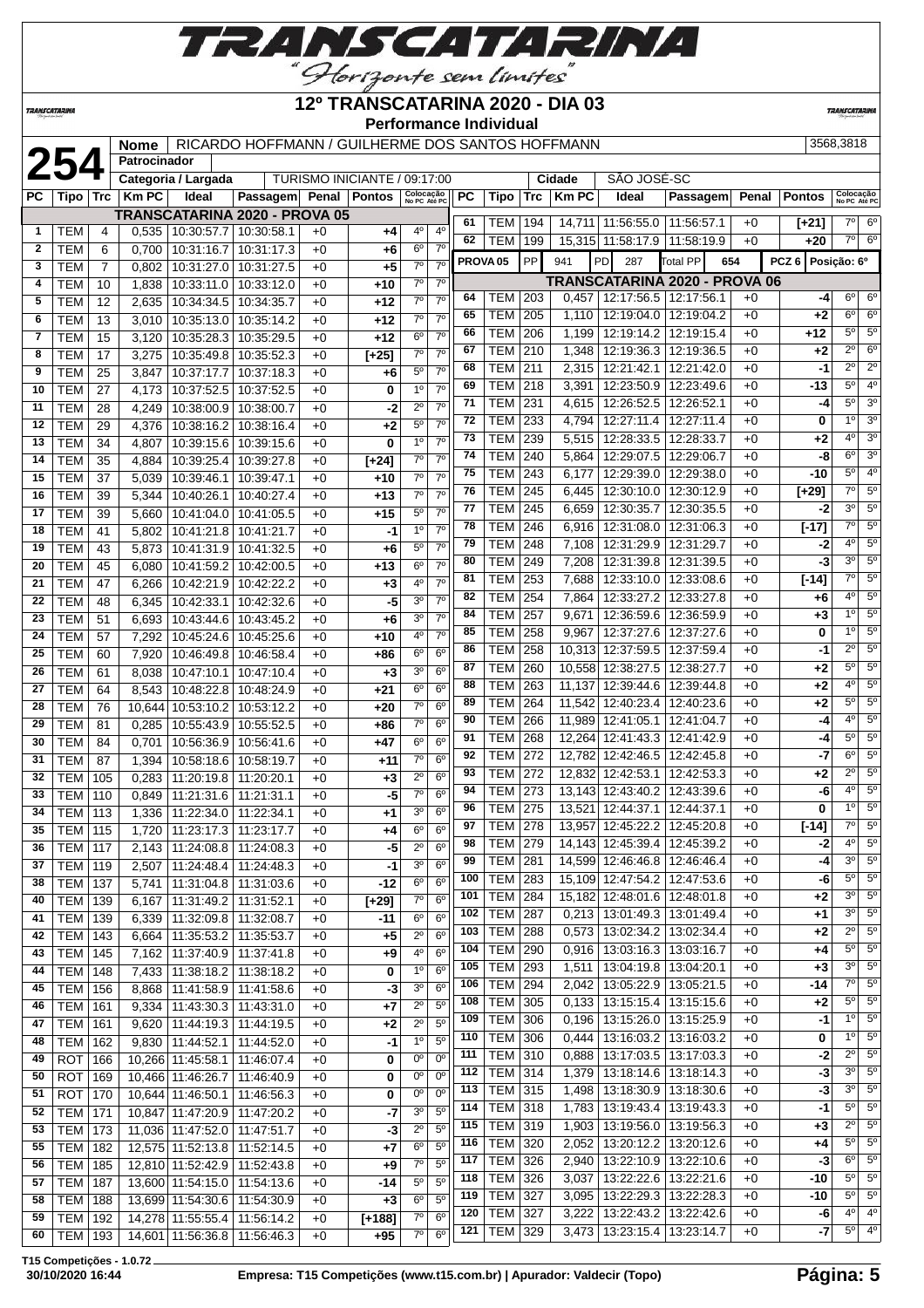

## **12º TRANSCATARINA 2020 - DIA 03**

**TRANSCATARIN** 

**Performance Individual**

|                     |                               |            | Nome           |                                 | RICARDO HOFFMANN / GUILHERME DOS SANTOS HOFFMANN |              |                                               |                               |                            |                     |                          |            |                        |    |                          |                          |       |              |                  | 3568,3818                                              |
|---------------------|-------------------------------|------------|----------------|---------------------------------|--------------------------------------------------|--------------|-----------------------------------------------|-------------------------------|----------------------------|---------------------|--------------------------|------------|------------------------|----|--------------------------|--------------------------|-------|--------------|------------------|--------------------------------------------------------|
|                     | 254                           |            | Patrocinador   |                                 |                                                  |              |                                               |                               |                            |                     |                          |            |                        |    |                          |                          |       |              |                  |                                                        |
| РC                  | Tipo   Trc                    |            | <b>Km PC</b>   | Categoria / Largada<br>Ideal    | Passagem                                         | Penal        | TURISMO INICIANTE / 09:17:00<br><b>Pontos</b> | Colocação<br>No PC Até PC     |                            | PC                  | Tipo                     | Trc        | Cidade<br><b>Km PC</b> |    | SÃO JOSÉ-SC<br>Ideal     | Passagem                 |       | Penal        | <b>Pontos</b>    | Colocação<br>No PC Até PC                              |
| 122                 | <b>TEM 329</b>                |            | 3,574          |                                 | 13:23:27.5 13:23:26.6                            | $+0$         | -9                                            | $7^\circ$                     | $4^{\circ}$                |                     |                          |            |                        |    |                          |                          |       |              |                  |                                                        |
| 123                 | <b>TEM 331</b>                |            | 3,740          | 13:23:46.7                      | 13:23:44.4                                       | $+0$         | $[-23]$                                       | $6^{\circ}$                   | 4 <sup>0</sup>             | 191                 | <b>TEM 429</b>           |            | 3,032                  |    | 14:58:38.7               | 14:58:37.2               |       | $+0$         | $[-15]$          | $5^{\circ}$<br>$5^{\circ}$                             |
| 124                 | TEM                           | 331        | 3,844          | 13:24:04.5                      | 13:24:03.9                                       | $+0$         | -6                                            | $6^{\circ}$                   | $4^{\circ}$                | 192                 | <b>TEM</b>               | 430        | 3,663                  |    | 14:59:44.9               | 14:59:43.0               |       | $+0$         | $[-19]$          | $6^{\circ}$<br>$6^{\circ}$                             |
| 125                 | TEM                           | 333        | 4,058          | 13:24:33.9                      | 13:24:32.7                                       | $+0$         | $-12$                                         | $6^{\circ}$                   | $5^{\circ}$                | 193                 | <b>TEM</b>               | 432        | 3,869                  |    | 15:00:11.2               | 15:00:09.4               |       | $+0$         | $[-18]$          | $6^{\circ}$<br>6 <sup>o</sup>                          |
| 126                 | TEM                           | 335        | 4,281          | 13:25:06.2                      | 13:25:05.7                                       | $+0$         | -5                                            | $6^{\circ}$                   | $5^{\circ}$                | 194                 | <b>TEM</b>               | 435        | 4,344                  |    | 15:01:08.3               | 15:01:07.7               |       | $+0$         | -6               | $5^{\circ}$<br>$6^{\circ}$<br>$7^\circ$<br>$6^{\circ}$ |
| 127                 | TEM                           | 336        | 4,584          | 13:25:38.7                      | 13:25:39.0                                       | $+0$         | +3                                            | $4^{\circ}$                   | $5^{\circ}$                | 195<br>196          | <b>TEM</b><br><b>TEM</b> | 440<br>441 | 4,849                  |    | 15:02:31.8<br>15:02:51.4 | 15:02:30.7<br>15:02:51.0 |       | $+0$<br>$+0$ | -11              | $2^{\circ}$<br>6 <sup>o</sup>                          |
| 128                 | TEM                           | 337        | 4,992          | 13:26:18.6                      | 13:26:17.9                                       | $+0$         | $-7$                                          | $7^\circ$                     | $5^{\circ}$                | 197                 | <b>TEM</b>               | 442        | 5,026<br>5,473         |    | 15:03:38.8               | 15:03:38.7               |       | $+0$         | -4<br>-1         | $2^{\circ}$<br>$6^{\circ}$                             |
| 129                 | TEM                           | 337        | 5,057          | 13:26:26.4                      | 13:26:25.8                                       | $+0$         | -6                                            | $6^{\circ}$                   | $5^{\circ}$                | 198                 | <b>TEM</b>               | 449        | 6,418                  |    | 15:06:33.5               | 15:06:34.6               |       | $+0$         | +11              | $6^{\circ}$<br>6 <sup>o</sup>                          |
| 130                 | TEM                           | 337        | 5,151          |                                 | 13:26:37.6 13:26:36.9                            | $+0$         | $-7$                                          | $5^{\circ}$                   | $5^{\circ}$                | 199                 | <b>TEM</b>               | 450        | 6,917                  |    | 15:07:22.3               | 15:07:22.0               |       | $+0$         | $-3$             | $2^{\circ}$<br>6 <sup>o</sup>                          |
| 131                 | TEM                           | 337        | 5,342          |                                 | 13:27:00.6   13:26:59.9                          | $+0$         | -7                                            | $6^{\circ}$                   | $5^{\circ}$                | 200                 | <b>TEM</b>               | 451        | 7,080                  |    | 15:07:41.0               | 15:07:41.4               |       | $+0$         | +4               | $3^{\circ}$<br>6 <sup>o</sup>                          |
| 132                 | $TEM$ 337                     |            | 5,482          | 13:27:17.4                      | 13:27:17.1                                       | $+0$         | -3                                            | $4^{\circ}$                   | $5^{\circ}$                | 201                 | <b>TEM</b>               | 456        | 7,960                  |    | 15:09:20.7               | 15:09:20.9               |       | $+0$         | $+2$             | $5^{\circ}$<br>$6^{\circ}$                             |
| 133                 | TEM   338                     |            |                | 5,538   13:27:25.3   13:27:24.1 |                                                  | $+0$         | -12                                           | $7^\circ$                     | $5^{\circ}$                | 202                 | <b>TEM</b>               | 458        | 8,429                  |    | 15:10:09.9               | 15:10:10.5               |       | $+0$         | +6               | $6^{\circ}$<br>$6^{\circ}$                             |
| PROVA <sub>06</sub> |                               | PP         | 371            | PD<br>97                        | Total PP                                         | 274          | PCZ <sub>4</sub>                              | Posição: 5º                   |                            | 203                 | <b>TEM</b>               | 459        | 8,621                  |    | 15:10:28.7               | 15:10:29.0               |       | $+0$         | $+3$             | $5^{\circ}$<br>$6^{\circ}$                             |
|                     |                               |            |                |                                 | TRANSCATARINA 2020 - PROVA 07                    |              |                                               |                               |                            | 204                 | <b>TEM</b>               | 459        | 8,804                  |    | 15:10:45.6               | 15:10:45.0               |       | $+0$         | -6               | $5^{\circ}$<br>$6^{\circ}$                             |
| 134                 | TEM 340                       |            | 0,314          |                                 | 13:43:14.1   13:43:13.7                          | $+0$         | -4                                            | $5^{\circ}$<br>$1^{\circ}$    | $5^{\circ}$<br>$2^{\circ}$ | PROVA <sub>07</sub> |                          | PP         | 358                    | PD | 90                       | <b>Total PP</b>          | 268   |              | PCZ <sub>3</sub> | Posição: 6º                                            |
| 135<br>136          | TEM<br>TEM                    | 341        | 0,560          | 13:43:40.3                      | 13:43:40.4<br>13:44:52.3 13:44:52.2              | $+0$         | +1                                            | $2^{\circ}$                   | $2^{\circ}$                | <b>TOTAL</b>        |                          | PP         | 1.670                  | PD | 474                      | Total PP                 | 1.196 |              | <b>PCZ 13</b>    |                                                        |
| 137                 | <b>TEM</b>                    | 345<br>346 | 1,102<br>1,264 |                                 | 13:45:14.6 13:45:14.7                            | $+0$<br>$+0$ | -1<br>+1                                      | $2^{\circ}$                   | 1 <sup>0</sup>             |                     |                          |            |                        |    |                          |                          |       |              |                  |                                                        |
| 138                 | <b>TEM</b>                    | 347        | 1,531          | 13:45:55.5                      | 13:45:56.2                                       | $+0$         | +7                                            | $7^{\circ}$                   | $2^{\circ}$                |                     |                          |            |                        |    |                          |                          |       |              |                  |                                                        |
| 139                 | TEM                           | 347        | 1,658          | 13:46:08.2                      | 13:46:08.0                                       | $+0$         | -2                                            | 4°                            | $2^{\circ}$                |                     |                          |            |                        |    |                          |                          |       |              |                  |                                                        |
| 141                 | TEM                           | 348        | 1,890          | 13:46:34.0                      | 13:46:33.9                                       | $+0$         | -1                                            | $\overline{2^0}$              | $2^{\circ}$                |                     |                          |            |                        |    |                          |                          |       |              |                  |                                                        |
| 142                 | TEM 355                       |            | 2,728          |                                 | 13:48:33.6   13:48:33.2                          | $+0$         | -4                                            | 7 <sup>o</sup>                | $2^{\circ}$                |                     |                          |            |                        |    |                          |                          |       |              |                  |                                                        |
| 143                 | <b>TEM 357</b>                |            | 3,089          |                                 | 13:49:15.8   13:49:15.9                          | $+0$         | +1                                            | $2^{\circ}$                   | $1^{\circ}$                |                     |                          |            |                        |    |                          |                          |       |              |                  |                                                        |
| 144                 | TEM                           | 359        | 3,302          | 13:49:39.3                      | 13:49:40.5                                       | $+0$         | $+12$                                         | $6^{\circ}$                   | 3 <sup>o</sup>             |                     |                          |            |                        |    |                          |                          |       |              |                  |                                                        |
| 145                 | TEM                           | 360        | 3,615          | 13:50:11.8                      | 13:50:11.0                                       | $+0$         | -8                                            | 3 <sup>o</sup>                | 3 <sup>o</sup>             |                     |                          |            |                        |    |                          |                          |       |              |                  |                                                        |
| 146                 | TEM                           | 365        | 4,178          |                                 | 13:51:45.5   13:51:43.9                          | $+0$         | $[-16]$                                       | $7^{\circ}$                   | $5^{\rm o}$                |                     |                          |            |                        |    |                          |                          |       |              |                  |                                                        |
| 147                 | <b>TEM</b>                    | 367        | 4,360          | 13:52:05.1                      | 13:52:04.7                                       | $+0$         | -4                                            | 3 <sup>o</sup>                | $4^{\circ}$                |                     |                          |            |                        |    |                          |                          |       |              |                  |                                                        |
| 148                 | <b>TEM</b>                    | 367        | 4,591          | 13:52:32.8                      | 13:52:31.9                                       | $+0$         | -9                                            | $7^\circ$                     | $5^{\circ}$                |                     |                          |            |                        |    |                          |                          |       |              |                  |                                                        |
| 149                 | TEM                           | 367        | 4,736          | 13:52:50.2                      | 13:52:49.0                                       | $+0$         | -12                                           | $7^\circ$                     | $6^{\circ}$                |                     |                          |            |                        |    |                          |                          |       |              |                  |                                                        |
| 150                 | TEM                           | 367        | 4,780          | 13:52:55.5                      | 13:52:54.8                                       | $+0$         | -7                                            | $7^\circ$                     | $6^{\circ}$                |                     |                          |            |                        |    |                          |                          |       |              |                  |                                                        |
| 151                 | TEM                           | 367        | 5,270          | 13:53:54.3                      | 13:53:54.3                                       | $+0$         | 0                                             | 1 <sup>0</sup><br>$4^{\circ}$ | $5^{\circ}$<br>$5^{\circ}$ |                     |                          |            |                        |    |                          |                          |       |              |                  |                                                        |
| 152<br>153          | <b>TEM 368</b>                |            | 5,517          | 13:54:20.9                      | 13:54:20.6                                       | $+0$         | -3                                            | $5^{\circ}$                   | $5^{\circ}$                |                     |                          |            |                        |    |                          |                          |       |              |                  |                                                        |
| 154                 | <b>TEM 371</b><br>TEM         | 371        | 5,853<br>5,896 | 13:55:57.2                      | 13:55:52.0   13:55:52.6<br>13:55:57.2            | $+0$<br>$+0$ | +6<br>0                                       | $1^{\circ}$                   | $5^{\circ}$                |                     |                          |            |                        |    |                          |                          |       |              |                  |                                                        |
| 155                 | <b>TEM 377</b>                |            | 6.688          |                                 | 13:57:20.0   13:57:20.0                          | $+0$         | 0                                             | 1 <sup>0</sup>                | 4 <sup>0</sup>             |                     |                          |            |                        |    |                          |                          |       |              |                  |                                                        |
|                     | 158   TEM   381               |            |                | 0,245   14:01:55.1   14:01:54.9 |                                                  | $+0$         | -2                                            | $4^{\circ}$                   | $4^{\circ}$                |                     |                          |            |                        |    |                          |                          |       |              |                  |                                                        |
| 159                 | <b>TEM 382</b>                |            |                | 0,612 14:02:37.6                | 14:02:37.7                                       | $+0$         | +1                                            | 1 <sup>0</sup>                | $4^{\circ}$                |                     |                          |            |                        |    |                          |                          |       |              |                  |                                                        |
| 160                 | $ \text{TEM} $                | 383        | 0,783          | 14:02:55.7                      | 14:02:55.5                                       | $+0$         | -2                                            | 3 <sup>o</sup>                | $4^{\circ}$                |                     |                          |            |                        |    |                          |                          |       |              |                  |                                                        |
| 161                 | TEM 383                       |            | 0,980          |                                 | 14:03:19.4   14:03:18.3                          | $+0$         | $-11$                                         | $6^{\circ}$                   | $4^{\circ}$                |                     |                          |            |                        |    |                          |                          |       |              |                  |                                                        |
| 162                 | TEM 383                       |            | 1,046          |                                 | 14:03:27.3 14:03:27.1                            | $+0$         | $-2$                                          | 4°                            | $4^{\circ}$                |                     |                          |            |                        |    |                          |                          |       |              |                  |                                                        |
| 163                 | <b>TEM 385</b>                |            | 1,410          |                                 | 14:04:07.1   14:04:06.8                          | $+0$         | -3                                            | $4^{\circ}$                   | $4^{\circ}$                |                     |                          |            |                        |    |                          |                          |       |              |                  |                                                        |
| 164                 | TEM                           | 385        | 1,496          | 14:04:17.5                      | 14:04:16.4                                       | $+0$         | $-11$                                         | $6^{\circ}$                   | $4^{\circ}$                |                     |                          |            |                        |    |                          |                          |       |              |                  |                                                        |
| 165                 | <b>TEM 386</b>                |            | 1,822          |                                 | 14:04:51.8   14:04:51.2                          | $+0$         | -6                                            | $6^{\rm o}$                   | $4^{\circ}$                |                     |                          |            |                        |    |                          |                          |       |              |                  |                                                        |
| 166                 | TEM                           | 387        | 2,150          | 14:05:23.2                      | 14:05:22.5                                       | $+0$         | $-7$                                          | $6^{\circ}$                   | $4^{\circ}$                |                     |                          |            |                        |    |                          |                          |       |              |                  |                                                        |
| 168                 | TEM                           | 390        | 2,674          | 14:06:22.9                      | 14:06:23.0                                       | $+0$         | +1                                            | 3 <sup>o</sup>                | 4°                         |                     |                          |            |                        |    |                          |                          |       |              |                  |                                                        |
| 169                 | $ \text{TEM} $                | 401        | 1,127          |                                 | 14:14:31.9 14:14:31.8                            | $+0$         | -1                                            | $2^{\circ}$<br>$5^{\circ}$    | $4^{\circ}$<br>$4^{\circ}$ |                     |                          |            |                        |    |                          |                          |       |              |                  |                                                        |
| 170<br>171          | $ TEM $ 404<br><b>TEM 404</b> |            | 1,346<br>1,466 | 14:15:03.1<br>14:15:16.2        | 14:15:02.4                                       | $+0$         | -7                                            | $7^\circ$                     | $4^{\circ}$                |                     |                          |            |                        |    |                          |                          |       |              |                  |                                                        |
| 180                 | $TEM$ 412                     |            | 0,281          |                                 | 14:15:15.4<br>14:53:12.1 14:53:11.9              | $+0$<br>$+0$ | -8<br>-2                                      | 3 <sup>o</sup>                | $4^{\circ}$                |                     |                          |            |                        |    |                          |                          |       |              |                  |                                                        |
| 181                 | <b>TEM 413</b>                |            |                |                                 | 0,356   14:53:21.7   14:53:21.3                  | $+0$         | -4                                            | $5^{\circ}$                   | $4^{\circ}$                |                     |                          |            |                        |    |                          |                          |       |              |                  |                                                        |
| 182                 | <b>TEM 414</b>                |            | 0,586          |                                 | 14:53:45.0   14:53:44.6                          | $+0$         | -4                                            | $6^{\circ}$                   | $4^{\circ}$                |                     |                          |            |                        |    |                          |                          |       |              |                  |                                                        |
| 183                 | $TEM$ 415                     |            | 0,704          |                                 | 14:53:59.0   14:53:57.6                          | $+0$         | $-14$                                         | $7^\circ$                     | $4^{\circ}$                |                     |                          |            |                        |    |                          |                          |       |              |                  |                                                        |
| 184                 | $TEM$ 416                     |            | 0,987          | 14:54:25.5                      | 14:54:24.7                                       | $+0$         | -8                                            | $6^{\circ}$                   | $4^{\circ}$                |                     |                          |            |                        |    |                          |                          |       |              |                  |                                                        |
| 185                 | <b>TEM 417</b>                |            | 1,136          |                                 | 14:54:38.3   14:54:37.8                          | $+0$         | -5                                            | $5^{\circ}$                   | $4^{\circ}$                |                     |                          |            |                        |    |                          |                          |       |              |                  |                                                        |
| 186                 | <b>TEM 417</b>                |            | 1,250          | 14:54:49.7                      | 14:54:48.7                                       | $+0$         | -10                                           | $6^{\circ}$                   | $5^{\circ}$                |                     |                          |            |                        |    |                          |                          |       |              |                  |                                                        |
| 187                 | <b>TEM 423</b>                |            | 1,826          | 14:56:06.3                      | 14:56:04.1                                       | $+0$         | $[-22]$                                       | $7^{\circ}$                   | $5^{\circ}$                |                     |                          |            |                        |    |                          |                          |       |              |                  |                                                        |
| 188                 | $TEM$ 426                     |            | 2,523          | 14:57:44.3                      | 14:57:43.6                                       | $+0$         | -7                                            | $7^\circ$                     | $5^{\circ}$                |                     |                          |            |                        |    |                          |                          |       |              |                  |                                                        |
| 189                 | TEM 426                       |            | 2,820          | 14:58:11.7                      | 14:58:10.9                                       | $+0$         | -8                                            | $7^\circ$                     | $5^{\circ}$                |                     |                          |            |                        |    |                          |                          |       |              |                  |                                                        |
| 190                 | $TEM$ 428                     |            |                | 2,970   14:58:30.5              | 14:58:30.1                                       | $+0$         | -4                                            | 1 <sup>0</sup>                | $5^{\circ}$                |                     |                          |            |                        |    |                          |                          |       |              |                  |                                                        |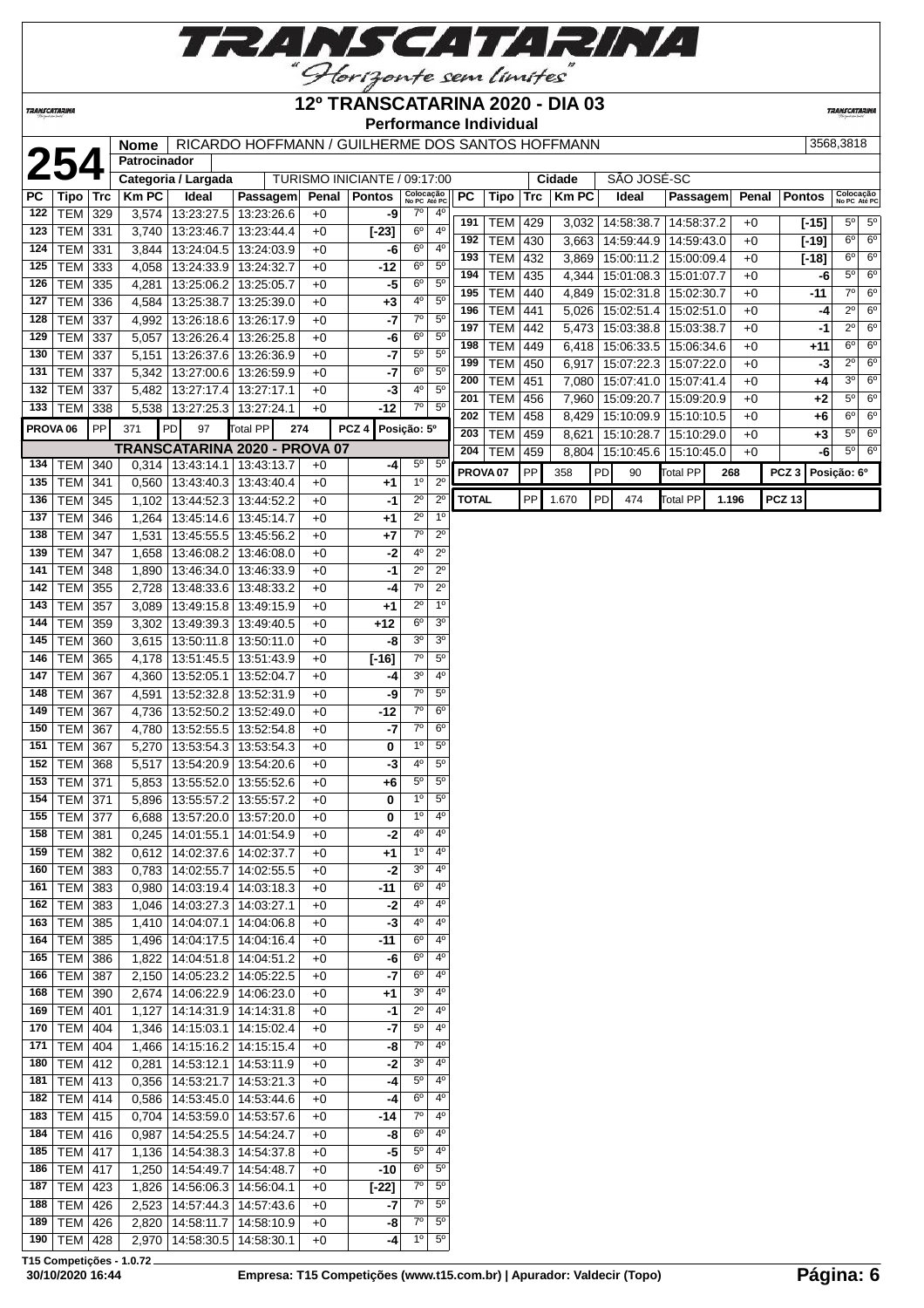

### **TRANSCATARINA**

### **12º TRANSCATARINA 2020 - DIA 03 Performance Individual**

**TRANSCATARI** 

# **Patrocinador**

|              |                                  |                | Nome         |                                 | MARCOS DOS SANTOS COSTA / MARIANA DOS SANTOS COSTA               |              |                              |                           |                |           |                     |     |              |                                   |                                      |       |               | 3518,3665                 |                |
|--------------|----------------------------------|----------------|--------------|---------------------------------|------------------------------------------------------------------|--------------|------------------------------|---------------------------|----------------|-----------|---------------------|-----|--------------|-----------------------------------|--------------------------------------|-------|---------------|---------------------------|----------------|
|              | 255                              |                | Patrocinador |                                 |                                                                  |              |                              |                           |                |           |                     |     |              |                                   |                                      |       |               |                           |                |
|              |                                  |                |              | Categoria / Largada             |                                                                  |              | TURISMO INICIANTE / 09:18:00 |                           |                |           |                     |     | Cidade       | SÃO PAULO-SP                      |                                      |       |               |                           |                |
| PC           | Tipo   Trc                       |                | <b>KmPC</b>  | Ideal                           | Passagem Penal Pontos                                            |              |                              | Colocação<br>No PC Até PC |                | <b>PC</b> | Tipo                | Trc | <b>Km PC</b> | Ideal                             | Passagem                             | Penal | <b>Pontos</b> | Colocação<br>No PC Até PO |                |
|              |                                  |                |              |                                 | TRANSCATARINA 2020 - PROVA 05                                    |              |                              |                           |                | 61        | TEM                 | 194 |              | 14,711 11:57:55.0                 | 11:57:54.1                           | $+0$  | -9            | $3^{\circ}$               | 3 <sup>o</sup> |
| $\mathbf 1$  | <b>TEM</b>                       | 4              | 0,535        | 10:31:57.7                      | 10:31:57.7                                                       | $+0$         | 0                            | 1 <sup>0</sup>            | 1 <sup>o</sup> | 62        | <b>TEM</b>          | 199 |              | 15,315 11:59:17.9                 | 11:59:17.9                           | $+0$  | 0             | $1^{\circ}$               | 1 <sup>c</sup> |
| $\mathbf{2}$ | <b>TEM</b>                       | 6              | 0,700        | 10:32:16.7                      | 10:32:16.5                                                       | $+0$         | -2                           | 3 <sup>o</sup>            | $2^{\circ}$    |           |                     | PP  |              |                                   |                                      |       |               |                           |                |
| 3            | <b>TEM</b>                       | $\overline{7}$ | 0,802        |                                 | 10:32:27.0   10:32:27.1                                          | $+0$         | $+1$                         | 3 <sup>0</sup>            | $2^{\circ}$    |           | PROVA <sub>05</sub> |     | 362          | PD<br>121                         | Total PP<br>241                      |       | <b>PCZ 11</b> | Posição: 2º               |                |
| 4            | <b>TEM</b>                       | 10             | 1,838        | 10:34:11.0                      | 10:34:10.7                                                       | $+0$         | -3                           | 4°                        | 1 <sup>0</sup> |           |                     |     |              |                                   | <b>TRANSCATARINA 2020 - PROVA 06</b> |       |               |                           |                |
| 5            | <b>TEM</b>                       | 12             | 2,635        | 10:35:34.5                      | 10:35:34.1                                                       | $+0$         | -4                           | 6 <sup>o</sup>            | 3 <sup>o</sup> | 64        | TEM                 | 203 |              | $0,457$   12:18:56.5   12:18:56.5 |                                      | $+0$  | 0             | $1^{\circ}$               | 1 <sup>c</sup> |
| 6            | <b>TEM</b>                       | 13             | 3,010        | 10:36:13.0                      | 10:36:12.1                                                       | $+0$         | -9                           | $5^{\circ}$               | 4 <sup>0</sup> | 65        | <b>TEM</b>          | 205 |              | 1,110   12:20:04.0                | 12:20:03.9                           | $+0$  | -1            | 1 <sup>0</sup>            | 1 <sup>c</sup> |
| 7            | <b>TEM</b>                       | 15             | 3,120        | 10:36:28.3                      | 10:36:26.8                                                       | $+0$         | $[-15]$                      | $7^\circ$                 | $6^{\circ}$    | 66        | <b>TEM</b>          | 206 | 1,199        | 12:20:14.2                        | 12:20:14.1                           | $+0$  | -1            | 3 <sup>0</sup>            | 1 <sup>c</sup> |
| 8            | <b>TEM</b>                       | 17             | 3,275        | 10:36:49.8                      | 10:36:48.2                                                       | $+0$         | $[-16]$                      | $5^{\circ}$               | 6 <sup>0</sup> | 67        | <b>TEM</b>          | 210 | 1,348        |                                   | 12:20:36.3 12:20:34.7                | $+0$  | $[-16]$       | $6^{\circ}$               | $4^\circ$      |
| 9            | <b>TEM</b>                       | 25             | 3,847        | 10:38:17.7                      | 10:38:17.5                                                       | $+0$         | -2                           | $2^{\circ}$               | $5^{\circ}$    | 68        | TEM                 | 211 |              | 2,315   12:22:42.1   12:22:42.7   |                                      | $+0$  | +6            | 4 <sup>0</sup>            | 3 <sup>o</sup> |
| 10           | <b>TEM</b>                       | 27             | 4,173        | 10:38:52.5                      | 10:38:51.8                                                       | $+0$         | -7                           | $7^\circ$                 | 6 <sup>0</sup> | 69        | <b>TEM</b>          | 218 | 3,391        |                                   | 12:24:50.9   12:24:49.5              | $+0$  | $[-14]$       | $6^{\circ}$               | 6 <sup>o</sup> |
| 11           | <b>TEM</b>                       | 28             | 4,249        | 10:39:00.9                      | 10:39:01.0                                                       | $+0$         | $+1$                         | 1 <sup>0</sup>            | 6 <sup>0</sup> | 71        | <b>TEM</b>          | 231 | 4,615        | 12:27:52.5                        | 12:27:52.8                           | $+0$  | $+3$          | 3 <sup>o</sup>            | 4 <sup>0</sup> |
| 12           | <b>TEM</b>                       | 29             | 4,376        | 10:39:16.2                      | 10:39:16.2                                                       | $+0$         | 0                            | 1 <sup>0</sup>            | $5^{\circ}$    | 72        | TEM                 | 233 | 4,794        | 12:28:11.4                        | 12:28:11.2                           | $+0$  | $-2$          | 4 <sup>0</sup>            | $4^\circ$      |
| 13           | <b>TEM</b>                       | 34             | 4,807        |                                 | 10:40:15.6   10:40:13.9                                          | $+0$         | $[-17]$                      | $7^\circ$                 | 5 <sup>0</sup> | 73        | TEM                 | 239 | 5,515        |                                   | 12:29:33.5   12:29:33.5              | $+0$  | 0             | $2^{\circ}$               | 4 <sup>°</sup> |
| 14           | <b>TEM</b>                       | 35             | 4,884        | 10:40:25.4                      | 10:40:25.3                                                       | $+0$         | -1                           | 1 <sup>0</sup>            | $5^{\circ}$    | 74        | <b>TEM</b>          | 240 | 5,864        | 12:30:07.5                        | 12:30:08.3                           | $+0$  | +8            | $4^{\circ}$               | $4^\circ$      |
| 15           | <b>TEM</b>                       | 37             | 5,039        | 10:40:46.1                      | 10:40:46.0                                                       | $+0$         | -1                           | $2^{\circ}$               | $5^{\circ}$    | 75        | <b>TEM</b>          | 243 | 6,177        | 12:30:39.0                        | 12:30:38.8                           | $+0$  | -2            | 3 <sup>o</sup>            | 3 <sup>o</sup> |
| 16           | <b>TEM</b>                       | 39             | 5,344        | 10:41:26.1                      | 10:41:26.1                                                       | $+0$         | 0                            | 1 <sup>0</sup>            | $5^{\circ}$    | 76        | <b>TEM</b>          | 245 | 6,445        | 12:31:10.0                        | 12:31:10.3                           | $+0$  | $+3$          | 3 <sup>o</sup>            | 3 <sup>o</sup> |
| 17           | <b>TEM</b>                       | 39             | 5,660        | 10:42:04.0                      | 10:42:04.2                                                       | $+0$         | $+2$                         | $2^{\circ}$               | $4^{\circ}$    | 77        | <b>TEM</b>          | 245 | 6,659        | 12:31:35.7                        | 12:31:35.3                           | $+0$  | -4            | $6^{\circ}$               | 3 <sup>o</sup> |
| 18           | <b>TEM</b>                       | 41             | 5,802        | 10:42:21.8                      | 10:42:21.5                                                       | $+0$         | -3                           | $2^{\circ}$               | $4^{\circ}$    | 78        | TEM                 | 246 |              | 6,916   12:32:08.0   12:32:07.2   |                                      | $+0$  | -8            | 4 <sup>0</sup>            | 3 <sup>o</sup> |
| 19           | <b>TEM</b>                       | 43             | 5,873        | 10:42:31.9                      | 10:42:31.8                                                       | $+0$         | -1                           | $2^{\circ}$               | 4 <sup>0</sup> | 79        | <b>TEM</b>          | 248 | 7,108        | 12:32:29.9                        | 12:32:29.8                           | $+0$  | -1            | $2^{\circ}$               | 3 <sup>o</sup> |
| 20           | <b>TEM</b>                       | 45             | 6,080        | 10:42:59.2                      | 10:42:59.1                                                       | $+0$         | -1                           | 1 <sup>0</sup>            | $2^{\circ}$    | 80        | <b>TEM</b>          | 249 | 7,208        | 12:32:39.8                        | 12:32:39.4                           | $+0$  | -4            | 5 <sup>o</sup>            | 3 <sup>o</sup> |
| 21           | <b>TEM</b>                       | 47             | 6,266        |                                 | 10:43:21.9 10:43:21.7                                            | $+0$         | $-2$                         | 3 <sup>o</sup>            | 1 <sup>0</sup> | 81        | TEM                 | 253 | 7,688        | 12:34:10.0                        | 12:34:08.7                           | $+0$  | $-13$         | 6 <sup>o</sup>            | 3 <sup>o</sup> |
| 22           | <b>TEM</b>                       | 48             | 6,345        | 10:43:33.1                      | 10:43:32.4                                                       | $+0$         | $-7$                         | $5^{\circ}$               | $2^{\circ}$    | 82        | TEM                 | 254 | 7,864        | 12:34:27.2                        | 12:34:27.9                           | $+0$  | $+7$          | 5 <sup>0</sup>            | 3 <sup>o</sup> |
| 23           | <b>TEM</b>                       | 51             | 6,693        | 10:44:44.6                      | 10:44:45.4                                                       | $+0$         | $+8$                         | $5^{\circ}$               | $2^{\circ}$    | 84        | <b>TEM</b>          | 257 | 9,671        |                                   | 12:37:59.6   12:38:00.2              | $+0$  | +6            | 3 <sup>0</sup>            | 3 <sup>o</sup> |
| 24           | <b>TEM</b>                       | 57             | 7,292        | 10:46:24.6                      | 10:46:24.8                                                       | $+0$         | $+2$                         | 1 <sup>0</sup>            | $2^{\circ}$    | 85        | <b>TEM</b>          | 258 | 9,967        | 12:38:27.6                        | 12:38:27.6                           | $+0$  | 0             | $\overline{2^0}$          | 3 <sup>o</sup> |
| 25           | <b>TEM</b>                       | 60             | 7,920        | 10:47:49.8                      | 10:47:50.1                                                       | $+0$         | $+3$                         | 3 <sup>o</sup>            | 1 <sup>0</sup> | 86        | <b>TEM</b>          | 258 |              | 10,313 12:38:59.5 12:38:58.9      |                                      | $+0$  | -6            | $6^{\circ}$               | 3 <sup>o</sup> |
| 26           | <b>TEM</b>                       | 61             | 8,038        | 10:48:10.1                      | 10:48:09.9                                                       | $+0$         | -2                           | 1 <sup>0</sup>            | 1 <sup>0</sup> | 87        | <b>TEM</b>          | 260 |              | 10,558 12:39:27.5 12:39:27.4      |                                      | $+0$  | -1            | 1 <sup>0</sup>            | 3 <sup>o</sup> |
| 27           | <b>TEM</b>                       | 64             | 8,543        | 10:49:22.8                      | 10:49:22.5                                                       | $+0$         | -3                           | 1 <sup>0</sup>            | 1 <sup>0</sup> | 88        | <b>TEM</b>          | 263 |              | 11,137 12:40:44.6 12:40:44.6      |                                      | $+0$  | 0             | $2^{\circ}$               | 3 <sup>o</sup> |
| 28           | <b>TEM</b>                       | 76             | 10,644       | 10:54:10.2                      | 10:54:09.6                                                       | $+0$         | -6                           | $1^{\circ}$               | 1 <sup>0</sup> | 89        | <b>TEM</b>          | 264 |              | 11,542 12:41:23.4 12:41:23.3      |                                      | $+0$  | -1            | $2^{\circ}$               | 3 <sup>o</sup> |
| 29           | <b>TEM</b>                       | 81             | 0,285        | 10:56:43.9                      | 10:56:48.5                                                       | $+0$         | $+46$                        | 3 <sup>o</sup>            | 1 <sup>0</sup> | 90        | <b>TEM</b>          | 266 |              | 11,989 12:42:05.1                 | 12:42:04.3                           | $+0$  | -8            | $7^\circ$                 | 3 <sup>o</sup> |
| 30           | <b>TEM</b>                       | 84             | 0,701        | 10:57:36.9 10:57:36.9           |                                                                  | $+0$         | 0                            | $1^{\circ}$               | 10             | 91        | <b>TEM</b>          | 268 |              | 12,264 12:42:43.3                 | 12:42:43.1                           | $+0$  | $-2$          | $2^{\circ}$               | 3 <sup>o</sup> |
| 31           | <b>TEM</b>                       | 87             | 1,394        | 10:59:18.6                      | 10:59:17.6                                                       | $+0$         | $-10$                        | 6 <sup>o</sup>            | 1 <sup>0</sup> | 92        | <b>TEM</b>          | 272 |              | 12,782 12:43:46.5                 | 12:43:46.1                           | $+0$  | -4            | $2^{\circ}$               | 3 <sup>o</sup> |
| 32           | <b>TEM</b>                       | 105            | 0,283        | 11:21:19.8                      | 11:21:20.1                                                       | $+0$         | $+3$                         | 4°                        | 1 <sup>0</sup> | 93        | <b>TEM</b>          | 272 |              | 12,832 12:43:53.1                 | 12:43:52.3                           | $+0$  | -8            | $6^{\circ}$               | 3 <sup>o</sup> |
| 33           | <b>TEM</b>                       | 110            | 0,849        | 11:22:31.6                      | 11:22:31.6                                                       | $+0$         | 0                            | 1 <sup>0</sup>            | 1 <sup>0</sup> | 94        | <b>TEM</b>          | 273 |              | 13,143 12:44:40.2 12:44:39.3      |                                      | $+0$  | -9            | $5^{\circ}$               | 3 <sup>o</sup> |
| 34           | <b>TEM</b>                       | 113            | 1,336        | 11:23:34.0                      | 11:23:33.9                                                       | $+0$         | $-1$                         | 40                        | 1 <sup>0</sup> | 96        | TEM                 | 275 |              | 13,521 12:45:37.1                 | 12:45:36.9                           | $+0$  | $-2$          | 3 <sup>o</sup>            | 3 <sup>o</sup> |
| 35           | $TEM$ 115                        |                |              |                                 | 1,720 11:24:17.3 11:24:16.8                                      | $+0$         | $-5$                         | $7^\circ$                 | 1 <sup>0</sup> | 97        | <b>TEM 278</b>      |     |              | 13,957 12:46:22.2 12:46:21.8      |                                      | $+0$  | $-4$          | $4^{\circ}$               | 3 <sup>o</sup> |
|              | $\overline{36}$   TEM   117      |                |              | 2,143   11:25:08.8   11:25:07.4 |                                                                  | $+0$         | $-14$                        | $7^\circ$                 | 1 <sup>0</sup> | 98        | <b>TEM 279</b>      |     |              | 14,143 12:46:39.4 12:46:39.0      |                                      | $+0$  | $-4$          | $6^{\circ}$               | 3 <sup>o</sup> |
| 37           | <b>TEM 119</b>                   |                |              | 2,507   11:25:48.4   11:25:47.5 |                                                                  | $+0$         | -9                           | $6^{\circ}$               | 1 <sup>0</sup> | 99        | <b>TEM 281</b>      |     |              |                                   | 14,599 12:47:46.8 12:47:45.4         | $+0$  | $[-14]$       | $7^\circ$                 | $4^\circ$      |
| 38           | <b>TEM 137</b>                   |                |              |                                 |                                                                  |              |                              | $5^{\circ}$               | $1^{\circ}$    | 100       | <b>TEM 283</b>      |     |              |                                   | 15,109 12:48:54.2 12:48:52.9         | $+0$  | -13           | $7^\circ$                 | $4^\circ$      |
| 40           | TEM   139                        |                |              | 5,741   11:32:04.8   11:32:04.4 |                                                                  | $+0$<br>$+0$ | -4                           | 3 <sup>0</sup>            | 1 <sup>0</sup> | 101       | <b>TEM 284</b>      |     |              |                                   | 15,182 12:49:01.6 12:49:01.3         | $+0$  | -3            | 6 <sup>o</sup>            | $4^\circ$      |
|              |                                  |                |              |                                 | 6,167   11:32:49.2   11:32:49.3                                  |              | +1                           | $1^{\circ}$               | 1 <sup>0</sup> | 102       | <b>TEM 287</b>      |     |              |                                   | $0,213$   13:02:49.3   13:02:49.3    | $+0$  | 0             | 1 <sup>0</sup>            | $4^\circ$      |
|              | 41   TEM   139<br>42   TEM   143 |                |              |                                 | $6,339$   11:33:09.8   11:33:09.8<br>6,664 11:36:53.2 11:36:54.4 | $+0$<br>$+0$ | 0<br>$+12$                   | $7^{\circ}$               | 1 <sup>0</sup> | 103       | <b>TEM 288</b>      |     |              | 0,573   13:03:34.2   13:03:34.5   |                                      | $+0$  | $+3$          | $4^{\circ}$               | 4 <sup>0</sup> |
|              |                                  |                |              |                                 |                                                                  |              |                              | $6^{\circ}$               | $1^{\circ}$    | 104       | <b>TEM 290</b>      |     |              | $0,916$   13:04:16.3   13:04:16.1 |                                      | $+0$  | $-2$          | $2^{\circ}$               | 4 <sup>0</sup> |
|              | 43   TEM   145                   |                |              |                                 | 7,162   11:38:40.9   11:38:42.5                                  | $+0$         | $[+16]$                      |                           |                | 105       | TEM 293             |     |              | 1,511   13:05:19.8   13:05:19.6   |                                      | $+0$  | $-2$          | $2^{\circ}$               | 3 <sup>o</sup> |
|              | 44   TEM   148                   |                |              |                                 | 7,433 11:39:18.2 11:39:18.4                                      | $+0$         | $+2$                         | $3^{\circ}$               | 1 <sup>o</sup> |           |                     |     |              |                                   |                                      |       |               |                           |                |

 TEM 156 8,868 11:42:58.9 11:42:58.2 +0 **-7** 6º 1º TEM 161 9,334 11:44:30.3 11:44:30.1 +0 **-2** 1º 1º TEM 161 9,620 11:45:19.3 11:45:19.0 +0 **-3** 3º 1º TEM 162 9,830 11:45:52.1 11:45:51.4 +0 **-7** 5º 1º ROT 166 10,266 11:46:58.1 11:46:56.5 +0 **0** 0º 0º ROT 169 10,466 11:47:26.7 11:47:26.0 +0 **0** 0º 0º ROT 170 10,644 11:47:50.1 11:47:46.2 +0 **0** 0º 0º TEM 171 10,847 11:48:20.9 11:48:19.9 +0 **-10** 6º 1º TEM 173 11,036 11:48:52.0 11:48:51.0 +0 **-10** 6º 1º TEM 182 12,575 11:53:13.8 11:53:13.8 +0 **0** 1º 1º TEM 185 12,810 11:53:42.9 11:53:42.6 +0 **-3** 6º 1º TEM 187 13,600 11:55:15.0 11:55:14.3 +0 **-7** 3º 1º TEM 188 13,699 11:55:30.6 11:55:30.3 +0 **-3** 5º 1º TEM 192 14,278 11:56:55.4 11:57:01.1 +0 [+57] 6 TEM 193 14,601 11:57:36.8 11:57:36.6 +0 **-2** 4º 2º

 TEM 294 2,042 13:06:22.9 13:06:22.1 +0 **-8** 5º 3º TEM 305 0,133 13:16:15.4 13:16:15.4 +0 **0** 2º 3º TEM 306 0,196 13:16:26.0 13:16:24.8 +0 **-12** 5º 4º TEM 306 0,444 13:17:03.2 13:17:03.6 +0 **+4** 4º 4º TEM 310 0,888 13:18:03.5 13:18:03.2 +0 **-3** 5º 4º TEM 314 1,379 13:19:14.6 13:19:14.8 +0 **+2** 2º 3º TEM 315 1,498 13:19:30.9 13:19:30.3 +0 **-6** 4º 3º TEM 318 1,783 13:20:43.4 13:20:43.5 +0 **+1** 2º 3º TEM 319 1,903 13:20:56.0 13:20:56.4 +0 **+4** 7º 3º TEM 320 2,052 13:21:12.2 13:21:11.8 +0 **-4** 6º 4º TEM 326 2,940 13:23:10.9 13:23:10.7 +0 **-2** 3º 3º TEM 326 3,037 13:23:22.6 13:23:21.1 +0 **[-15]** 7º 4º TEM 327 3,095 13:23:29.3 13:23:28.2 +0 **-11** 6º 4º TEM 327 3,222 13:23:43.2 13:23:41.9 +0 **-13** 7º 5º TEM 329 3,473 13:24:15.4 13:24:14.4 +0 **-10** 6º 5º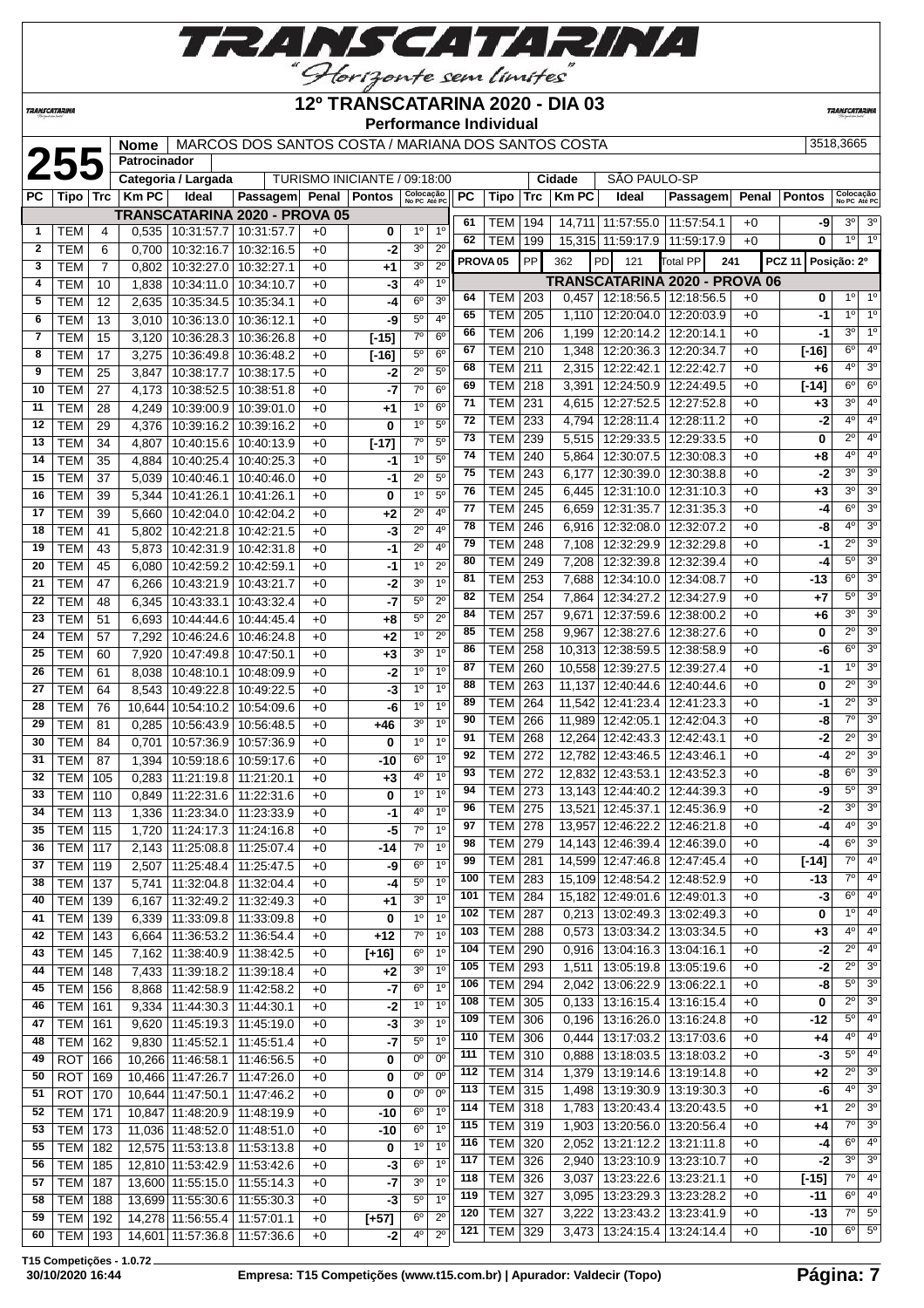

## **12º TRANSCATARINA 2020 - DIA 03**

**TRANSCATARIN** 

**Performance Individual**

|     |                     |     | Nome         |                                 | MARCOS DOS SANTOS COSTA / MARIANA DOS SANTOS COSTA |       |                              |                                          |              |                     |     |              |    |                                 |                 |     |       |                  | 3518,3665                        |
|-----|---------------------|-----|--------------|---------------------------------|----------------------------------------------------|-------|------------------------------|------------------------------------------|--------------|---------------------|-----|--------------|----|---------------------------------|-----------------|-----|-------|------------------|----------------------------------|
|     | 255                 |     | Patrocinador |                                 |                                                    |       |                              |                                          |              |                     |     |              |    |                                 |                 |     |       |                  |                                  |
|     |                     |     |              | Categoria / Largada             |                                                    |       | TURISMO INICIANTE / 09:18:00 |                                          |              |                     |     | Cidade       |    | SÃO PAULO-SP                    |                 |     |       |                  |                                  |
| PC  | Tipo   Trc          |     | <b>Km PC</b> | Ideal                           | Passagem                                           | Penal | <b>Pontos</b>                | Colocação<br>No PC Até PC                | <b>PC</b>    | Tipo                | Trc | <b>Km PC</b> |    | Ideal                           | Passagem        |     | Penal | <b>Pontos</b>    | Colocação<br>No PC Até PC        |
| 122 | <b>TEM 329</b>      |     |              | 3,574 13:24:27.5                | 13:24:26.6                                         | $+0$  | -9                           | $6^{\circ}$<br>$5^{\circ}$               |              |                     |     |              |    |                                 |                 |     |       |                  | $7°$ 4°                          |
| 123 | <b>TEM 331</b>      |     |              | 3,740   13:24:46.7              | 13:24:44.5                                         | $+0$  | $[-22]$                      | $5^{\circ}$<br>5 <sup>o</sup>            | 191          | <b>TEM</b>          | 429 | 3.032        |    | 14:59:38.7   14:59:36.6         |                 |     | $+0$  | $[-21]$          | $4^{\circ}$                      |
| 124 | TEM                 | 331 |              | 3,844 13:25:04.5                | 13:25:04.5                                         | $+0$  | 0                            | $1^{\circ}$<br>$5^{\circ}$               | 192          | <b>TEM</b>          | 430 |              |    | 3,663   15:00:44.9   15:00:43.7 |                 |     | $+0$  | $-12$            | $5^{\circ}$                      |
| 125 | <b>TEM</b>          | 333 |              | 4,058 13:25:33.9                | 13:25:33.9                                         | $+0$  | 0                            | 1 <sup>0</sup><br>$4^{\circ}$            | 193          | <b>TEM</b>          | 432 | 3,869        |    | 15:01:11.2   15:01:10.5         |                 |     | $+0$  | $-7$             | $5^{\circ}$<br>$4^{\circ}$       |
| 126 | <b>TEM</b>          | 335 | 4,281        | 13:26:06.2                      | 13:26:05.8                                         | $+0$  | -4                           | $5^{\circ}$<br>$4^{\circ}$               | 194          | <b>TEM</b>          | 435 | 4,344        |    | 15:02:08.3   15:02:08.5         |                 |     | $+0$  | $+2$             | 4 <sup>0</sup><br>$3^{\circ}$    |
| 127 | TEM                 | 336 | 4,584        | 13:26:38.7                      | 13:26:38.7                                         | $+0$  | 0                            | 1 <sup>o</sup><br>4 <sup>0</sup>         | 195          | <b>TEM</b>          | 440 | 4,849        |    | 15:03:31.8 15:03:31.3           |                 |     | $+0$  | $-5$             | $5^\circ$<br>$\overline{4^0}$    |
| 128 | <b>TEM</b>          | 337 |              | 4,992   13:27:18.6   13:27:18.6 |                                                    | $+0$  | 0                            | 3 <sup>o</sup><br>4 <sup>0</sup>         | 196          | <b>TEM</b>          | 441 | 5,026        |    | 15:03:51.4   15:03:50.7         |                 |     | $+0$  | $-7$             | $5^{\circ}$<br>4 <sup>0</sup>    |
| 129 | <b>TEM</b>          | 337 | 5,057        | 13:27:26.4                      | 13:27:26.1                                         | $+0$  | -3                           | 3 <sup>0</sup><br>$4^{\circ}$            | 197          | <b>TEM</b>          | 442 | 5,473        |    | 15:04:38.8   15:04:38.0         |                 |     | $+0$  | -8               | $7^\circ$<br>4 <sup>0</sup>      |
| 130 | <b>TEM</b>          | 337 | 5,151        | 13:27:37.6                      | 13:27:37.0                                         | $+0$  | -6                           | 4°<br>4 <sup>0</sup>                     | 198          | <b>TEM</b>          | 449 | 6,418        |    | 15:07:33.5   15:07:33.6         |                 |     | $+0$  | +1               | 1 <sup>0</sup><br>4 <sup>0</sup> |
| 131 | <b>TEM 337</b>      |     |              | 5,342 13:28:00.6                | 13:28:00.0                                         | $+0$  | -6                           | $5^{\circ}$<br>4 <sup>0</sup>            | 199          | <b>TEM</b>          | 450 | 6,917        |    | 15:08:22.3                      | 15:08:21.3      |     | $+0$  | $-10$            | $6^{\circ}$<br>4 <sup>0</sup>    |
| 132 | <b>TEM 337</b>      |     |              | 5,482   13:28:17.4              | 13:28:17.2                                         | $+0$  | $-2$                         | 3 <sup>o</sup><br>$4^{\circ}$            | 200          | <b>TEM</b>          | 451 | 7,080        |    | 15:08:41.0   15:08:40.5         |                 |     | $+0$  | -5               | $4^{\circ}$<br>4 <sup>0</sup>    |
| 133 | TEM 338             |     |              | 5,538   13:28:25.3              | 13:28:24.6                                         | $+0$  | -7                           | $4^{\circ}$<br>$4^{\circ}$               | 201          | <b>TEM</b>          | 456 | 7,960        |    | 15:10:20.7                      | 15:10:20.7      |     | $+0$  | 0                | 4 <sup>0</sup><br>$2^{\circ}$    |
|     |                     |     |              |                                 |                                                    |       |                              |                                          | 202          | <b>TEM</b>          | 458 | 8,429        |    | 15:11:09.9                      | 15:11:09.7      |     | $+0$  | -2               | $2^{\circ}$<br>4 <sup>0</sup>    |
|     | PROVA <sub>06</sub> | PP  | 339          | PD<br>81                        | Total PP<br>258                                    |       | PCZ 10 Posicão: 4º           |                                          | 203          | <b>TEM</b>          | 459 | 8,621        |    | 15:11:28.7                      | 15:11:28.4      |     | $+0$  | $-3$             | 4 <sup>0</sup><br>$4^{\circ}$    |
|     |                     |     |              |                                 | TRANSCATARINA 2020 - PROVA 07                      |       |                              |                                          | 204          | <b>TEM</b>          | 459 | 8,804        |    | 15:11:45.6                      | 15:11:44.5      |     | $+0$  | $-11$            | $4^{\circ}$<br>$6^{\circ}$       |
| 134 | TEM                 | 340 |              | $0,314$   13:44:14.1            | 13:44:14.3                                         | $+0$  | $+2$                         | 3 <sup>o</sup><br>3 <sup>o</sup>         |              | PROVA <sub>07</sub> | PP  | 330          | PD | 78                              | <b>Total PP</b> | 252 |       | PCZ <sub>3</sub> | Posição: 4º                      |
| 135 | <b>TEM 341</b>      |     |              | 0,560   13:44:40.3              | 13:44:39.8                                         | $+0$  | $-5$                         | $5^{\circ}$<br>$5^{\circ}$               |              |                     |     |              |    |                                 |                 |     |       |                  |                                  |
| 136 | <b>TEM 345</b>      |     |              | 1,102   13:45:52.3   13:45:51.9 |                                                    | $+0$  | -4                           | $5^{\circ}$<br>$\overline{5^0}$          | <b>TOTAL</b> |                     | PP  | 1.031        | PD | 280                             | Total PP        | 751 |       | <b>PCZ 24</b>    |                                  |
| 137 | <b>TEM</b>          | 346 |              | 1,264 13:46:14.6                | 13:46:14.3                                         | $+0$  | -3                           | $4^{\circ}$<br>3 <sup>o</sup>            |              |                     |     |              |    |                                 |                 |     |       |                  |                                  |
| 138 | TEM                 | 347 | 1,531        | 13:46:55.5   13:46:55.4         |                                                    | $+0$  | $-1$                         | $2^{\circ}$<br>3 <sup>o</sup>            |              |                     |     |              |    |                                 |                 |     |       |                  |                                  |
| 139 | <b>TEM</b>          | 347 | 1,658        | 13:47:08.2                      | 13:47:08.0                                         | $+0$  | -2                           | $\overline{3^0}$<br>3 <sup>o</sup>       |              |                     |     |              |    |                                 |                 |     |       |                  |                                  |
| 141 | <b>TEM</b>          | 348 | 1,890        | 13:47:34.0                      | 13:47:33.0                                         | $+0$  | -10                          | $7^\circ$<br>$4^{\circ}$                 |              |                     |     |              |    |                                 |                 |     |       |                  |                                  |
| 142 | <b>TEM</b>          | 355 | 2,728        | 13:49:33.6                      | 13:49:33.6                                         | $+0$  | 0                            | 1 <sup>0</sup><br>$4^{\circ}$            |              |                     |     |              |    |                                 |                 |     |       |                  |                                  |
| 143 | <b>TEM</b>          | 357 | 3,089        | 13:50:15.8                      | 13:50:16.0                                         | $+0$  | $+2$                         | 3 <sup>0</sup><br>3 <sup>o</sup>         |              |                     |     |              |    |                                 |                 |     |       |                  |                                  |
| 144 | TEM                 | 359 | 3,302        | 13:50:39.3                      | 13:50:39.5                                         | $+0$  | $+2$                         | 1 <sup>0</sup><br>$2^{\circ}$            |              |                     |     |              |    |                                 |                 |     |       |                  |                                  |
| 145 | TEM                 | 360 |              | 3,615   13:51:11.8              | 13:51:11.5                                         | $+0$  | -3                           | $2^{\circ}$<br>1 <sup>0</sup>            |              |                     |     |              |    |                                 |                 |     |       |                  |                                  |
| 146 | TEM                 | 365 |              | 4,178 13:52:45.5                | 13:52:45.0                                         | $+0$  | -5                           | 40<br>$1^{\circ}$                        |              |                     |     |              |    |                                 |                 |     |       |                  |                                  |
| 147 | <b>TEM</b>          | 367 |              | 4,360 13:53:05.1                | 13:53:05.3                                         | $+0$  | $+2$                         | 1 <sup>0</sup><br>1 <sup>0</sup>         |              |                     |     |              |    |                                 |                 |     |       |                  |                                  |
| 148 | <b>TEM</b>          | 367 | 4,591        | 13:53:32.8                      | 13:53:32.3                                         | $+0$  | $-5$                         | $5^\circ$<br>1 <sup>0</sup>              |              |                     |     |              |    |                                 |                 |     |       |                  |                                  |
| 149 | <b>TEM</b>          | 367 |              | 4,736 13:53:50.2                | 13:53:49.7                                         | $+0$  | $-5$                         | $6^{\circ}$<br>1 <sup>0</sup>            |              |                     |     |              |    |                                 |                 |     |       |                  |                                  |
| 150 | <b>TEM</b>          | 367 |              | 4,780   13:53:55.5   13:53:55.2 |                                                    | $+0$  | -3                           | 3 <sup>o</sup><br>1 <sup>0</sup>         |              |                     |     |              |    |                                 |                 |     |       |                  |                                  |
| 151 | <b>TEM</b>          | 367 |              | 5,270 13:54:54.3                | 13:54:53.6                                         | $+0$  | -7                           | $7^{\circ}$<br>$2^{\circ}$               |              |                     |     |              |    |                                 |                 |     |       |                  |                                  |
| 152 | <b>TEM</b>          | 368 |              | 5,517 13:55:20.9                | 13:55:20.3                                         | $+0$  | -6                           | $6^{\circ}$<br>$2^{\circ}$               |              |                     |     |              |    |                                 |                 |     |       |                  |                                  |
| 153 | <b>TEM 371</b>      |     |              | 5,853 13:56:52.0                | 13:56:51.0                                         | $+0$  | -10                          | $\overline{7^{\circ}}$<br>3 <sup>o</sup> |              |                     |     |              |    |                                 |                 |     |       |                  |                                  |
| 154 | <b>TEM 371</b>      |     |              | 5,896 13:56:57.2                | 13:56:55.6                                         | $+0$  | $[-16]$                      | $7^\circ$<br>$4^{\circ}$                 |              |                     |     |              |    |                                 |                 |     |       |                  |                                  |
| 155 | <b>TEM 377</b>      |     |              | 6,688   13:58:20.0   13:58:19.2 |                                                    | $+0$  | -8                           | $6^{\circ}$<br>$5^{\circ}$               |              |                     |     |              |    |                                 |                 |     |       |                  |                                  |
|     | 158 TEM 381         |     |              |                                 | $0,245$ 14:02:55.1 14:02:54.9                      | $+0$  | $-2$                         | $5^{\circ}$<br>$5^{\circ}$               |              |                     |     |              |    |                                 |                 |     |       |                  |                                  |
| 159 | TEM                 | 382 |              | 0,612   14:03:37.6   14:03:37.5 |                                                    | $+0$  | $-1$                         | $5^{\circ}$<br>$2^{\circ}$               |              |                     |     |              |    |                                 |                 |     |       |                  |                                  |
| 160 | TEM                 | 383 |              | 0,783   14:03:55.7              | 14:03:54.6                                         | +0    | -11                          | $6^{\rm o}$<br>$5^{\circ}$               |              |                     |     |              |    |                                 |                 |     |       |                  |                                  |
| 161 | TEM                 | 383 |              | 0,980 14:04:19.4                | 14:04:18.0                                         | $+0$  | $[-14]$                      | $7^{\circ}$<br>$5^{\circ}$               |              |                     |     |              |    |                                 |                 |     |       |                  |                                  |
| 162 | <b>TEM</b>          | 383 | 1,046        | 14:04:27.3                      | 14:04:26.5                                         | $+0$  | -8                           | $7^{\circ}$<br>$5^{\circ}$               |              |                     |     |              |    |                                 |                 |     |       |                  |                                  |
| 163 | <b>TEM</b>          | 385 |              | 1,410 14:05:07.1                | 14:05:06.6                                         | +0    | -5                           | $6^{\circ}$<br>$5^{\circ}$               |              |                     |     |              |    |                                 |                 |     |       |                  |                                  |
| 164 | <b>TEM 385</b>      |     |              | 1,496 14:05:17.5                | 14:05:16.2                                         | $+0$  | $[-13]$                      | $7^\circ$<br>6 <sup>o</sup>              |              |                     |     |              |    |                                 |                 |     |       |                  |                                  |
|     | 165   TEM   386     |     |              | 1,822   14:05:51.8              | 14:05:51.3                                         | $+0$  | -5                           | $5^{\circ}$<br>$5^{\circ}$               |              |                     |     |              |    |                                 |                 |     |       |                  |                                  |
| 166 | <b>TEM 387</b>      |     |              | 2,150   14:06:23.2   14:06:22.7 |                                                    | $+0$  | -5                           | 3 <sup>o</sup><br>$5^{\circ}$            |              |                     |     |              |    |                                 |                 |     |       |                  |                                  |
| 168 | <b>TEM 390</b>      |     |              | 2,674 14:07:22.9                | 14:07:22.9                                         | $+0$  | 0                            | $1^{\circ}$<br>5 <sup>0</sup>            |              |                     |     |              |    |                                 |                 |     |       |                  |                                  |
| 169 | TEM 401             |     | 1,127        | 14:15:31.9 14:15:31.6           |                                                    | $+0$  | -3                           | $5^{\rm o}$<br>$5^{\circ}$               |              |                     |     |              |    |                                 |                 |     |       |                  |                                  |
| 170 | <b>TEM 404</b>      |     | 1,346        | 14:16:03.1                      | 14:16:03.5                                         | $+0$  | +4                           | 4°<br>6 <sup>o</sup>                     |              |                     |     |              |    |                                 |                 |     |       |                  |                                  |
| 171 | <b>TEM 404</b>      |     | 1,466        | 14:16:16.2                      | 14:16:16.0                                         | $+0$  | -2                           | 3 <sup>o</sup><br>6 <sup>o</sup>         |              |                     |     |              |    |                                 |                 |     |       |                  |                                  |
| 180 | <b>TEM 412</b>      |     | 0,281        | 14:54:12.1                      | 14:54:11.6                                         | $+0$  | -5                           | 4 <sup>0</sup><br>$5^{\circ}$            |              |                     |     |              |    |                                 |                 |     |       |                  |                                  |
| 181 | TEM 413             |     | 0,356        | 14:54:21.7                      | 14:54:21.6                                         | $+0$  | -1                           | $2^{\circ}$<br>$5^{\circ}$               |              |                     |     |              |    |                                 |                 |     |       |                  |                                  |
| 182 | <b>TEM 414</b>      |     | 0,586        | 14:54:45.0                      | 14:54:44.7                                         | $+0$  | -3                           | 5 <sup>o</sup><br>$5^{\circ}$            |              |                     |     |              |    |                                 |                 |     |       |                  |                                  |
| 183 | TEM 415             |     |              | $0,704$   14:54:59.0            | 14:54:58.1                                         | $+0$  | -9                           | $4^{\circ}$<br>$5^{\circ}$               |              |                     |     |              |    |                                 |                 |     |       |                  |                                  |
| 184 | $TEM$ 416           |     | 0,987        | 14:55:25.5                      | 14:55:24.8                                         | $+0$  | -7                           | $5^{\circ}$<br>$5^{\circ}$               |              |                     |     |              |    |                                 |                 |     |       |                  |                                  |
| 185 | <b>TEM 417</b>      |     | 1,136        | 14:55:38.3                      | 14:55:38.2                                         | $+0$  | -1                           | 3 <sup>o</sup><br>$5^{\circ}$            |              |                     |     |              |    |                                 |                 |     |       |                  |                                  |
| 186 | $TEM$ 417           |     | 1,250        | 14:55:49.7                      | 14:55:49.0                                         | $+0$  | -7                           | $4^{\rm o}$<br>$4^{\circ}$               |              |                     |     |              |    |                                 |                 |     |       |                  |                                  |
| 187 | <b>TEM 423</b>      |     | 1,826        | 14:57:06.3                      | 14:57:04.9                                         | $+0$  | $[-14]$                      | $5^{\rm o}$<br>$4^{\circ}$               |              |                     |     |              |    |                                 |                 |     |       |                  |                                  |
| 188 | $TEM$ 426           |     |              | 2,523 14:58:44.3                | 14:58:43.9                                         | $+0$  | -4                           | 4º<br>$4^{\circ}$                        |              |                     |     |              |    |                                 |                 |     |       |                  |                                  |
| 189 | TEM                 | 426 |              | 2,820   14:59:11.7              | 14:59:11.4                                         | +0    | -3                           | 4º<br>4°                                 |              |                     |     |              |    |                                 |                 |     |       |                  |                                  |
| 190 | TEM 428             |     |              | 2,970 14:59:30.5 14:59:29.7     |                                                    | $+0$  | -8                           | $4^{\rm o}$<br>$4^{\circ}$               |              |                     |     |              |    |                                 |                 |     |       |                  |                                  |
|     |                     |     |              |                                 |                                                    |       |                              |                                          |              |                     |     |              |    |                                 |                 |     |       |                  |                                  |

**T15 Competições - 1.0.72**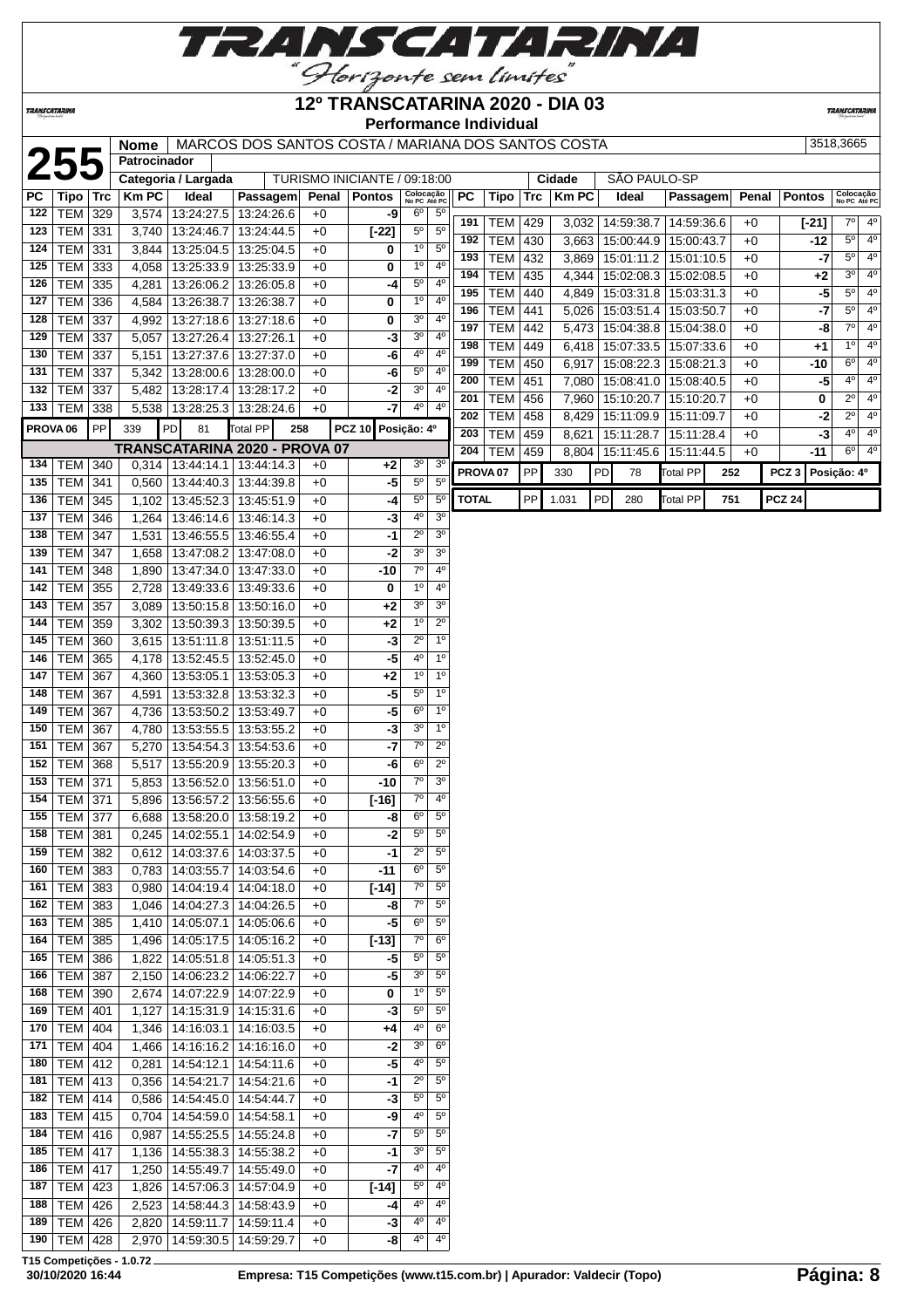

| <i><b>TRANSCATARINA</b></i> |                |                |              |                                      |                                      |      | 12º TRANSCATARINA 2020 - DIA 03 | <b>Performance Individual</b>    |           |                          |            |              |                   |                                                                 |       |                  | <b>TRANSCATARINA</b>      |                                    |
|-----------------------------|----------------|----------------|--------------|--------------------------------------|--------------------------------------|------|---------------------------------|----------------------------------|-----------|--------------------------|------------|--------------|-------------------|-----------------------------------------------------------------|-------|------------------|---------------------------|------------------------------------|
|                             |                |                | Nome         |                                      | MARCOS M COMINESI / LUCAS M COMINESI |      |                                 |                                  |           |                          |            |              |                   |                                                                 |       |                  | 3691,3749                 |                                    |
|                             | 256            |                | Patrocinador |                                      |                                      |      |                                 |                                  |           |                          |            |              |                   |                                                                 |       |                  |                           |                                    |
|                             |                |                |              | Categoria / Largada                  |                                      |      | TURISMO INICIANTE / 09:14:00    |                                  |           |                          |            | Cidade       | <b>IVAI-PR</b>    |                                                                 |       |                  |                           |                                    |
| PС                          | Tipo   Trc     |                | <b>Km PC</b> | Ideal                                | Passagem Penal Pontos                |      |                                 | Colocação<br>No PC Até PC        | <b>PC</b> | Tipo                     | <b>Trc</b> | <b>Km PC</b> | Ideal             | Passagem                                                        | Penal | <b>Pontos</b>    | Colocação<br>No PC Até PC |                                    |
|                             |                |                |              | <b>TRANSCATARINA 2020 - PROVA 05</b> |                                      |      |                                 |                                  | 61        | <b>TEM</b>               | 194        |              | 14,711 11:53:55.0 | 11:53:56.3                                                      | $+0$  | $+13$            | $5^{\circ}$               | 4 <sup>0</sup>                     |
| 1                           | TEM            | 4              | 0,535        | 10:27:57.7                           | 10:27:58.2                           | $+0$ | +5                              | $6^{\circ}$<br>$6^{\circ}$       | 62        | <b>TEM</b>               | 199        |              | 15,315 11:55:17.9 | 11:55:19.3                                                      | $+0$  | $+14$            | $6^{\circ}$               | 4 <sup>0</sup>                     |
| $\overline{2}$              | <b>TEM</b>     | 6              | 0,700        | 10:28:16.7                           | 10:28:16.6                           | $+0$ | $-1$                            | $2^{\circ}$<br>3 <sup>0</sup>    |           | PROVA <sub>05</sub>      | PP         | 410          | PD<br>148         | 262<br>Total PP                                                 |       | PCZ <sub>8</sub> | Posição: 4º               |                                    |
| 3                           | <b>TEM</b>     | $\overline{7}$ | 0,802        | 10:28:27.0                           | 10:28:26.9                           | $+0$ | -1                              | 40<br>3 <sup>0</sup>             |           |                          |            |              |                   |                                                                 |       |                  |                           |                                    |
| 4                           | <b>TEM</b>     | 10             | 1,838        | 10:30:11.0                           | 10:30:10.9                           | $+0$ | -1                              | 1 <sup>0</sup><br>3 <sup>o</sup> | 64        | <b>TEM</b>               | 203        | 0,457        |                   | <b>TRANSCATARINA 2020 - PROVA 06</b><br>12:14:56.5   12:14:56.8 | $+0$  | $+3$             | $5^{\circ}$               | $5^{\circ}$                        |
| 5                           | <b>TEM</b>     | 12             | 2,635        | 10:31:34.5                           | 10:31:34.6                           | $+0$ | +1                              | 3 <sup>0</sup><br>$2^{\circ}$    | 65        | <b>TEM   205</b>         |            | 1,110        | 12:16:04.0        | 12:16:03.9                                                      |       | -1               | 4 <sup>0</sup>            | 4 <sup>0</sup>                     |
| 6                           | <b>TEM</b>     | 13             | 3,010        | 10:32:13.0                           | 10:32:14.1                           | $+0$ | $+11$                           | 6 <sup>o</sup><br>5 <sup>0</sup> | 66        | <b>TEM</b>               |            |              |                   | 12:16:14.2 12:16:15.0                                           | $+0$  |                  | $4^{\circ}$               | 4 <sup>0</sup>                     |
| 7                           | <b>TEM</b>     | 15             | 3,120        | 10:32:28.3                           | 10:32:28.4                           | $+0$ | $+1$                            | 1 <sup>0</sup><br>$2^{\circ}$    | 67        |                          | 206        | 1,199        |                   |                                                                 | $+0$  | +8               | 3 <sup>0</sup>            | $\overline{2^0}$                   |
| 8                           | <b>TEM</b>     | 17             | 3,275        | 10:32:49.8                           | 10:32:51.2                           | $+0$ | +14                             | 4°<br>3 <sup>0</sup>             | 68        | <b>TEM</b><br><b>TEM</b> | 210<br>211 | 1,348        | 12:18:42.1        | 12:16:36.3   12:16:36.0                                         | $+0$  | -3               | $7^\circ$                 | 6 <sup>o</sup>                     |
| 9                           | <b>TEM</b>     | 25             | 3,847        | 10:34:17.7                           | 10:34:17.7                           | $+0$ | 0                               | 1 <sup>0</sup><br>3 <sup>0</sup> | 69        | <b>TEM 218</b>           |            | 2,315        |                   | 12:18:43.6                                                      | $+0$  | $[+15]$          | 3 <sup>0</sup>            | $5^{\circ}$                        |
| 10                          | <b>TEM</b>     | 27             | 4,173        | 10:34:52.5                           | 10:34:52.5                           | $+0$ | 0                               | $2^{\circ}$<br>1 <sup>0</sup>    | 71        |                          |            | 3,391        |                   | 12:20:50.9   12:20:50.2                                         | $+0$  | -7               | $7^\circ$                 | 6 <sup>o</sup>                     |
| 11                          | <b>TEM</b>     | 28             | 4,249        | 10:35:00.9                           | 10:35:01.1                           | $+0$ | $+2$                            | $5^{\circ}$<br>$2^{\circ}$       |           | <b>TEM 231</b>           |            | 4,615        | 12:23:52.5        | 12:23:54.3                                                      | $+0$  | $[+18]$          | 6 <sup>o</sup>            | 6 <sup>o</sup>                     |
| 12                          | <b>TEM</b>     | 29             | 4,376        | 10:35:16.2                           | 10:35:16.4                           | $+0$ | $+2$                            | 4°<br>$2^{\circ}$                | 72        | <b>TEM 233</b>           |            | 4,794        | 12:24:11.4        | 12:24:11.1                                                      | $+0$  | -3               |                           |                                    |
| 13                          | <b>TEM</b>     | 34             | 4,807        | 10:36:15.6                           | 10:36:14.5                           | $+0$ | -11                             | 5 <sup>o</sup><br>$2^{\circ}$    | 73        | <b>TEM</b>               | 239        | 5,515        | 12:25:33.5        | 12:25:34.0                                                      | $+0$  | $+5$             | $5^{\circ}$               | 6 <sup>o</sup>                     |
| 14                          | <b>TEM</b>     | 35             | 4,884        | 10:36:25.4                           | 10:36:26.5                           | $+0$ | +11                             | $6^{\circ}$<br>4 <sup>0</sup>    | 74        | <b>TEM</b>               | 240        | 5,864        | 12:26:07.5        | 12:26:07.4                                                      | $+0$  | -1               | $2^{\circ}$               | 5 <sup>o</sup><br>$\overline{5^0}$ |
| 15                          | <b>TEM</b>     | 37             | 5,039        | 10:36:46.1                           | 10:36:46.3                           | $+0$ | $+2$                            | 3 <sup>o</sup><br>3 <sup>0</sup> | 75        | <b>TEM 243</b>           |            | 6,177        | 12:26:39.0        | 12:26:38.9                                                      | $+0$  | $-1$             | $2^{\circ}$               | 4 <sup>0</sup>                     |
| 16                          | <b>TEM</b>     | 39             | 5,344        | 10:37:26.1                           | 10:37:26.0                           | $+0$ | $-1$                            | 30<br>4 <sup>0</sup>             | 76        | <b>TEM</b>               | 245        | 6,445        | 12:27:10.0        | 12:27:11.0                                                      | $+0$  | $[+10]$          | $5^{\circ}$               |                                    |
| 17                          | <b>TEM</b>     | 39             | 5,660        | 10:38:04.0                           | 10:38:04.9                           | $+0$ | +9                              | 3 <sup>o</sup><br>3 <sup>o</sup> | 77        | <b>TEM</b>               | 245        | 6,659        | 12:27:35.7        | 12:27:35.8                                                      | $+0$  | $+1$             | $1^{\circ}$               | 4 <sup>0</sup>                     |
| 18                          | <b>TEM</b>     | 41             | 5,802        | 10:38:21.8                           | 10:38:22.5                           | $+0$ | +7                              | $6^{\circ}$<br>3 <sup>0</sup>    | 78        | <b>TEM</b>               | 246        | 6,916        | 12:28:08.0        | 12:28:08.1                                                      | $+0$  | +1               | 3 <sup>0</sup>            | 4 <sup>0</sup>                     |
| 19                          | <b>TEM</b>     | 43             | 5,873        | 10:38:31.9                           | 10:38:32.3                           | $+0$ | $+4$                            | 40<br>3 <sup>0</sup>             | 79        | <b>TEM</b>               | 248        | 7,108        | 12:28:29.9        | 12:28:30.1                                                      | $+0$  | $+2$             | 5 <sup>0</sup>            | $\overline{4^0}$                   |
| 20                          | <b>TEM</b>     | 45             | 6,080        | 10:38:59.2                           | 10:38:59.7                           | $+0$ | $+5$                            | $2^{\circ}$<br>3 <sup>0</sup>    | 80        | <b>TEM 249</b>           |            | 7,208        | 12:28:39.8        | 12:28:39.3                                                      | $+0$  | -5               | $6^{\circ}$               | 4 <sup>0</sup>                     |
| 21                          | <b>TEM</b>     | 47             | 6,266        | 10:39:21.9                           | 10:39:22.1                           | $+0$ | +2                              | $2^{\circ}$<br>3 <sup>0</sup>    | 81        | <b>TEM 253</b>           |            | 7,688        | 12:30:10.0        | 12:30:09.3                                                      | $+0$  | $-7$             | $5^{\circ}$               | 4 <sup>0</sup>                     |
| 22                          | <b>TEM</b>     | 48             | 6,345        | 10:39:33.1                           | 10:39:32.5                           | $+0$ | -6                              | 4°<br>3 <sup>0</sup>             | 82        | <b>TEM</b>               | 254        | 7,864        | 12:30:27.2        | 12:30:27.7                                                      | $+0$  | $+5$             | 30                        | 4 <sup>0</sup>                     |
| 23                          | <b>TEM</b>     | 51             | 6,693        | 10:40:44.6                           | 10:40:44.7                           | $+0$ | +1                              | 1 <sup>0</sup><br>1 <sup>0</sup> | 84        | <b>TEM</b>               | 257        | 9,671        | 12:33:59.6        | 12:34:00.7                                                      | $+0$  | $[+11]$          | $6^{\circ}$               | 4 <sup>0</sup>                     |
| 24                          | <b>TEM</b>     | 57             | 7,292        | 10:42:24.6                           | 10:42:25.1                           | $+0$ | $+5$                            | 3 <sup>0</sup><br>1 <sup>0</sup> | 85        | <b>TEM</b>               | 258        | 9.967        | 12:34:27.6        | 12:34:28.5                                                      | $+0$  | $+9$             | $7^\circ$                 | 4 <sup>0</sup>                     |
| 25                          | <b>TEM</b>     | 60             | 7,920        | 10:43:49.8                           | 10:43:51.6                           | $+0$ | $[+18]$                         | $5^{\circ}$<br>3 <sup>o</sup>    | 86        | <b>TEM</b>               | 258        |              | 10,313 12:34:59.5 | 12:34:59.6                                                      | $+0$  | $+1$             | $3^{\circ}$               | 4 <sup>0</sup>                     |
| 26                          | <b>TEM</b>     | 61             | 8,038        | 10:44:10.1                           | 10:44:09.3                           | $+0$ | -8                              | $5^{\circ}$<br>3 <sup>0</sup>    | 87        | <b>TEM</b>               | 260        |              | 10,558 12:35:27.5 | 12:35:28.1                                                      | $+0$  | +6               | $6^{\circ}$               | 4 <sup>0</sup>                     |
| 27                          | <b>TEM</b>     | 64             | 8,543        | 10:45:22.8                           | 10:45:23.8                           | $+0$ | $+10$                           | 5 <sup>0</sup><br>30             | 88        | <b>TEM</b>               | 263        | 11,137       | 12:36:44.6        | 12:36:45.4                                                      | $+0$  | +8               | $6^{\circ}$               | 4 <sup>0</sup>                     |
| 28                          | <b>TEM</b>     | 76             | 10,644       | 10:50:10.2                           | 10:50:11.0                           | $+0$ | +8                              | 30<br>3 <sup>0</sup>             | 89        | <b>TEM</b>               | 264        |              | 11.542 12:37:23.4 | 12:37:23.2                                                      | $+0$  | -2               | 4 <sup>0</sup>            | $\overline{4^0}$                   |
| 29                          | TEM            | 81             | 0,285        | 10:52:43.9                           | 10:52:49.5                           | $+0$ | $[+56]$                         | 3 <sup>0</sup><br>4°             | 90        | <b>TEM</b>               | 266        |              | 11,989 12:38:05.1 | 12:38:05.6                                                      | $+0$  | $+5$             | $5^{\circ}$               | 4 <sup>0</sup>                     |
| 30                          | <b>TEM</b>     | 84             | 0,701        | 10:53:36.9                           | 10:53:37.1                           | $+0$ | +2                              | $2^{\circ}$<br>3 <sup>o</sup>    | 91        | <b>TEM</b>               | 268        |              | 12,264 12:38:43.3 | 12:38:43.0                                                      | $+0$  | -3               | 4°                        | 4 <sup>0</sup>                     |
| 31                          | <b>TEM</b>     | 87             | 1,394        | 10:55:18.6                           | 10:55:18.5                           | $+0$ | -1                              | $2^{\circ}$<br>3 <sup>0</sup>    | 92        | <b>TEM</b>               | 272        |              | 12.782 12:39:46.5 | 12:39:47.0                                                      | $+0$  | $+5$             | 30                        | 4 <sup>0</sup>                     |
| 32                          | <b>TEM 105</b> |                | 0,283        | 11:17:19.8 11:17:20.3                |                                      | $+0$ | +5                              | $7^\circ$<br>3 <sup>o</sup>      | 93        | <b>TEM 272</b>           |            |              | 12,832 12:39:53.1 | 12:39:52.8                                                      | $+0$  | -3               | 3 <sup>0</sup>            | 4 <sup>0</sup>                     |
| 33                          | <b>TEM</b> 110 |                |              | 0,849 11:18:31.6 11:18:31.5          |                                      | $+0$ | $-1$                            | 3 <sup>0</sup><br>3 <sup>o</sup> | 94        | TEM 273                  |            |              |                   | 13,143 12:40:40.2 12:40:40.4                                    | $+0$  | $+2$             | $3^{\circ}$               | $4^\circ$                          |
| 34                          | <b>TEM 113</b> |                | 1,336        | 11:19:34.0   11:19:34.1              |                                      | $+0$ | $+1$                            | $2^{\circ}$<br>3 <sup>o</sup>    | 96        | TEM 275                  |            |              |                   | 13,521 12:41:37.1 12:41:36.8                                    | $+0$  | $-3$             | $4^{\circ}$               | 4 <sup>0</sup>                     |
| 35                          | <b>TEM 115</b> |                |              | 1,720   11:20:17.3   11:20:17.0      |                                      | $+0$ | -3                              | 4 <sup>0</sup><br>3 <sup>o</sup> | 97        | <b>TEM 278</b>           |            |              |                   | 13,957   12:42:22.2   12:42:22.0                                | $+0$  | $-2$             | $3^{\circ}$               | 4 <sup>0</sup>                     |
| 36                          | $TEM$ 117      |                |              | 2,143   11:21:08.8   11:21:07.9      |                                      | $+0$ | -9                              | 6 <sup>o</sup><br>3 <sup>o</sup> | 98        | <b>TEM 279</b>           |            |              |                   | 14, 143 12: 42: 39. 4 12: 42: 39. 3                             | $+0$  | $-1$             | $3^{\circ}$               | 4 <sup>0</sup>                     |
| 37                          | <b>TEM 119</b> |                |              | 2,507   11:21:48.4                   | 11:21:48.4                           | $+0$ | 0                               | 1 <sup>0</sup><br>3 <sup>o</sup> | 99        | <b>TEM 281</b>           |            |              |                   | 14,599 12:43:46.8 12:43:46.7                                    | $+0$  | $-1$             | $1^{\circ}$               | $\overline{3^0}$                   |
| 38                          | <b>TEM 137</b> |                | 5,741        | 11:28:04.8                           | 11:28:05.1                           | $+0$ | +3                              | 4°<br>3 <sup>o</sup>             | 100       | <b>TEM 283</b>           |            |              |                   | 15,109 12:44:54.2 12:44:54.5                                    | $+0$  | $+3$             | $2^{\circ}$               | 3 <sup>o</sup>                     |
| 40                          | TEM   139      |                | 6,167        | 11:28:49.2 11:28:49.2                |                                      | $+0$ | 0                               | $1^{\circ}$<br>3 <sup>o</sup>    |           | 101   TEM   284          |            |              |                   | 15,182 12:45:01.6 12:45:01.8                                    | $+0$  | $+2$             | $5^{\circ}$               | 3 <sup>o</sup>                     |
| 41                          | TEM   139      |                | 6,339        | 11:29:09.8   11:29:09.8              |                                      | $+0$ | 0                               | $2^{\circ}$<br>3 <sup>o</sup>    |           | 102 TEM 287              |            |              |                   | $0,213$   12:58:49.3   12:58:49.7                               | $+0$  | $+4$             | $7^\circ$                 | 3 <sup>o</sup>                     |
| 42                          | <b>TEM 143</b> |                |              | 6,664 11:32:53.2 11:32:54.1          |                                      | $+0$ | +9                              | 4 <sup>0</sup><br>3 <sup>o</sup> | 103       | <b>TEM 288</b>           |            |              |                   | $0,573$   12:59:34.2   12:59:34.8                               | $+0$  | +6               | $6^{\circ}$               | 3 <sup>o</sup>                     |
| 43                          | <b>TEM 145</b> |                |              | 7,162   11:34:40.9   11:34:42.7      |                                      | $+0$ | $[+18]$                         | $7^\circ$<br>3 <sup>o</sup>      | 104       | <b>TEM 290</b>           |            |              |                   | $0,916$   13:00:16.3   13:00:17.1                               | $+0$  | $+8$             | $6^{\circ}$               | 3 <sup>o</sup>                     |
|                             | 44   TEM   148 |                |              | 7,433   11:35:18.2   11:35:18.8      |                                      | $+0$ | $+6$                            | $5^{\circ}$<br>3 <sup>o</sup>    |           | 105   TEM   293          |            |              |                   | 1,511   13:01:19.8   13:01:20.8                                 | $+0$  | $+10$            | $6^{\circ}$               | 4 <sup>0</sup>                     |

 TEM 156 8,868 11:38:58.9 11:38:59.2 +0 **+3** 1º 3º TEM 161 9,334 11:40:30.3 11:40:31.4 +0 **+11** 5º 3º TEM 161 9,620 11:41:19.3 11:41:19.7 +0 **+4** 4º 3º TEM 162 9,830 11:41:52.1 11:41:53.8 +0 **+17** 7º 3º ROT 166 10,266 11:42:58.1 11:42:58.0 +0 **0** 0º 0º ROT 169 10,466 11:43:26.7 11:43:27.2 +0 **0** 0º 0º ROT 170 10,644 11:43:50.1 11:43:50.0 +0 **0** 0º 0º TEM 171 10,847 11:44:20.9 11:44:21.8 +0 **+9** 5º 3º TEM 173 11,036 11:44:52.0 11:44:51.6 +0 **-4** 3º 3º TEM 182 12,575 11:49:13.8 11:49:14.4 +0 **+6** 5º 3º TEM 185 12,810 11:49:42.9 11:49:43.0 +0 **+1** 3º 3º TEM 187 13,600 11:51:15.0 11:51:17.7 +0 **[+27]** 7º 4º TEM 188 13,699 11:51:30.6 11:51:30.7 +0 **+1** 1º 4º TEM 192 14,278 11:52:55.4 11:52:58.3 +0 **[+29]** 4º 4º TEM 193 14,601 11:53:36.8 11:53:37.8 +0 **+10** 6º 4º

 TEM 294 2,042 13:02:22.9 13:02:23.6 +0 **+7** 3º 4º TEM 305 0,133 13:12:15.4 13:12:15.5 +0 **+1** 3º 4º TEM 306 0,196 13:12:26.0 13:12:25.7 +0 **-3** 3º 3º TEM 306 0,444 13:13:03.2 13:13:03.0 +0 **-2** 3º 3º TEM 310 0,888 13:14:03.5 13:14:03.6 +0 **+1** 1º 3º TEM 314 1,379 13:15:14.6 13:15:15.7 +0 **[+11]** 6º 4º TEM 315 1,498 13:15:30.9 13:15:31.6 +0 **+7** 5º 4º TEM 318 1,783 13:16:43.4 13:16:43.5 +0 **+1** 4º 4º TEM 319 1,903 13:16:56.0 13:16:56.4 +0 +4 4<sup>o</sup> 4<sup>o</sup> TEM 320 2,052 13:17:12.2 13:17:12.2 +0 **0** 1º 3º TEM 326 2,940 13:19:10.9 13:19:11.2 +0 **+3** 4º 4º TEM 326 3,037 13:19:22.6 13:19:22.3 +0 **-3** 3º 3º TEM 327 3,095 13:19:29.3 13:19:29.8 +0 **+5** 2º 3º TEM 327 3,222 13:19:43.2 13:19:43.6 +0 **+4** 3º 3º TEM 329 3,473 13:20:15.4 13:20:15.8 +0 **+4** 2º 3º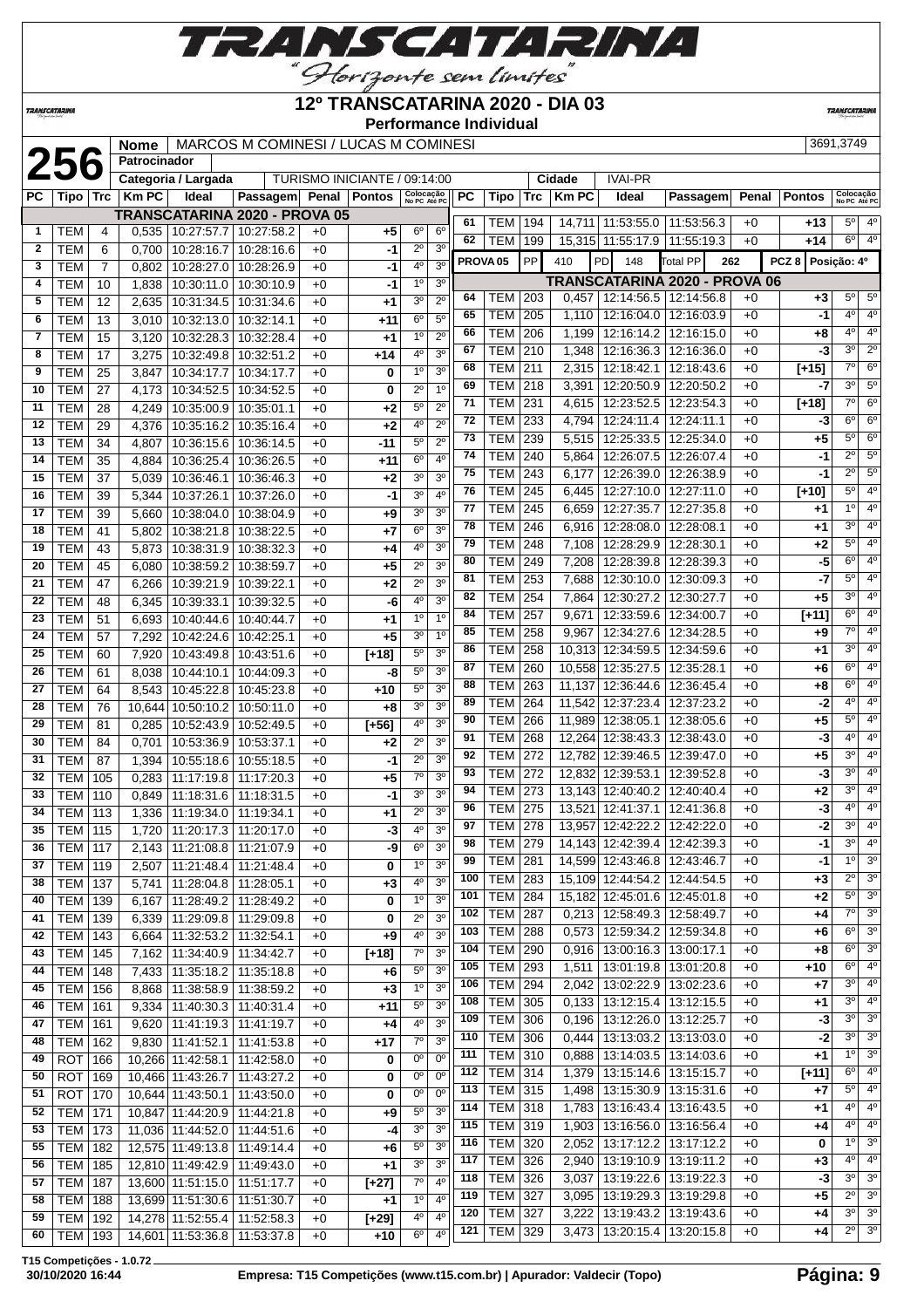

**Performance Individual** 

**TRANSCATARIN** 

|                     |                |     | <b>Nome</b>  |                                   | MARCOS M COMINESI / LUCAS M COMINESI |       |                              |                        |                           |              |                     |     |        |    |                                 |            |     |       |                  | 3691,3749                 |                            |
|---------------------|----------------|-----|--------------|-----------------------------------|--------------------------------------|-------|------------------------------|------------------------|---------------------------|--------------|---------------------|-----|--------|----|---------------------------------|------------|-----|-------|------------------|---------------------------|----------------------------|
|                     | 256            |     | Patrocinador |                                   |                                      |       |                              |                        |                           |              |                     |     |        |    |                                 |            |     |       |                  |                           |                            |
|                     |                |     |              | Categoria / Largada               |                                      |       | TURISMO INICIANTE / 09:14:00 |                        |                           |              |                     |     | Cidade |    | IVAI-PR                         |            |     |       |                  |                           |                            |
| РC                  | Tipo           | Trc | <b>Km PC</b> | Ideal                             | Passagem                             | Penal | <b>Pontos</b>                |                        | Colocação<br>No PC Até PC | PC           | Tipo                | Trc | KmPC   |    | Ideal                           | Passagem   |     | Penal | <b>Pontos</b>    | Colocação<br>No PC Até PO |                            |
| 122                 | <b>TEM 329</b> |     | 3,574        | 13:20:27.5                        | 13:20:27.7                           | $+0$  | $+2$                         | $2^{\circ}$            | 3 <sup>o</sup>            |              |                     |     |        |    |                                 |            |     |       |                  |                           |                            |
| 123                 | <b>TEM 331</b> |     | 3,740        | 13:20:46.7                        | 13:20:46.7                           | $+0$  | 0                            | $1^{\circ}$            | 3 <sup>0</sup>            | 191          | <b>TEM 429</b>      |     | 3,032  |    | 14:55:38.7                      | 14:55:38.3 |     | $+0$  | -4               |                           | $1^{\circ}$ 1 <sup>°</sup> |
| 124                 | <b>TEM</b>     | 331 | 3,844        | 13:21:04.5                        | 13:21:04.4                           | $+0$  | -1                           | $2^{\circ}$            | 3 <sup>0</sup>            | 192          | <b>TEM</b>          | 430 |        |    | 3,663   14:56:44.9              | 14:56:45.0 |     | $+0$  | $+1$             | $1^{\circ}$               | 1 <sup>0</sup>             |
| 125                 | <b>TEM</b>     | 333 | 4,058        |                                   | 13:21:33.9   13:21:34.1              | $+0$  | +2                           | 3 <sup>o</sup>         | 3 <sup>o</sup>            | 193          | <b>TEM</b>          | 432 |        |    | 3,869   14:57:11.2   14:57:11.3 |            |     | $+0$  | $+1$             | $1^{\circ}$               | 1 <sup>0</sup>             |
| 126                 | <b>TEM</b>     | 335 | 4,281        | 13:22:06.2   13:22:06.1           |                                      | $+0$  | -1                           | $1^{\circ}$            | 3 <sup>0</sup>            | 194          | <b>TEM</b>          | 435 | 4,344  |    | 14:58:08.3                      | 14:58:08.4 |     | $+0$  | $+1$             | $1^{\circ}$               | 1 <sup>0</sup>             |
| 127                 | <b>TEM</b>     | 336 |              | 13:22:38.7                        |                                      | $+0$  | $+8$                         | $7^\circ$              | 3 <sup>o</sup>            | 195          | <b>TEM</b>          | 440 | 4,849  |    | 14:59:31.8                      | 14:59:31.3 |     | $+0$  | -5               | $4^{\circ}$               | 1 <sup>c</sup>             |
|                     |                |     | 4,584        |                                   | 13:22:39.5                           |       |                              |                        |                           | 196          | <b>TEM</b>          | 441 | 5,026  |    | 14:59:51.4                      | 14:59:50.9 |     | $+0$  | -5               | 3 <sup>o</sup>            | 1 <sup>c</sup>             |
| 128                 | <b>TEM</b>     | 337 | 4,992        |                                   | 13:23:18.6   13:23:18.5              | $+0$  | -1                           | 40                     | 3 <sup>0</sup>            | 197          | <b>TEM</b>          | 442 | 5,473  |    | 15:00:38.8   15:00:38.3         |            |     | $+0$  | -5               | $5^{\circ}$               | 1 <sup>c</sup>             |
| 129                 | <b>TEM</b>     | 337 | 5,057        | 13:23:26.4                        | 13:23:26.4                           | $+0$  | 0                            | $2^{\circ}$            | 3 <sup>o</sup>            | 198          | <b>TEM</b>          | 449 | 6,418  |    | 15:03:33.5                      | 15:03:34.4 |     | $+0$  | $[+9]$           | $5^{\circ}$               | 2 <sup>o</sup>             |
| 130                 | <b>TEM</b>     | 337 | 5,151        |                                   | 13:23:37.6   13:23:37.7              | $+0$  | +1                           | 1 <sup>0</sup>         | 3 <sup>0</sup>            | 199          | <b>TEM</b>          | 450 | 6,917  |    | 15:04:22.3                      | 15:04:21.9 |     | $+0$  | -4               | $3^{\circ}$               | 1 <sup>0</sup>             |
| 131                 | <b>TEM</b>     | 337 | 5,342        |                                   | 13:24:00.6   13:24:00.8              | $+0$  | $+2$                         | 1 <sup>0</sup>         | 3 <sup>0</sup>            | 200          | <b>TEM</b>          | 451 | 7,080  |    | 15:04:41.0                      | 15:04:41.1 |     | $+0$  | $+1$             | 1 <sup>°</sup>            | 1 <sup>c</sup>             |
| 132                 | TEM   337      |     | 5,482        |                                   | 13:24:17.4 13:24:17.9                | $+0$  | $+5$                         | $5^{\circ}$            | 3 <sup>o</sup>            | 201          | <b>TEM</b>          | 456 | 7,960  |    | 15:06:20.7                      | 15:06:20.6 |     | $+0$  | -1               | $3^{\circ}$               | 1 <sup>0</sup>             |
| 133                 | <b>TEM</b>     | 338 | 5,538        |                                   | 13:24:25.3 13:24:25.4                | $+0$  | $+1$                         | 1 <sup>0</sup>         | $2^{\circ}$               | 202          | <b>TEM</b>          | 458 | 8,429  |    | 15:07:09.9   15:07:09.7         |            |     | $+0$  | -2               | $1^{\circ}$               | 1 <sup>0</sup>             |
| PROVA <sub>06</sub> |                | PP  | 271          | PD<br>65                          | Total PP<br>206                      |       | PCZ <sub>3</sub>             | Posição: 3º            |                           |              |                     |     |        |    |                                 |            |     |       |                  |                           |                            |
|                     |                |     |              |                                   | TRANSCATARINA 2020 - PROVA 07        |       |                              |                        |                           | 203          | <b>TEM</b>          | 459 | 8,621  |    | 15:07:28.7                      | 15:07:28.7 |     | $+0$  | 0                | $1^{\circ}$               | 1 <sup>0</sup>             |
| 134                 | TEM            | 340 |              |                                   | $0,314$   13:40:14.1   13:40:14.5    | $+0$  | +4                           | 4°                     | $4^{\circ}$               | 204          | <b>TEM</b>          | 459 | 8,804  |    | 15:07:45.6   15:07:45.4         |            |     | $+0$  | $-2$             |                           | $10$ $10$                  |
| 135                 |                |     |              |                                   |                                      |       |                              | $3^{\circ}$            | 3 <sup>o</sup>            |              | PROVA <sub>07</sub> | PP  | 186    | PD | 53                              | Total PP   | 133 |       | PCZ <sub>7</sub> | Posição: 1º               |                            |
|                     | $TEM$ 341      |     | 0,560        | 13:40:40.3                        | 13:40:40.1                           | $+0$  | $-2$                         |                        |                           | <b>TOTAL</b> |                     | PP  |        |    |                                 |            |     |       |                  |                           |                            |
| 136                 | <b>TEM</b>     | 345 | 1,102        | 13:41:52.3                        | 13:41:52.1                           | $+0$  | -2                           | 3 <sup>o</sup>         | 3 <sup>o</sup>            |              |                     |     | 867    | PD | 266                             | Total PP   | 601 |       | <b>PCZ 18</b>    |                           |                            |
| 137                 | <b>TEM</b>     | 346 | 1,264        |                                   | 13:42:14.6   13:42:14.3              | $+0$  | -3                           | $5^{\circ}$            | $2^{\circ}$               |              |                     |     |        |    |                                 |            |     |       |                  |                           |                            |
| 138                 | <b>TEM</b>     | 347 | 1,531        |                                   | 13:42:55.5   13:42:55.5              | $+0$  | 0                            | $1^{\circ}$            | 1 <sup>0</sup>            |              |                     |     |        |    |                                 |            |     |       |                  |                           |                            |
| 139                 | <b>TEM</b>     | 347 | 1,658        | 13:43:08.2                        | 13:43:08.1                           | $+0$  | -1                           | $2^{\circ}$            | 1 <sup>0</sup>            |              |                     |     |        |    |                                 |            |     |       |                  |                           |                            |
| 141                 | <b>TEM</b>     | 348 | 1,890        |                                   | 13:43:34.0   13:43:33.7              | $+0$  | -3                           | 3 <sup>o</sup>         | $1^{\circ}$               |              |                     |     |        |    |                                 |            |     |       |                  |                           |                            |
| 142                 | <b>TEM</b>     | 355 | 2,728        | 13:45:33.6                        | 13:45:33.7                           | $+0$  | +1                           | 3 <sup>o</sup>         | 1 <sup>0</sup>            |              |                     |     |        |    |                                 |            |     |       |                  |                           |                            |
| 143                 | <b>TEM</b>     | 357 | 3,089        | 13:46:15.8                        | 13:46:17.2                           | $+0$  | $[+14]$                      | $7^{\circ}$            | $4^{\circ}$               |              |                     |     |        |    |                                 |            |     |       |                  |                           |                            |
| 144                 | TEM            | 359 | 3,302        | 13:46:39.3                        | 13:46:39.8                           | $+0$  | +5                           | 3 <sup>o</sup>         | 4 <sup>0</sup>            |              |                     |     |        |    |                                 |            |     |       |                  |                           |                            |
| 145                 | <b>TEM</b>     | 360 | 3,615        | 13:47:11.8                        | 13:47:10.6                           | $+0$  | $[-12]$                      | 70                     | $4^{\circ}$               |              |                     |     |        |    |                                 |            |     |       |                  |                           |                            |
| 146                 | <b>TEM</b>     | 365 | 4,178        |                                   | 13:48:45.5   13:48:45.5              | $+0$  | 0                            | $1^{\circ}$            | $2^{\circ}$               |              |                     |     |        |    |                                 |            |     |       |                  |                           |                            |
| 147                 | <b>TEM</b>     | 367 | 4,360        | 13:49:05.1                        | 13:49:06.0                           | $+0$  | $[+9]$                       | 40                     | 3 <sup>o</sup>            |              |                     |     |        |    |                                 |            |     |       |                  |                           |                            |
| 148                 | <b>TEM</b>     | 367 | 4,591        | 13:49:32.8                        | 13:49:32.5                           | $+0$  | -3                           | $\overline{2^{\circ}}$ | 3 <sup>o</sup>            |              |                     |     |        |    |                                 |            |     |       |                  |                           |                            |
| 149                 | TEM            | 367 |              |                                   |                                      | $+0$  | -2                           | 4°                     | 3 <sup>o</sup>            |              |                     |     |        |    |                                 |            |     |       |                  |                           |                            |
|                     |                |     | 4,736        |                                   | 13:49:50.2   13:49:50.0              |       |                              | 4°                     | 3 <sup>0</sup>            |              |                     |     |        |    |                                 |            |     |       |                  |                           |                            |
| 150                 | <b>TEM</b>     | 367 | 4,780        |                                   | 13:49:55.5   13:49:55.1              | $+0$  | -4                           |                        |                           |              |                     |     |        |    |                                 |            |     |       |                  |                           |                            |
| 151                 | <b>TEM</b>     | 367 | 5,270        | 13:50:54.3                        | 13:50:54.6                           | $+0$  | $+3$                         | $5^{\circ}$            | 3 <sup>0</sup>            |              |                     |     |        |    |                                 |            |     |       |                  |                           |                            |
| 152                 | <b>TEM</b>     | 368 | 5,517        |                                   | 13:51:20.9   13:51:21.2              | $+0$  | $+3$                         | $2^{\circ}$            | 3 <sup>0</sup>            |              |                     |     |        |    |                                 |            |     |       |                  |                           |                            |
| 153                 | <b>TEM 371</b> |     | 5,853        | 13:52:52.0                        | 13:52:51.4                           | $+0$  | -6                           | $6^{\circ}$            | $2^{\circ}$               |              |                     |     |        |    |                                 |            |     |       |                  |                           |                            |
| 154                 | <b>TEM 371</b> |     | 5,896        | 13:52:57.2                        | 13:52:56.4                           | $+0$  | -8                           | $5^{\circ}$            | $2^{\circ}$               |              |                     |     |        |    |                                 |            |     |       |                  |                           |                            |
| 155                 | <b>TEM 377</b> |     |              |                                   | 6,688   13:54:20.0   13:54:20.3      | $+0$  | $+3$                         | 40                     | 3 <sup>0</sup>            |              |                     |     |        |    |                                 |            |     |       |                  |                           |                            |
|                     | 158 TEM 381    |     |              |                                   | 0,245 13:58:55.1 13:58:54.8          | $+0$  | $-3$                         | 6 <sup>0</sup>         | 3 <sup>o</sup>            |              |                     |     |        |    |                                 |            |     |       |                  |                           |                            |
| 159                 | <b>TEM 382</b> |     | 0,612        |                                   | 13:59:37.6   13:59:38.2              | $+0$  | +6                           | $5^{\circ}$            | $2^{\circ}$               |              |                     |     |        |    |                                 |            |     |       |                  |                           |                            |
| 160                 | TEM            | 383 | 0,783        | 13:59:55.7                        | 13:59:56.0                           | $+0$  | $+3$                         | 4º                     | $2^{\circ}$               |              |                     |     |        |    |                                 |            |     |       |                  |                           |                            |
| 161                 | TEM            | 383 | 0,980        |                                   | 14:00:19.4   14:00:19.6              | $+0$  | $+2$                         | $2^{\circ}$            | 3 <sup>o</sup>            |              |                     |     |        |    |                                 |            |     |       |                  |                           |                            |
| 162                 | <b>TEM</b>     | 383 | 1,046        |                                   | 14:00:27.3 14:00:27.4                | $+0$  | +1                           | $2^{\circ}$            | $2^{\circ}$               |              |                     |     |        |    |                                 |            |     |       |                  |                           |                            |
| 163                 | <b>TEM</b>     | 385 | 1,410        | 14:01:07.1   14:01:07.1           |                                      | +0    | 0                            | 1 <sup>0</sup>         | $\overline{2^0}$          |              |                     |     |        |    |                                 |            |     |       |                  |                           |                            |
| 164                 | TEM 385        |     |              |                                   | 1,496   14:01:17.5   14:01:17.5      | $+0$  | 0                            | $\overline{1^{\circ}}$ | $\overline{2^0}$          |              |                     |     |        |    |                                 |            |     |       |                  |                           |                            |
| 165                 | TEM 386        |     |              |                                   | 1,822   14:01:51.8   14:01:51.6      | $+0$  | $-2$                         | $2^{\circ}$            | $2^{\circ}$               |              |                     |     |        |    |                                 |            |     |       |                  |                           |                            |
| 166                 | <b>TEM 387</b> |     |              |                                   |                                      |       | $-2$                         | 1 <sup>0</sup>         | $2^{\circ}$               |              |                     |     |        |    |                                 |            |     |       |                  |                           |                            |
|                     |                |     |              | 2,150   14:02:23.2   14:02:23.0   |                                      | $+0$  |                              | $7^\circ$              | $2^{\circ}$               |              |                     |     |        |    |                                 |            |     |       |                  |                           |                            |
| 168                 | <b>TEM</b>     | 390 |              |                                   | 2,674   14:03:22.9   14:03:23.8      | $+0$  | $[+9]$                       |                        |                           |              |                     |     |        |    |                                 |            |     |       |                  |                           |                            |
| 169                 | TEM            | 401 | 1,127        |                                   | 14:11:31.9   14:11:31.8              | $+0$  | -1                           | 3 <sup>o</sup>         | $2^{\circ}$               |              |                     |     |        |    |                                 |            |     |       |                  |                           |                            |
| 170                 | TEM            | 404 | 1,346        | 14:12:03.1                        | 14:12:03.2                           | $+0$  | $+1$                         | 3 <sup>0</sup>         | $2^{\circ}$               |              |                     |     |        |    |                                 |            |     |       |                  |                           |                            |
| 171                 | <b>TEM 404</b> |     | 1,466        |                                   | 14:12:16.2   14:12:16.2              | $+0$  | 0                            | $1^{\circ}$            | $2^{\circ}$               |              |                     |     |        |    |                                 |            |     |       |                  |                           |                            |
| 180                 | <b>TEM 412</b> |     | 0,281        | 14:50:12.1                        | 14:50:12.2                           | $+0$  | +1                           | $2^{\circ}$            | $2^{\circ}$               |              |                     |     |        |    |                                 |            |     |       |                  |                           |                            |
| 181                 | TEM 413        |     |              | $0,356$   14:50:21.7              | 14:50:21.5                           | $+0$  | -2                           | $4^{\rm o}$            | $2^{\circ}$               |              |                     |     |        |    |                                 |            |     |       |                  |                           |                            |
| 182                 | <b>TEM 414</b> |     |              | $0,586$   14:50:45.0   14:50:45.0 |                                      | $+0$  | 0                            | 1 <sup>0</sup>         | $2^{\circ}$               |              |                     |     |        |    |                                 |            |     |       |                  |                           |                            |
| 183                 | <b>TEM 415</b> |     |              | $0,704$   14:50:59.0              | 14:50:58.4                           | $+0$  | -6                           | $3o$                   | $2^{\circ}$               |              |                     |     |        |    |                                 |            |     |       |                  |                           |                            |
| 184                 | <b>TEM 416</b> |     | 0,987        | 14:51:25.5                        | 14:51:25.4                           | $+0$  | -1                           | $2^{\circ}$            | $2^{\circ}$               |              |                     |     |        |    |                                 |            |     |       |                  |                           |                            |
| 185                 | <b>TEM 417</b> |     | 1,136        |                                   | 14:51:38.3 14:51:38.4                | $+0$  | +1                           | $2^{\circ}$            | $2^{\circ}$               |              |                     |     |        |    |                                 |            |     |       |                  |                           |                            |
| 186                 | <b>TEM 417</b> |     |              |                                   |                                      |       |                              | 1 <sup>0</sup>         | $2^{\circ}$               |              |                     |     |        |    |                                 |            |     |       |                  |                           |                            |
|                     |                |     | 1,250        | 14:51:49.7                        | 14:51:49.6                           | $+0$  | -1                           |                        |                           |              |                     |     |        |    |                                 |            |     |       |                  |                           |                            |
| 187                 | TEM 423        |     | 1,826        |                                   | 14:53:06.3 14:53:05.8                | $+0$  | -5                           | $2^{\circ}$            | $2^{\circ}$               |              |                     |     |        |    |                                 |            |     |       |                  |                           |                            |
| 188                 | <b>TEM</b>     | 426 | 2,523        |                                   | 14:54:44.3   14:54:44.2              | $+0$  | -1                           | $2^{\circ}$            | $2^{\circ}$               |              |                     |     |        |    |                                 |            |     |       |                  |                           |                            |
| 189                 | TEM            | 426 | 2,820        | 14:55:11.7                        | 14:55:11.5                           | +0    | -2                           | 3 <sup>o</sup>         | $2^{\circ}$               |              |                     |     |        |    |                                 |            |     |       |                  |                           |                            |
| 190                 | TEM            | 428 |              | 2,970   14:55:30.5   14:55:29.8   |                                      | $+0$  | -7                           | 3 <sup>o</sup>         | $2^{\circ}$               |              |                     |     |        |    |                                 |            |     |       |                  |                           |                            |

**T15 Competições - 1.0.72**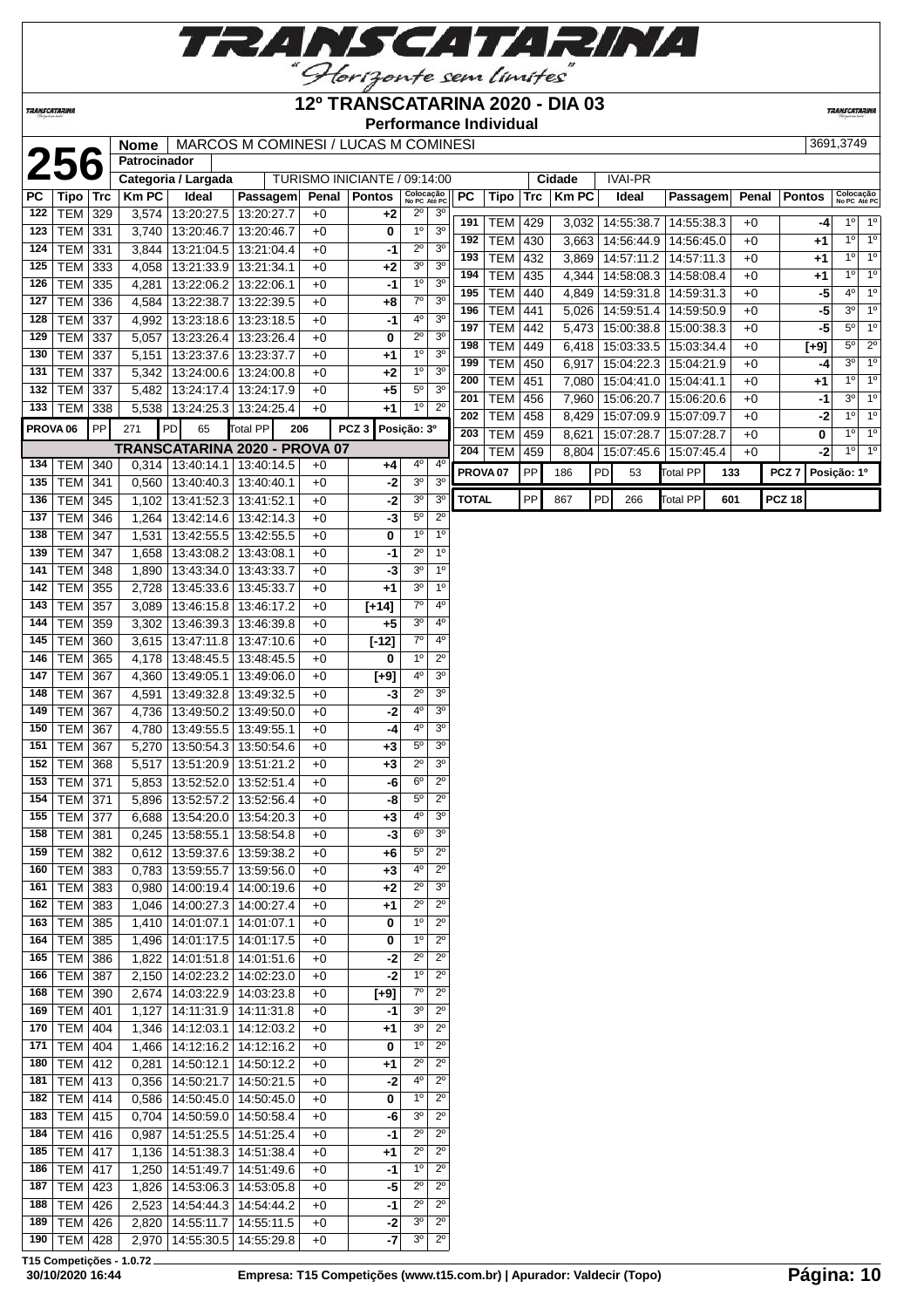

**TRANSCATARINA** 

### **12º TRANSCATARINA 2020 - DIA 03 Performance Individual**

**TRANSCATARINA** 

|          |                             |             | <b>Nome</b>    |                                                              | ALAN FERNANDO DOS SANTOS / ALFREDO HENRIQUE DA MOTA MOOR |              | Periormance individual       |                           |                  |                     |                |     |              |                   |                                      |       |                  | 3685,3565                 |                            |
|----------|-----------------------------|-------------|----------------|--------------------------------------------------------------|----------------------------------------------------------|--------------|------------------------------|---------------------------|------------------|---------------------|----------------|-----|--------------|-------------------|--------------------------------------|-------|------------------|---------------------------|----------------------------|
|          | 257                         |             | Patrocinador   |                                                              |                                                          |              |                              |                           |                  |                     |                |     |              |                   |                                      |       |                  |                           |                            |
|          |                             |             |                | Categoria / Largada                                          |                                                          |              | TURISMO INICIANTE / 09:15:00 |                           |                  |                     |                |     | Cidade       | APUCARANA-PR      |                                      |       |                  |                           |                            |
| PC       | Tipo                        | Trc         | <b>Km PC</b>   | Ideal                                                        | Passagem Penal                                           |              | <b>Pontos</b>                | Colocação<br>No PC Até PC |                  | PC                  | Tipo           | Trc | <b>Km PC</b> | Ideal             | Passagem                             | Penal | <b>Pontos</b>    | Colocação<br>No PC Até PC |                            |
| 1        |                             |             |                |                                                              | <b>TRANSCATARINA 2020 - PROVA 05</b>                     |              |                              | 3 <sup>o</sup>            | 3 <sup>o</sup>   | 61                  | TEM            | 194 | 14,711       | 11:54:55.0        | 11:54:56.0                           | $+0$  | +10              | $4^{\circ}$               | $7^\circ$                  |
|          | TEM                         | 4           | 0,535          | 10:28:57.7                                                   | 10:28:57.6                                               | $+0$         | -1                           | 1 <sup>0</sup>            | 1 <sup>0</sup>   | 62                  | TEM            | 199 |              | 15,315 11:56:17.9 | 11:56:19.2                           | $+0$  | [+13]            | $5^{\circ}$               | $7^\circ$                  |
| 2        | <b>TEM</b>                  | 6           | 0,700          | 10:29:16.7                                                   | 10:29:16.7                                               | $+0$         | 0                            | $1^{\circ}$               | 1 <sup>0</sup>   | PROVA <sub>05</sub> |                | PP  | 1.414        | PD<br>483         | <b>Total PP</b><br>931               |       | PCZ <sub>9</sub> | Posição: 7º               |                            |
| 3        | TEM                         | 7           | 0,802          | 10:29:27.0                                                   | 10:29:27.0                                               | $+0$         | 0                            | $5^{\circ}$               | $2^{\circ}$      |                     |                |     |              |                   | <b>TRANSCATARINA 2020 - PROVA 06</b> |       |                  |                           |                            |
| 4        | <b>TEM</b>                  | 10          | 1,838          | 10:31:11.0                                                   | 10:31:11.5                                               | $+0$         | $+5$                         | 4°                        | 1 <sup>0</sup>   | 64                  | TEM            | 203 | 0,457        |                   | 12:15:56.5   12:15:56.4              | $+0$  | -1               | $2^{\circ}$               | $2^{\circ}$                |
| 5        | TEM                         | 12          | 2,635          | 10:32:34.5                                                   | 10:32:34.3                                               | $+0$         | -2                           | 1 <sup>0</sup>            | 1 <sup>0</sup>   | 65                  | TEM            | 205 | 1,110        | 12:17:04.0        | 12:17:04.3                           | $+0$  | +3               | 7°                        | 5 <sup>o</sup>             |
| 6        | <b>TEM</b>                  | 13          | 3,010          | 10:33:13.0   10:33:13.0                                      |                                                          | $+0$         | 0                            | $5^{\circ}$               | 1 <sup>0</sup>   | 66                  | <b>TEM</b>     | 206 | 1,199        | 12:17:14.2        | 12:17:14.1                           | $+0$  | -1               | $2^{\circ}$               | $3^{\circ}$                |
| 7        | TEM<br><b>TEM</b>           | 15          | 3,120          | 10:33:28.3                                                   | 10:33:27.3                                               | $+0$         | -10                          | $2^{\circ}$               | 1 <sup>0</sup>   | 67                  | <b>TEM</b>     | 210 | 1,348        | 12:17:36.3        | 12:17:35.1                           | $+0$  | [-12]            | $5^{\circ}$               | 3 <sup>0</sup>             |
| 8<br>9   | <b>TEM</b>                  | 17<br>25    | 3,275          | 10:33:49.8   10:33:50.8                                      |                                                          | $+0$         | +10                          | 30                        | 1 <sup>0</sup>   | 68                  | TEM            | 211 | 2,315        | 12:19:42.1        | 12:19:42.8                           | $+0$  | +7               | $5^{\circ}$               | $4^{\circ}$                |
|          |                             |             | 3,847          | 10:35:17.7                                                   | 10:35:18.1                                               | $+0$         | $+4$                         | $5^{\circ}$               | $2^{\circ}$      | 69                  | <b>TEM</b>     | 218 | 3,391        |                   | 12:21:50.9   12:21:50.6              | $+0$  | -3               | $2^{\circ}$               | $2^{\circ}$                |
| 10<br>11 | <b>TEM</b><br><b>TEM</b>    | 27          | 4,173          | 10:35:52.5                                                   | 10:35:52.8                                               | $+0$         | $+3$                         | 30                        | 1 <sup>0</sup>   | 71                  | TEM            | 231 | 4,615        |                   | 12:24:52.5   12:24:52.4              | $+0$  | -1               | $2^{\circ}$               | $\overline{2^{\circ}}$     |
| 12       |                             | 28<br>29    | 4,249          | 10:36:00.9                                                   | 10:36:01.1                                               | $+0$         | $+2$<br>-1                   | $2^{\circ}$               | 1 <sup>0</sup>   | 72                  | TEM            | 233 | 4,794        | 12:25:11.4        | 12:25:11.3                           | $+0$  | $-1$             | $2^{\circ}$               | $2^{\circ}$                |
| 13       | TEM<br><b>TEM</b>           | 34          | 4,376          | 10:36:16.2                                                   | 10:36:16.1<br>10:37:15.6   10:37:14.0                    | $+0$<br>$+0$ | $[-16]$                      | $6^{\circ}$               | 3 <sup>o</sup>   | 73                  | <b>TEM</b>     | 239 | 5,515        | 12:26:33.5        | 12:26:33.5                           | $+0$  | 0                | 1 <sup>0</sup>            | 1 <sup>0</sup>             |
| 14       | <b>TEM</b>                  |             | 4,807          |                                                              |                                                          |              |                              | $2^{\circ}$               | $\overline{2^0}$ | 74                  | TEM            | 240 | 5,864        | 12:27:07.5        | 12:27:07.7                           | $+0$  | +2               | 30                        | $2^{\circ}$                |
|          | <b>TEM</b>                  | 35          | 4,884          | 10:37:25.4                                                   | 10:37:25.6                                               | $+0$         | $+2$<br>$+7$                 | $6^{\circ}$               | 4 <sup>0</sup>   | 75                  | <b>TEM</b>     | 243 | 6,177        | 12:27:39.0        | 12:27:38.7                           | $+0$  | -3               | 4 <sup>0</sup>            | $2^{\circ}$                |
| 15<br>16 | <b>TEM</b>                  | 37<br>39    | 5,039          | 10:37:46.1                                                   | 10:37:46.8                                               | $+0$<br>$+0$ | 0                            | $2^{\circ}$               | 3 <sup>o</sup>   | 76                  | <b>TEM</b>     | 245 | 6,445        | 12:28:10.0        | 12:28:10.2                           | $+0$  | +2               | $1^{\circ}$               | $2^{\circ}$                |
| 17       | <b>TEM</b>                  | 39          | 5,344          | 10:38:26.1                                                   | 10:38:26.1                                               | $+0$         | $+2$                         | 1 <sup>0</sup>            | 1 <sup>0</sup>   | 77                  | <b>TEM</b>     | 245 | 6,659        | 12:28:35.7        | 12:28:35.4                           | $+0$  | -3               | $4^{\circ}$               | $2^{\circ}$                |
| 18       |                             |             | 5,660          | 10:39:04.0   10:39:04.2                                      |                                                          |              |                              | 4º                        | 1 <sup>0</sup>   | 78                  | TEM            | 246 | 6,916        | 12:29:08.0        | 12:29:08.0                           | $+0$  | 0                | $1^{\circ}$               | $2^{\circ}$                |
| 19       | <b>TEM</b><br><b>TEM</b>    | 41          | 5,802          | 10:39:21.8                                                   | 10:39:22.3                                               | $+0$         | $+5$                         | 3 <sup>o</sup>            | 1 <sup>0</sup>   | 79                  | <b>TEM</b>     | 248 | 7,108        | 12:29:29.9        | 12:29:29.8                           | $+0$  | -1               | 10                        | 1 <sup>°</sup>             |
| 20       |                             | 43<br>45    | 5,873          | 10:39:31.9                                                   | 10:39:32.2                                               | $+0$         | $+3$                         | $5^{\circ}$               | 1 <sup>0</sup>   | 80                  | TEM            | 249 | 7,208        |                   | 12:29:39.8   12:29:39.5              | $+0$  | -3               | $2^{\circ}$               | 1 <sup>°</sup>             |
| 21       | TEM<br><b>TEM</b>           | 47          | 6,080          | 10:39:59.2<br>10:40:21.9                                     | 10:40:00.3                                               | $+0$<br>$+0$ | $[+11]$                      | $5^{\circ}$               | $2^{\circ}$      | 81                  | <b>TEM</b>     | 253 | 7,688        |                   | 12:31:10.0   12:31:09.7              | $+0$  | $-3$             | $2^{\circ}$               | $1^{\circ}$                |
| 22       | <b>TEM</b>                  | 48          | 6,266          | 10:40:33.1                                                   | 10:40:22.3<br>10:40:33.2                                 | $+0$         | +4                           | $1^{\circ}$               | 1 <sup>0</sup>   | 82                  | <b>TEM</b>     | 254 | 7,864        | 12:31:27.2        | 12:31:27.3                           | $+0$  | +1               | $2^{\circ}$               | 1 <sup>0</sup>             |
| 23       | <b>TEM</b>                  | 51          | 6,345<br>6,693 | 10:41:44.6                                                   | 10:41:46.1                                               | +0           | +1<br>$[+15]$                | $7^\circ$                 | 3 <sup>o</sup>   | 84                  | <b>TEM</b>     | 257 | 9,671        | 12:34:59.6        | 12:35:00.4                           | $+0$  | +8               | $5^{\circ}$               | $1^{\circ}$                |
| 24       | <b>TEM</b>                  | 57          |                | 10:43:24.6                                                   | 10:43:25.7                                               | $+0$         | $+11$                        | $5^{\circ}$               | 4 <sup>0</sup>   | 85                  | <b>TEM</b>     | 258 | 9,967        | 12:35:27.6        | 12:35:27.4                           | $+0$  | -2               | 4 <sup>0</sup>            | 1 <sup>0</sup>             |
| 25       | <b>TEM</b>                  | 60          | 7,292<br>7,920 | 10:44:49.8                                                   | 10:45:32.6                                               | $+0$         | $[+428]$                     | $7^\circ$                 | $7^\circ$        | 86                  | <b>TEM</b>     | 258 | 10,313       | 12:35:59.5        | 12:35:59.4                           | $+0$  | -1               | $1^{\circ}$               | $1^{\circ}$                |
| 26       | TEM                         | 61          |                | 10:45:10.1                                                   | 10:45:51.7                                               | $+0$         | +416                         | $7^\circ$                 | $7^\circ$        | 87                  | TEM            | 260 | 10,558       | 12:36:27.5        | 12:36:27.3                           | $+0$  | -2               | $4^{\circ}$               | 1 <sup>°</sup>             |
| 27       | <b>TEM</b>                  | 64          | 8,038<br>8,543 | 10:46:22.8                                                   | 10:46:47.8                                               | $+0$         | $+250$                       | $7^\circ$                 | $7^{\circ}$      | 88                  | TEM            | 263 | 11,137       | 12:37:44.6        | 12:37:45.1                           | $+0$  | +5               | $5^{\circ}$               | $1^{\circ}$                |
| 28       | <b>TEM</b>                  | 76          |                | 10,644 10:51:10.2                                            | 10:51:10.8                                               | $+0$         | $+6$                         | $2^{\circ}$               | $7^{\circ}$      | 89                  | <b>TEM</b>     | 264 | 11,542       | 12:38:23.4        | 12:38:23.2                           | $+0$  | $-2$             | $3^{\circ}$               | 1 <sup>°</sup>             |
| 29       | тем                         | 81          | 0,285          | 10:53:43.9                                                   | 10:53:47.6                                               | $+0$         | $+37$                        | 1 <sup>0</sup>            | $7^\circ$        | 90                  | TEM            | 266 | 11,989       | 12:39:05.1        | 12:39:05.2                           | $+0$  | +1               | 3 <sup>o</sup>            | $1^{\circ}$                |
| 30       | <b>TEM</b>                  | 84          | 0,701          | 10:54:36.9                                                   | 10:54:37.6                                               | $+0$         |                              | $3^{\circ}$               | $7^\circ$        | 91                  | TEM            | 268 | 12,264       |                   | 12:39:43.3   12:39:43.0              | $+0$  | -3               | 3º                        | $1^{\circ}$                |
| 31       | <b>TEM</b>                  | 87          |                | 10:56:18.6                                                   | 10:56:17.8                                               | $+0$         | $+7$<br>-8                   | $5^{\circ}$               | 7 <sup>0</sup>   | 92                  | TEM            | 272 | 12,782       | 12:40:46.5        | 12:40:46.5                           | $+0$  | 0                | 10                        | 1 <sup>°</sup>             |
| 32       | <b>TEM</b>                  | 105         | 1,394<br>0,283 | 11:18:19.8                                                   | 11:18:20.1                                               | +0           | $+3$                         | $5^{\circ}$               | $7^{\circ}$      | 93                  | <b>TEM</b>     | 272 | 12,832       | 12:40:53.1        | 12:40:52.8                           | $+0$  | $-3$             | $4^{\circ}$               | $1^{\circ}$                |
| 33       | TEM                         | 110         | 0,849          | 11:19:31.6                                                   | 11:19:32.0                                               | $+0$         | $+4$                         | 6 <sup>o</sup>            | $7^\circ$        | 94                  | TEM            | 273 | 13,143       | 12:41:40.2        | 12:41:40.3                           | $+0$  | +1               | 10                        | 1 <sup>°</sup>             |
| 34       | TEM                         | 113         | 1,336          | 11:20:34.0 11:20:34.5                                        |                                                          | $+0$         | $+5$                         | $6^{\circ}$               | $7^\circ$        | 96                  | TEM            | 275 | 13,521       | 12:42:37.1        | 12:42:37.2                           | $+0$  | +1               | $2^{\circ}$               | 1 <sup>0</sup>             |
| 35       | <b>TEM 115</b>              |             |                | 1,720   11:21:17.3   11:21:17.3                              |                                                          | $+0$         | 0                            | $1^{\circ}$               | $7^\circ$        | 97                  | <b>TEM 278</b> |     |              |                   | 13,957 12:43:22.2 12:43:22.2         | $+0$  | 0                |                           | $1^{\circ}$   1 $^{\circ}$ |
| 36       | <b>TEM</b>                  | 117         |                | 11:22:08.8   11:22:08.1                                      |                                                          |              | $-7$                         | 4 <sup>0</sup>            | $7^{\circ}$      | 98                  | <b>TEM 279</b> |     |              |                   | 14,143 12:43:39.4   12:43:39.2       | $+0$  | $-2$             | $5^{\circ}$               | 1 <sup>°</sup>             |
|          |                             |             | 2,143          | 11:22:48.4 11:22:48.5                                        |                                                          | $+0$         |                              | $2^{\circ}$               | 7 <sup>o</sup>   | 99                  | <b>TEM 281</b> |     |              |                   | 14,599 12:44:46.8 12:44:47.2         | $+0$  | +4               | $4^{\circ}$               | 1 <sup>°</sup>             |
| 37<br>38 | <b>TEM 119</b>              |             | 2,507          |                                                              |                                                          | $+0$         | $+1$                         | $2^{\circ}$               | $7^\circ$        | 100                 | <b>TEM</b>     | 283 |              |                   | 15,109 12:45:54.2 12:45:54.3         | $+0$  | +1               | $1^{\circ}$               | 1 <sup>°</sup>             |
| 40       | <b>TEM</b><br><b>TEM</b>    | 137<br> 139 | 5,741          | 11:29:04.8   11:29:04.7<br>11:29:49.2   11:29:49.0           |                                                          | $+0$<br>$+0$ | -1<br>$-2$                   | 4°                        | $7^{\circ}$      | 101                 | <b>TEM 284</b> |     |              |                   | 15,182 12:46:01.6 12:46:01.8         | $+0$  | $+2$             | $4^{\circ}$               | $1^{\circ}$                |
| 41       | <b>TEM</b>                  | 139         | 6,167          | 11:30:09.8                                                   |                                                          | $+0$         |                              | 4º                        | $7^{\circ}$      | 102                 | <b>TEM</b>     | 287 |              |                   | $0,213$   12:59:49.3   12:59:49.3    | +0    | 0                | $2^{\circ}$               | 1 <sup>°</sup>             |
| 42       | <b>TEM</b>                  | 143         | 6,339<br>6,664 | 11:33:53.2 11:33:54.1                                        | 11:30:10.0                                               | +0           | +2<br>$+9$                   | 3 <sup>o</sup>            | 7 <sup>0</sup>   | 103                 | <b>TEM</b>     | 288 | 0,573        |                   | 13:00:34.2   13:00:34.4              | +0    | +2               | $3^{\circ}$               | $1^{\circ}$                |
| 43       | <b>TEM</b>                  | 145         |                | 11:35:40.9 11:35:41.1                                        |                                                          | +0           | $+2$                         | 1 <sup>0</sup>            | $\overline{7^0}$ | 104                 | <b>TEM</b>     | 290 | 0,916        |                   | 13:01:16.3   13:01:16.6              | +0    | $+3$             | $4^{\circ}$               | 1 <sup>0</sup>             |
| 44       | <b>TEM 148</b>              |             | 7,162<br>7,433 | 11:36:18.2 11:36:18.0                                        |                                                          | $+0$         | $-2$                         | $2^{\circ}$               | $7^{\circ}$      | 105                 | <b>TEM</b>     | 293 | 1,511        |                   | 13:02:19.8   13:02:19.9              | +0    | +1               | $1^{\circ}$               | 1 <sup>o</sup>             |
| 45       | <b>TEM</b>                  | 156         | 8,868          | 11:39:58.9   11:39:59.4                                      |                                                          | $+0$         | $+5$                         | 40                        | $7^{\circ}$      | 106                 | TEM            | 294 |              |                   | 2,042   13:03:22.9   13:03:23.9      | $+0$  | +10              | $6^{\circ}$               | $1^{\circ}$                |
| 46       | <b>TEM</b>                  | 161         |                | $9,334$   11:41:30.3   11:41:31.0                            |                                                          | $+0$         | $+7$                         | $3^{\circ}$               | $7^{\circ}$      | 108                 | <b>TEM</b>     | 305 | 0,133        |                   | 13:13:15.4   13:13:15.8              | +0    | +4               |                           | $7°$ 1°                    |
| 47       | TEM   161                   |             |                | 9,620   11:42:19.3   11:42:19.7                              |                                                          |              | $+4$                         | $5^{\circ}$               | $7^\circ$        | 109                 | TEM            | 306 | 0,196        |                   | 13:13:26.0   13:13:29.5              | $+0$  | $[+35]$          | $7^\circ$                 | $2^{\circ}$                |
|          | <b>TEM</b>                  |             |                | 11:42:52.1                                                   | 11:42:52.0                                               | $+0$         | $-1$                         | $2^{\circ}$               | $7^{\circ}$      | 110                 | <b>TEM</b>     | 306 | 0,444        |                   | 13:14:03.2   13:14:04.9              | +0    | $[+17]$          | $7^\circ$                 | $2^{\circ}$                |
| 48<br>49 | <b>ROT</b>                  | 162<br> 166 | 9,830          | 10,266 11:43:58.1 11:43:57.3                                 |                                                          | $+0$         |                              | 0°                        | $0^{\circ}$      | 111                 | TEM 310        |     | 0,888        |                   | 13:15:03.5   13:15:02.4              | $+0$  | $[-11]$          | $6^{\circ}$               | $2^{\circ}$                |
|          | <b>ROT</b>                  | 169         |                | 10,466 11:44:26.7 11:44:27.2                                 |                                                          | $+0$         | 0                            | 0°                        | $0^{\circ}$      | 112                 | <b>TEM 314</b> |     | 1,379        |                   | 13:16:14.6   13:16:14.7              | $+0$  | +1               | $1^{\circ}$               | $2^{\circ}$                |
| 50       | <b>ROT</b>                  | 170         |                | 10,644 11:44:50.1 11:44:49.2                                 |                                                          | $+0$         | 0<br>0                       | 0 <sup>o</sup>            | $0^{\circ}$      | 113                 | <b>TEM 315</b> |     | 1,498        |                   | 13:16:30.9   13:16:31.0              | +0    | $+1$             | 10                        | $2^{\circ}$                |
| 51<br>52 |                             |             |                |                                                              |                                                          | +0           |                              | $2^{\circ}$               | $7^\circ$        | 114                 | <b>TEM</b>     | 318 | 1,783        |                   | 13:17:43.4 13:17:43.5                | $+0$  | +1               | $3^{\circ}$               | $2^{\circ}$                |
|          | <b>TEM</b>                  | 171         |                | 10,847 11:45:20.9 11:45:21.4                                 |                                                          | $+0$         | $+5$                         | $\frac{1}{\circ}$         | $7^{\circ}$      | 115                 | <b>TEM</b>     | 319 | 1,903        |                   | 13:17:56.0   13:17:56.4              | $+0$  | +4               | $3^{\circ}$               | $2^{\circ}$                |
| 53<br>55 | TEM   173<br>TEM   182      |             |                | 11,036 11:45:52.0 11:45:52.1<br>12,575 11:50:13.8 11:50:13.6 |                                                          | $+0$<br>$+0$ | $+1$<br>-2                   | 3 <sup>o</sup>            | $7^{\circ}$      | 116                 | <b>TEM</b>     | 320 | 2,052        |                   | 13:18:12.2   13:18:11.9              | $+0$  | -3               | $4^{\circ}$               | $2^{\circ}$                |
|          |                             |             |                |                                                              |                                                          |              |                              | $2^{\circ}$               | $7^\circ$        | 117                 | <b>TEM</b>     | 326 | 2,940        |                   | 13:20:10.9   13:20:09.8              | $+0$  | -11              | $7^\circ$                 | $2^{\circ}$                |
| 56       | <b>TEM</b>                  | 185         |                | 12,810 11:50:42.9 11:50:42.9                                 |                                                          | $+0$         | 0                            | 1 <sup>0</sup>            | $7^\circ$        | 118                 | <b>TEM</b>     | 326 | 3,037        |                   | 13:20:22.6   13:20:21.7              | $+0$  | -9               | $4^{\circ}$               | $2^{\circ}$                |
| 57       | <b>TEM</b>                  | 187         |                | 13,600 11:52:15.0 11:52:14.8                                 |                                                          | $+0$         | $-2$                         | $2^{\circ}$               | $7^{\circ}$      | 119                 | <b>TEM 327</b> |     | 3,095        |                   | 13:20:29.3   13:20:28.6              | $+0$  | -7               | $4^{\circ}$               | $2^{\circ}$                |
| 58<br>59 | <b>TEM 188</b><br>TEM   192 |             |                | 13,699 11:52:30.6 11:52:30.8<br>14,278 11:53:55.4 11:54:00.3 |                                                          | $+0$<br>$+0$ | $+2$<br>$+49$                | $5^{\circ}$               | $7^{\circ}$      | 120                 | <b>TEM 327</b> |     | 3,222        |                   | 13:20:43.2 13:20:42.3                | $+0$  | -9               | $5^{\circ}$               | $2^{\circ}$                |
|          |                             |             |                |                                                              |                                                          |              |                              |                           |                  |                     |                |     |              |                   |                                      |       |                  |                           |                            |

**T15 Competições - 1.0.72**

TEM 193 14,601 11:54:36.8 11:54:37.6 +0 **+8** 5º 7º

TEM 329 3,473 13:21:15.4 13:21:14.8 +0 **-6** 4º 2º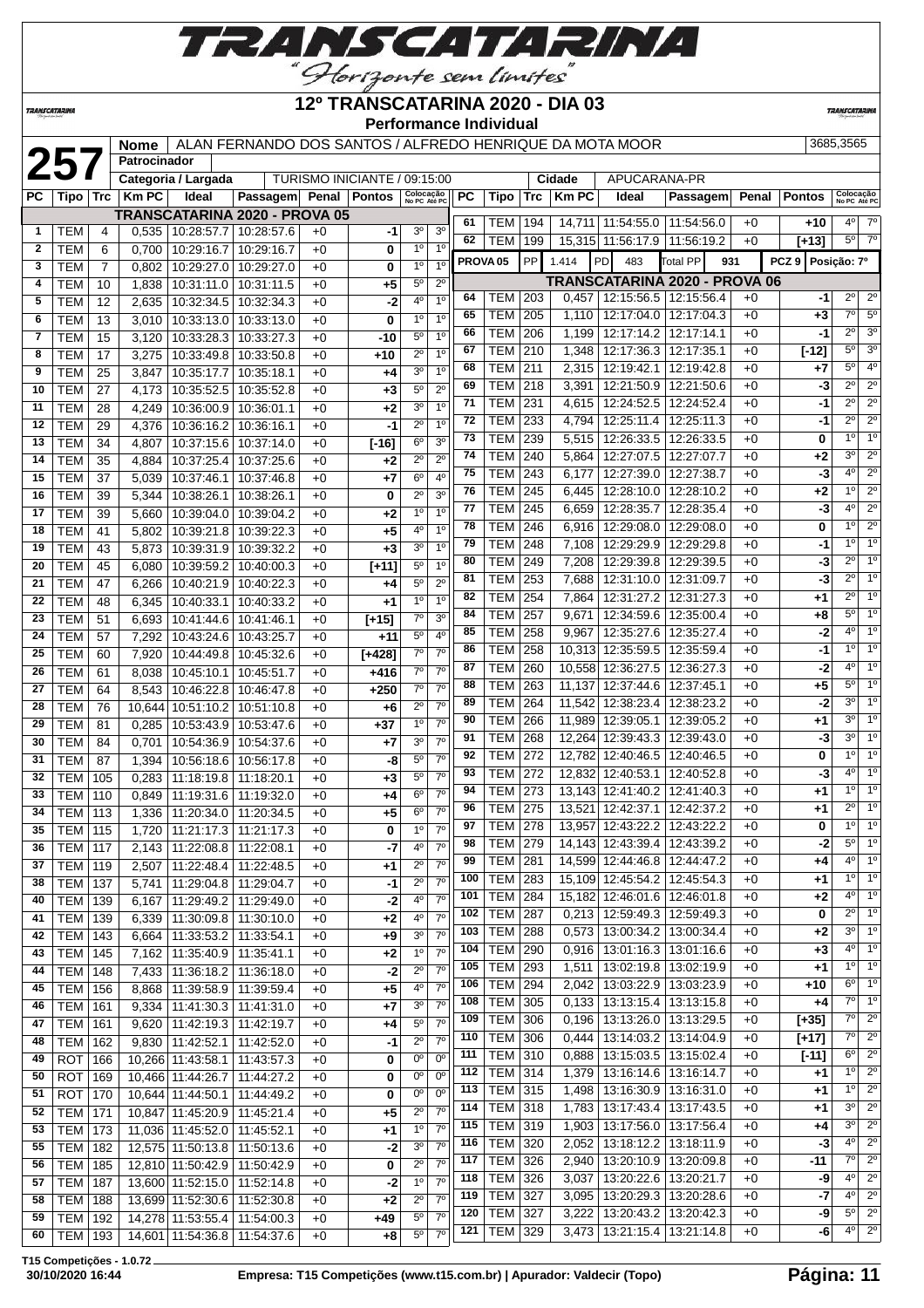

**12º TRANSCATARINA 2020 - DIA 03 Performance Individual**

**TRANSCATARIN** 

|                     |                              |     | <b>Nome</b>    | ALAN FERNANDO DOS SANTOS / ALFREDO HENRIQUE DA MOTA MOOR |                               |              |                              |                           |                  |                     |                   |            |              |    |                    |                 | 3685,3565 |       |                  |                                                           |
|---------------------|------------------------------|-----|----------------|----------------------------------------------------------|-------------------------------|--------------|------------------------------|---------------------------|------------------|---------------------|-------------------|------------|--------------|----|--------------------|-----------------|-----------|-------|------------------|-----------------------------------------------------------|
|                     | 257                          |     | Patrocinador   |                                                          |                               |              |                              |                           |                  |                     |                   |            |              |    |                    |                 |           |       |                  |                                                           |
|                     |                              |     |                | Categoria / Largada                                      |                               |              | TURISMO INICIANTE / 09:15:00 |                           |                  |                     |                   |            | Cidade       |    | APUCARANA-PR       |                 |           |       |                  |                                                           |
| PC.                 | Tipo   Trc                   |     | <b>KmPC</b>    | Ideal                                                    | Passagem                      |              | Penal   Pontos               | Colocação<br>No PC Até PC |                  | PC                  | Tipo              | Trc        | <b>Km PC</b> |    | Ideal              | Passagem        |           | Penal | <b>Pontos</b>    | Colocação<br>No PC Até PC                                 |
| 122                 | <b>TEM 329</b>               |     | 3,574          | 13:21:27.5                                               | 13:21:26.8                    | $+0$         | -7                           | $4^{\rm o}$               | $2^{\circ}$      | 191                 |                   |            |              |    |                    |                 |           |       |                  | $2^{\circ}$<br>4°                                         |
| 123                 | TEM 331                      |     | 3,740          | 13:21:46.7                                               | 13:21:45.3                    | $+0$         | $[-14]$                      | 4 <sup>0</sup>            | $2^{\circ}$      | 192                 | TEM<br><b>TEM</b> | 429        | 3,032        |    | 14:56:38.7         | 14:56:37.2      |           | +0    | $[-15]$          | $2^{\circ}$<br>$2^{\circ}$                                |
| 124                 | TEM 331                      |     | 3,844          | 13:22:04.5                                               | 13:22:04.3                    | $+0$         | -2                           | 3 <sup>0</sup>            | $2^{\circ}$      | 193                 |                   | 430        | 3,663        |    | 14:57:44.9         | 14:57:45.0      |           | +0    | +1               | $2^{\circ}$<br>$2^{\circ}$                                |
| 125                 | TEM 333                      |     | 4,058          | 13:22:33.9                                               | 13:22:33.6                    | $+0$         | -3                           | 40                        | $2^{\circ}$      | 194                 | <b>TEM</b>        | 432        |              |    | 3,869   14:58:11.2 | 14:58:11.4      |           | +0    | +2               | $2^{\circ}$<br>$\overline{2^0}$                           |
| 126                 | <b>TEM</b>                   | 335 | 4,281          | 13:23:06.2                                               | 13:23:06.0                    | $+0$         | $-2$                         | $2^{\circ}$               | $2^{\circ}$      |                     | <b>TEM</b>        | 435        |              |    | 4,344   14:59:08.3 | 14:59:08.2      |           | +0    | -1               | $3^{\circ}$                                               |
| 127                 | <b>TEM 336</b>               |     | 4,584          | 13:23:38.7                                               | 13:23:39.1                    | $+0$         | $+4$                         | $5^{\circ}$               | $2^{\circ}$      | 195                 | <b>TEM</b>        | 440        |              |    | 4,849 15:00:31.8   | 15:00:31.4      |           | +0    | -4               | $\overline{2^0}$<br>$\overline{2^{\circ}}$<br>$4^{\circ}$ |
| 128                 | <b>TEM 337</b>               |     | 4,992          | 13:24:18.6   13:24:18.6                                  |                               | $+0$         | 0                            | $2^{\circ}$               | $2^{\circ}$      | 196                 | <b>TEM</b>        | 441        |              |    | 5,026 15:00:51.4   | 15:00:50.8      |           | +0    | -6               | $\overline{2^{\circ}}$<br>4°                              |
| 129                 | <b>TEM 337</b>               |     | 5,057          | 13:24:26.4 13:24:26.1                                    |                               | $+0$         | -3                           | $5^{\circ}$               | $2^{\circ}$      | 197                 | TEM               | 442        |              |    | 5,473   15:01:38.8 | 15:01:38.3      |           | $+0$  | $-5$             | 1 <sup>o</sup><br>3 <sup>o</sup>                          |
| 130                 | <b>TEM 337</b>               |     | 5,151          | 13:24:37.6                                               | 13:24:36.9                    | $+0$         | $-7$                         | $6^{\circ}$               | $2^{\circ}$      | 198                 | <b>TEM</b>        | 449<br>450 |              |    | 6,418 15:04:33.5   | 15:04:33.9      |           | +0    | $+4$             |                                                           |
| 131                 | <b>TEM 337</b>               |     | 5,342          | 13:25:00.6                                               | 13:25:00.4                    | $+0$         | $-2$                         | $2^{\circ}$               | $2^{\circ}$      | 199                 | <b>TEM</b>        |            |              |    | 6,917   15:05:22.3 | 15:05:21.1      |           | +0    | $[-12]$          | $2^{\circ}$<br>$7^\circ$                                  |
| 132                 | <b>TEM 337</b>               |     | 5,482          | 13:25:17.4                                               | 13:25:17.4                    | $+0$         | 0                            | $1^{\circ}$               | $2^{\circ}$      | 200<br><b>TEM</b>   |                   | 451        |              |    | 7,080   15:05:41.0 | 15:05:40.5      |           | +0    | -5               | $\overline{2^{\circ}}$<br>$5^{\circ}$                     |
|                     | 133   TEM   338              |     |                | 5,538   13:25:25.3   13:25:24.6                          |                               | $+0$         | -7                           | $5^{\circ}$               | 3 <sup>o</sup>   | 201                 | <b>TEM</b>        | 456        |              |    | 7,960   15:07:20.7 | 15:07:20.7      |           | $+0$  | 0                | $1^{\circ}$<br>$\overline{2^0}$                           |
| PROVA <sub>06</sub> |                              | PP  | 271            | PD<br>89                                                 | <b>Total PP</b><br>182        |              | PCZ <sub>7</sub>             | Posição: 2º               |                  | 202<br><b>TEM</b>   |                   | 458        |              |    | 8,429   15:08:09.9 | 15:08:09.7      |           | +0    | $-2$             | $\overline{2^0}$<br>$3^{\circ}$                           |
|                     |                              |     |                |                                                          | TRANSCATARINA 2020 - PROVA 07 |              |                              |                           |                  | 203                 | <b>TEM</b>        | 459        | 8,621        |    | 15:08:28.7         | 15:08:28.6      |           | +0    | -1               | $\overline{2^{\circ}}$<br>$3^{\circ}$                     |
| 134                 | <b>TEM 340</b>               |     |                | $0,314$   13:41:14.1                                     | 13:41:14.2                    | $+0$         | +1                           | $1^{\circ}$               | $1^{\circ}$      | 204                 | <b>TEM</b>        | 459        |              |    | 8,804   15:08:45.6 | 15:08:45.3      |           | +0    | -3               | $2^{\circ}$<br>$\overline{2^{\circ}}$                     |
| 135                 | <b>TEM 341</b>               |     |                | $0,560$   13:41:40.3   13:41:40.4                        |                               | $+0$         | $+1$                         | $2^{\circ}$               | 1 <sup>0</sup>   | PROVA <sub>07</sub> |                   | PP         | 196          | PD | 63                 | <b>Total PP</b> | 133       |       | PCZ <sub>8</sub> | Posição: 2º                                               |
| 136                 | <b>TEM 345</b>               |     |                | 1,102   13:42:52.3   13:42:52.3                          |                               | $+0$         | 0                            | $1^{\circ}$               | $1^{\circ}$      | <b>TOTAL</b>        |                   | PP         | 1.881        | PD | 635                | <b>Total PP</b> | 1.246     |       | <b>PCZ 24</b>    |                                                           |
| 137                 | <b>TEM</b>                   | 346 |                | 1,264   13:43:14.6                                       | 13:43:13.3                    | $+0$         | $[-13]$                      | $7^{\circ}$               | $4^{\circ}$      |                     |                   |            |              |    |                    |                 |           |       |                  |                                                           |
| 138                 | <b>TEM 347</b>               |     | 1,531          | 13:43:55.5                                               | 13:43:55.1                    | $+0$         | -4                           | $5^{\circ}$               | $4^{\rm o}$      |                     |                   |            |              |    |                    |                 |           |       |                  |                                                           |
| 139                 | <b>TEM 347</b>               |     | 1,658          | 13:44:08.2                                               | 13:44:08.1                    | $+0$         | -1                           | 1 <sup>o</sup>            | 4 <sup>0</sup>   |                     |                   |            |              |    |                    |                 |           |       |                  |                                                           |
| 141                 | <b>TEM 348</b>               |     |                | 1,890   13:44:34.0   13:44:33.6                          |                               | $+0$         | -4                           | $6^{\circ}$               | 3 <sup>o</sup>   |                     |                   |            |              |    |                    |                 |           |       |                  |                                                           |
| 142                 | <b>TEM 355</b>               |     | 2,728          | 13:46:33.6   13:46:33.8                                  |                               | $+0$         | $+2$                         | $6^{\circ}$               | 3 <sup>o</sup>   |                     |                   |            |              |    |                    |                 |           |       |                  |                                                           |
| 143                 | <b>TEM 357</b>               |     | 3,089          | 13:47:15.8 13:47:15.8                                    |                               | $+0$         | 0                            | 1 <sup>0</sup>            | $2^{\circ}$      |                     |                   |            |              |    |                    |                 |           |       |                  |                                                           |
| 144                 |                              |     |                |                                                          |                               |              |                              | $\overline{2^{\circ}}$    | 1 <sup>o</sup>   |                     |                   |            |              |    |                    |                 |           |       |                  |                                                           |
| 145                 | TEM 359                      |     | 3,302          | 13:47:39.3                                               | 13:47:39.7                    | $+0$         | $+4$                         | $6^{\circ}$               | $\overline{2^0}$ |                     |                   |            |              |    |                    |                 |           |       |                  |                                                           |
| 146                 | <b>TEM 360</b><br><b>TEM</b> | 365 |                | 3,615   13:48:11.8  <br>4,178   13:49:45.5   13:49:44.9  | 13:48:10.7                    | $+0$<br>$+0$ | $[-11]$                      | $5^{\circ}$               | 3 <sup>o</sup>   |                     |                   |            |              |    |                    |                 |           |       |                  |                                                           |
| 147                 | <b>TEM</b>                   | 367 |                | 13:50:05.1                                               |                               | $+0$         | -6                           | $2^{\circ}$               | $2^{\circ}$      |                     |                   |            |              |    |                    |                 |           |       |                  |                                                           |
| 148                 |                              |     | 4,360          |                                                          | 13:50:05.4                    |              | $+3$                         | 4°                        | $\overline{2^0}$ |                     |                   |            |              |    |                    |                 |           |       |                  |                                                           |
| 149                 | <b>TEM</b><br><b>TEM 367</b> | 367 | 4,591          | 13:50:32.8<br>13:50:50.2                                 | 13:50:32.5                    | $+0$<br>$+0$ | -3<br>-2                     | 3 <sup>o</sup>            | $2^{\circ}$      |                     |                   |            |              |    |                    |                 |           |       |                  |                                                           |
| 150                 | <b>TEM 367</b>               |     | 4,736<br>4,780 | 13:50:55.5   13:50:55.5                                  | 13:50:50.0                    | $+0$         | 0                            | $1^{\circ}$               | $2^{\circ}$      |                     |                   |            |              |    |                    |                 |           |       |                  |                                                           |
| 151                 | <b>TEM 367</b>               |     | 5,270          | 13:51:54.3 13:51:54.4                                    |                               | $+0$         | $^{+1}$                      | $2^{\circ}$               | 1 <sup>0</sup>   |                     |                   |            |              |    |                    |                 |           |       |                  |                                                           |
| 152                 | <b>TEM 368</b>               |     | 5,517          | 13:52:20.9                                               | 13:52:21.0                    | $+0$         | $+1$                         | $1^{\circ}$               | 1 <sup>0</sup>   |                     |                   |            |              |    |                    |                 |           |       |                  |                                                           |
| 153                 | <b>TEM 371</b>               |     | 5,853          | 13:53:52.0                                               | 13:53:52.1                    | $+0$         | $+1$                         | $\overline{2^{\circ}}$    | 1 <sup>0</sup>   |                     |                   |            |              |    |                    |                 |           |       |                  |                                                           |
| 154                 | <b>TEM 371</b>               |     | 5,896          | 13:53:57.2                                               | 13:53:57.0                    | $+0$         | -2                           | $2^{\circ}$               | $1^{\circ}$      |                     |                   |            |              |    |                    |                 |           |       |                  |                                                           |
| 155                 | <b>TEM 377</b>               |     |                | 6,688   13:55:20.0   13:55:19.7                          |                               | $+0$         | -3                           | $5^{\circ}$               | 1 <sup>0</sup>   |                     |                   |            |              |    |                    |                 |           |       |                  |                                                           |
|                     | 158   TEM   381              |     |                | 0,245   13:59:55.1   13:59:55.2                          |                               | +0           | +1                           | $2^{\circ}$               | $1^{\circ}$      |                     |                   |            |              |    |                    |                 |           |       |                  |                                                           |
| 159                 | <b>TEM 382</b>               |     |                | 0,612   14:00:37.6   14:00:38.0                          |                               | $+0$         | +4                           | 4º                        | $1^{\circ}$      |                     |                   |            |              |    |                    |                 |           |       |                  |                                                           |
| 160                 | TEM 383                      |     |                | $0,783$   14:00:55.7   14:00:55.8                        |                               | $+0$         | $+1$                         | 1 <sup>0</sup>            | 1 <sup>0</sup>   |                     |                   |            |              |    |                    |                 |           |       |                  |                                                           |
| 161                 | TEM 383                      |     |                | $0,980$   14:01:19.4   14:01:19.1                        |                               | $+0$         | -3                           | $3^{\circ}$               | 1 <sup>0</sup>   |                     |                   |            |              |    |                    |                 |           |       |                  |                                                           |
| 162                 | TEM 383                      |     | 1,046          | 14:01:27.3   14:01:27.3                                  |                               | $+0$         | 0                            | $1^{\circ}$               | $1^{\circ}$      |                     |                   |            |              |    |                    |                 |           |       |                  |                                                           |
| 163                 | <b>TEM 385</b>               |     |                | 1,410   14:02:07.1                                       | 14:02:06.8                    | $+0$         | -3                           | 3 <sup>o</sup>            | $1^{\circ}$      |                     |                   |            |              |    |                    |                 |           |       |                  |                                                           |
| 164                 | TEM 385                      |     |                | 1,496   14:02:17.5   14:02:17.4                          |                               | $+0$         | -1                           | $3^{\circ}$               | $1^{\circ}$      |                     |                   |            |              |    |                    |                 |           |       |                  |                                                           |
| 165                 | TEM 386                      |     |                | 1,822   14:02:51.8   14:02:51.6                          |                               | $+0$         | -2                           | $3^{\circ}$               | 1 <sup>0</sup>   |                     |                   |            |              |    |                    |                 |           |       |                  |                                                           |
| 166                 | <b>TEM 387</b>               |     |                | 2,150   14:03:23.2   14:03:22.7                          |                               | $+0$         | -5                           | 4°                        | $1^{\circ}$      |                     |                   |            |              |    |                    |                 |           |       |                  |                                                           |
| 168                 | TEM 390                      |     |                | 2,674   14:04:22.9   14:04:23.0                          |                               | $+0$         | +1                           | $2^{\circ}$               | $1^{\circ}$      |                     |                   |            |              |    |                    |                 |           |       |                  |                                                           |
| 169                 | <b>TEM</b>                   | 401 | 1,127          | 14:12:31.9 14:12:31.6                                    |                               | $+0$         | -3                           | 4°                        | 1 <sup>0</sup>   |                     |                   |            |              |    |                    |                 |           |       |                  |                                                           |
| 170                 | TEM 404                      |     |                | 1,346   14:13:03.1   14:13:03.1                          |                               | $+0$         | 0                            | $2^{\circ}$               | 1 <sup>0</sup>   |                     |                   |            |              |    |                    |                 |           |       |                  |                                                           |
| 171                 | TEM   404                    |     |                | 1,466 14:13:16.2 14:13:15.8                              |                               | $+0$         | -4                           | $4^{\circ}$               | 1 <sup>°</sup>   |                     |                   |            |              |    |                    |                 |           |       |                  |                                                           |
|                     | 180   TEM   412              |     |                | $0,281$   14:51:12.1   14:51:12.0                        |                               | $+0$         | -1                           | 1 <sup>0</sup>            | $1^{\circ}$      |                     |                   |            |              |    |                    |                 |           |       |                  |                                                           |
|                     | 181   TEM   413              |     |                | $0,356$   14:51:21.7   14:51:21.6                        |                               | $+0$         | -1                           | 1 <sup>0</sup>            | $1^{\circ}$      |                     |                   |            |              |    |                    |                 |           |       |                  |                                                           |
| 182                 | TEM 414                      |     |                | 0,586   14:51:45.0   14:51:44.9                          |                               | $+0$         | -1                           | $4^{\circ}$               | 1 <sup>0</sup>   |                     |                   |            |              |    |                    |                 |           |       |                  |                                                           |
| 183                 | TEM 415                      |     |                | $0,704$   14:51:59.0   14:51:57.8                        |                               | $+0$         | $[-12]$                      | $6^{\circ}$               | 1 <sup>0</sup>   |                     |                   |            |              |    |                    |                 |           |       |                  |                                                           |
| 184                 | TEM 416                      |     | 0,987          | 14:52:25.5   14:52:25.2                                  |                               | $+0$         | -3                           | $3^{\circ}$               | $1^{\circ}$      |                     |                   |            |              |    |                    |                 |           |       |                  |                                                           |
| 185                 | <b>TEM 417</b>               |     |                | 1,136   14:52:38.3   14:52:38.3                          |                               | $+0$         | 0                            | $1^{\circ}$               | $1^{\circ}$      |                     |                   |            |              |    |                    |                 |           |       |                  |                                                           |
| 186                 | <b>TEM 417</b>               |     |                | 1,250   14:52:49.7                                       | 14:52:49.0                    | $+0$         | -7                           | $5^{\circ}$               | 1 <sup>0</sup>   |                     |                   |            |              |    |                    |                 |           |       |                  |                                                           |
| 187                 | <b>TEM 423</b>               |     | 1,826          | 14:54:06.3 14:54:05.8                                    |                               | $+0$         | -5                           | 1 <sup>0</sup>            | 1 <sup>0</sup>   |                     |                   |            |              |    |                    |                 |           |       |                  |                                                           |
| 188                 | TEM 426                      |     |                | 2,523   14:55:44.3   14:55:44.0                          |                               | $+0$         | -3                           | 3 <sup>o</sup>            | $1^{\circ}$      |                     |                   |            |              |    |                    |                 |           |       |                  |                                                           |
| 189                 | TEM 426                      |     |                | 2,820   14:56:11.7   14:56:11.7                          |                               | $+0$         | 0                            | $1^{\circ}$               | $1^{\circ}$      |                     |                   |            |              |    |                    |                 |           |       |                  |                                                           |
|                     | 190   TEM   428              |     |                | 2,970   14:56:30.5   14:56:29.4                          |                               | $+0$         | $-11$                        | $5^{\rm o}$               | 1 <sup>o</sup>   |                     |                   |            |              |    |                    |                 |           |       |                  |                                                           |
|                     |                              |     |                |                                                          |                               |              |                              |                           |                  |                     |                   |            |              |    |                    |                 |           |       |                  |                                                           |

**T15 Competições - 1.0.72**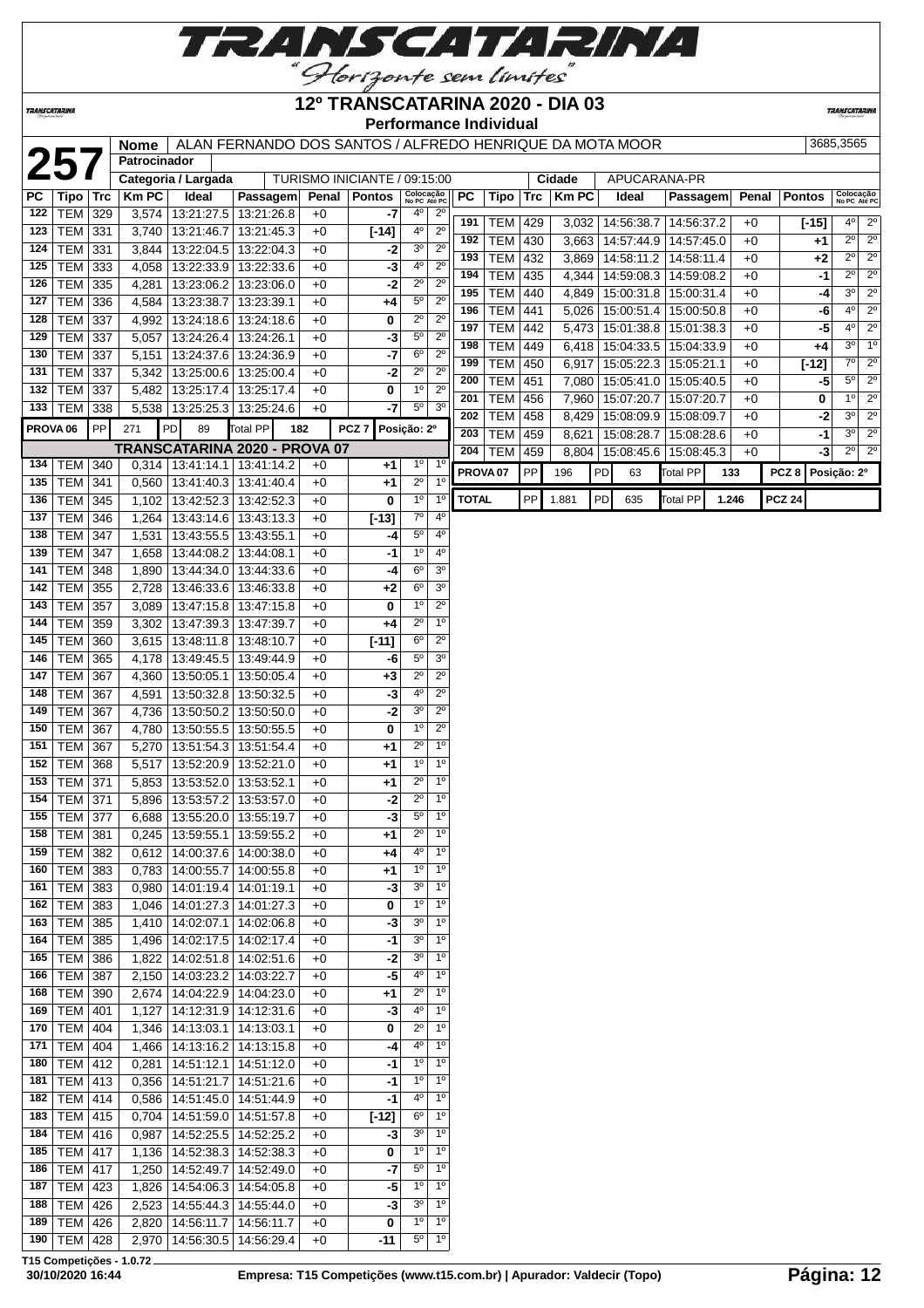

| 12º TRANSCATARINA 2020 - DIA 03<br><b>TRANSCATARINA</b><br><b>Performance Individual</b><br>RICARDO SILVA DE FARIAS OLIVEIRA / WILSON RODRIGUES PINTO<br><b>Nome</b><br>258<br>Patrocinador<br>TURISMO INICIANTE / 09:16:00<br>SÃO PAULO-SP<br>Categoria / Largada<br>Cidade<br>Colocação<br>No PC Até PC<br>РC<br><b>Km PC</b><br><b>Ideal</b><br>Penal<br>Pontos<br>PC<br><b>Km PC</b><br>Ideal<br>Tipo<br><b>Trc</b><br><b>Passagem</b><br>Tipo<br><b>Trc</b> | Penal<br>Passagem<br>11:55:56.4<br>$+0$<br>$+0$<br>11:57:18.6<br>255 | <b>Pontos</b><br>$[t+14]$<br>$+7$ | TRANSCATARINA<br>3506,3765<br>Colocação<br>No PC Até PC<br>$1^{\circ}$<br>$6^{\circ}$<br>$\overline{2^0}$<br>4 <sup>0</sup> |
|------------------------------------------------------------------------------------------------------------------------------------------------------------------------------------------------------------------------------------------------------------------------------------------------------------------------------------------------------------------------------------------------------------------------------------------------------------------|----------------------------------------------------------------------|-----------------------------------|-----------------------------------------------------------------------------------------------------------------------------|
|                                                                                                                                                                                                                                                                                                                                                                                                                                                                  |                                                                      |                                   |                                                                                                                             |
|                                                                                                                                                                                                                                                                                                                                                                                                                                                                  |                                                                      |                                   |                                                                                                                             |
|                                                                                                                                                                                                                                                                                                                                                                                                                                                                  |                                                                      |                                   |                                                                                                                             |
|                                                                                                                                                                                                                                                                                                                                                                                                                                                                  |                                                                      |                                   |                                                                                                                             |
| <b>TRANSCATARINA 2020 - PROVA 05</b><br>61                                                                                                                                                                                                                                                                                                                                                                                                                       |                                                                      |                                   |                                                                                                                             |
| 14,711 11:55:55.0<br>TEM<br>194<br>$7^\circ$<br>$7^\circ$<br>TEM<br>10:29:57.7<br>10:29:58.3<br>4<br>0,535<br>$+0$<br>1<br>+6<br>62<br>15.315 11:57:17.9                                                                                                                                                                                                                                                                                                         |                                                                      |                                   |                                                                                                                             |
| TEM<br>199<br>$5^{\circ}$<br>$4^{\circ}$<br><b>TEM</b><br>$\mathbf{2}$<br>0,700<br>10:30:16.7<br>10:30:17.0<br>6<br>$+0$<br>$+3$                                                                                                                                                                                                                                                                                                                                 |                                                                      |                                   |                                                                                                                             |
| PP<br>PD<br>PROVA <sub>05</sub><br>363<br>108<br>Total PP<br>$5^{\rm o}$<br>5 <sup>0</sup><br>3<br><b>TEM</b><br>$\overline{7}$<br>0,802<br>10:30:27.0<br>10:30:27.3<br>$+0$<br>$+3$                                                                                                                                                                                                                                                                             |                                                                      | PCZ <sub>3</sub>                  | Posição: 3º                                                                                                                 |
| <b>TRANSCATARINA 2020 - PROVA 06</b><br><b>TEM</b><br>10:32:11.3<br>3 <sup>o</sup><br>$5^{\circ}$<br>10<br>1,838<br>10:32:11.0<br>$+0$<br>$+3$<br>4                                                                                                                                                                                                                                                                                                              |                                                                      |                                   |                                                                                                                             |
| 203<br>12:16:56.5<br>64<br>TEM<br>0,457<br><b>TEM</b><br>12<br>10:33:34.5<br>$5^{\circ}$<br>$5^{\circ}$<br>5<br>2,635<br>10:33:34.8<br>$+3$<br>$+0$                                                                                                                                                                                                                                                                                                              | 12:16:56.8<br>$+0$                                                   | $+3$                              | $4^{\circ}$<br>4º                                                                                                           |
| 65<br>TEM<br>205<br>1,110<br>12:18:04.0<br>3 <sup>o</sup><br><b>TEM</b><br>13<br>10:34:13.0<br>$2^{\circ}$<br>6<br>3,010<br>10:34:13.1<br>$+0$<br>$+1$                                                                                                                                                                                                                                                                                                           | 12:18:04.1<br>$+0$                                                   | +1                                | 3 <sup>0</sup>                                                                                                              |
| 66<br>TEM<br>206<br>12:18:14.2<br>1,199<br>3 <sup>o</sup><br>3 <sup>o</sup><br>$\overline{7}$<br>15<br>TEM<br>10:34:28.3<br>10:34:28.5<br>3,120<br>$+0$<br>$+2$                                                                                                                                                                                                                                                                                                  | 12:18:15.7<br>$+0$                                                   | $+15$                             | $7^\circ$                                                                                                                   |
| 67<br><b>TEM</b><br>210<br>1,348<br>12:18:36.3   12:18:36.3<br><b>TEM</b><br>1 <sup>0</sup><br>$2^{\circ}$<br>8<br>17<br>3,275<br>10:34:49.8<br>10:34:50.7<br>$+0$<br>+9                                                                                                                                                                                                                                                                                         | $+0$                                                                 | 0                                 | $1^{\circ}$                                                                                                                 |
| 68<br>TEM<br>211<br>2,315<br>12:20:42.1<br>4 <sup>0</sup><br>$2^{\circ}$<br><b>TEM</b><br>9<br>25<br>10:36:17.7<br>10:36:17.3<br>$+0$<br>3,847<br>-4                                                                                                                                                                                                                                                                                                             | 12:20:42.9<br>$+0$                                                   | +8                                | $6^{\circ}$                                                                                                                 |
| 69<br>TEM<br>218<br>12:22:50.9<br>3,391<br>6 <sup>o</sup><br>3 <sup>0</sup><br><b>TEM</b><br>27<br>10<br>4,173<br>10:36:52.5<br>10:36:52.9<br>$+0$<br>+4                                                                                                                                                                                                                                                                                                         | 12:22:50.6<br>$+0$                                                   | -3                                | 1 <sup>0</sup>                                                                                                              |
| 71<br><b>TEM</b><br>231<br>12:25:52.5<br>4,615<br>6 <sup>o</sup><br>3 <sup>0</sup><br><b>TEM</b><br>11<br>28<br>4,249<br>10:37:00.9<br>10:37:01.2<br>$+3$<br>$+0$                                                                                                                                                                                                                                                                                                | 12:25:54.2<br>$+0$                                                   | $[+17]$                           | $6^{\circ}$                                                                                                                 |
| 72<br>TEM<br>233<br>12:26:11.4<br>4,794<br>3 <sup>0</sup><br><b>TEM</b><br>29<br>6 <sup>o</sup><br>12<br>4,376<br>10:37:16.2<br>10:37:16.4<br>$+2$<br>$+0$                                                                                                                                                                                                                                                                                                       | $+0$<br>12:26:11.1                                                   | -3                                | $5^{\circ}$                                                                                                                 |
| <b>TEM</b><br>73<br>239<br>5,515<br>12:27:33.5<br><b>TEM</b><br>3 <sup>o</sup><br>1 <sup>0</sup><br>13<br>34<br>4,807<br>10:38:15.6<br>10:38:15.3<br>$+0$<br>-3                                                                                                                                                                                                                                                                                                  | 12:27:34.7<br>$+0$                                                   | $+12$                             | $6^{\circ}$                                                                                                                 |
| 74<br>TEM<br>240<br>12:28:07.5<br>5,864<br>4°<br>1 <sup>0</sup><br>14<br><b>TEM</b><br>10:38:25.4<br>10:38:25.8<br>35<br>4,884<br>$+0$<br>+4                                                                                                                                                                                                                                                                                                                     | 12:28:08.3<br>$+0$                                                   | $+8$                              | $5^{\circ}$                                                                                                                 |
| 75<br><b>TEM</b><br>243<br>12:28:39.0<br>6,177<br>TEM<br>$5^{\circ}$<br>1 <sup>0</sup><br>15<br>37<br>5,039<br>10:38:46.1<br>10:38:46.6<br>$+0$<br>$+5$                                                                                                                                                                                                                                                                                                          | 12:28:40.2<br>$+0$                                                   | $+12$                             | $6^{\circ}$                                                                                                                 |
| 76<br>TEM<br>245<br>12:29:10.0<br>6,445<br>$5^{\rm o}$<br>1 <sup>0</sup><br><b>TEM</b><br>16<br>39<br>10:39:26.1<br>10:39:26.4<br>$+3$<br>5,344<br>$+0$                                                                                                                                                                                                                                                                                                          | 12:29:10.7<br>$+0$                                                   | $+7$                              | 4 <sup>0</sup>                                                                                                              |
| 77<br><b>TEM</b><br>245<br>12:29:35.7<br>6,659<br><b>TEM</b><br>$4^{\circ}$<br>$2^{\circ}$<br>17<br>39<br>10:40:04.0<br>10:40:05.2<br>$+0$<br>$+12$<br>5,660                                                                                                                                                                                                                                                                                                     | $+0$<br>12:29:37.8                                                   | $[+21]$                           | $7^\circ$                                                                                                                   |
| 78<br>TEM<br>246<br>12:30:08.0<br>6,916<br>3 <sup>o</sup><br>$2^{\circ}$<br><b>TEM</b><br>18<br>41<br>5,802<br>10:40:21.8<br>10:40:22.1<br>$+0$<br>$+3$                                                                                                                                                                                                                                                                                                          | 12:30:09.1<br>$+0$                                                   | +11                               | 6 <sup>o</sup>                                                                                                              |
| 79<br><b>TEM</b><br>248<br>12:30:29.9<br>7,108<br>6 <sup>o</sup><br>$2^{\circ}$<br><b>TEM</b><br>19<br>43<br>5,873<br>10:40:31.9<br>10:40:32.5<br>$+6$<br>$+0$                                                                                                                                                                                                                                                                                                   | 12:30:30.7<br>$+0$                                                   | $+8$                              | $7^\circ$                                                                                                                   |
| 80<br><b>TEM</b><br>12:30:39.8<br>249<br>7,208<br>$7^\circ$<br>4 <sup>0</sup><br><b>TEM</b><br>45<br>20<br>6,080<br>10:40:59.2<br>10:41:01.0<br>$[+18]$<br>$+0$                                                                                                                                                                                                                                                                                                  | 12:30:40.0<br>$+0$                                                   | $+2$                              | 10                                                                                                                          |
| 81<br>TEM<br>253<br>7,688<br>12:32:10.0<br>1 <sup>0</sup><br>4 <sup>0</sup><br><b>TEM</b><br>47<br>21<br>10:41:21.9<br>10:41:22.0<br>6,266<br>$+0$<br>$+1$                                                                                                                                                                                                                                                                                                       | 12:32:10.4<br>$+0$                                                   | $+4$                              | 3 <sup>0</sup>                                                                                                              |
| <b>TEM</b><br>254<br>12:32:27.2<br>82<br>7,864<br><b>TEM</b><br>48<br>10:41:33.1<br>$6^{\circ}$<br>$4^{\circ}$<br>22<br>6,345<br>10:41:34.0<br>$+0$<br>+9                                                                                                                                                                                                                                                                                                        | 12:32:27.9<br>$+0$                                                   | $+7$                              | $6^{\circ}$                                                                                                                 |
| 84<br><b>TEM</b><br>257<br>12:35:59.6<br>9,671<br><b>TEM</b><br>4°<br>51<br>$2^{\circ}$<br>23<br>6,693<br>10:42:44.6<br>10:42:44.8<br>$+0$<br>$+2$                                                                                                                                                                                                                                                                                                               | 12:36:01.2<br>$+0$                                                   | [+16]                             | $7^\circ$                                                                                                                   |
| 85<br><b>TEM</b><br>258<br>12:36:27.6<br>9,967<br>$2^{\circ}$<br>3 <sup>o</sup><br><b>TEM</b><br>24<br>57<br>7,292<br>10:44:24.6<br>10:44:24.9<br>$+0$<br>$+3$                                                                                                                                                                                                                                                                                                   | 12:36:28.3<br>$+0$                                                   | +7                                | $6^{\circ}$                                                                                                                 |
| 86<br><b>TEM</b><br>258<br>12:36:59.5<br>10,313<br>$4^{\circ}$<br>$2^{\circ}$<br><b>TEM</b><br>25<br>60<br>7,920<br>10:45:49.8<br>10:45:50.2<br>$+0$<br>+4                                                                                                                                                                                                                                                                                                       | $+0$<br>12:37:00.2                                                   | +7                                | $\overline{7^{\circ}}$                                                                                                      |
| 87<br>TEM<br>260<br>10,558<br>12:37:27.5<br>$2^{\circ}$<br>$2^{\circ}$<br><b>TEM</b><br>26<br>61<br>8,038<br>10:46:10.1<br>10:46:10.4<br>$+0$<br>$+3$                                                                                                                                                                                                                                                                                                            | 12:37:28.3<br>$+0$                                                   | $+8$                              | $7^\circ$                                                                                                                   |
| 88<br><b>TEM</b><br>263<br>11,137<br>12:38:44.6<br><b>TEM</b><br>$4^{\circ}$<br>$2^{\circ}$<br>27<br>64<br>8,543<br>10:47:22.8<br>10:47:23.6<br>$+0$<br>$+8$                                                                                                                                                                                                                                                                                                     | 12:38:45.9<br>$+0$                                                   | $+13$                             | $7^\circ$                                                                                                                   |
| 89<br>TEM<br>12:39:23.4<br>264<br>11.542<br>$5^{\circ}$<br>$2^{\circ}$<br><b>TEM</b><br>28<br>76<br>10:52:10.2<br>10:52:11.2<br>$+10$<br>10,644<br>$+0$                                                                                                                                                                                                                                                                                                          | 12:39:24.6<br>$+0$                                                   | +12                               | $\overline{7^{\circ}}$                                                                                                      |
| <b>TEM</b><br>90<br>266<br>11,989<br>12:40:05.1<br>$2^{\circ}$<br>$2^{\circ}$<br><b>TEM</b><br>29<br>81<br>0,285<br>10:54:43.9<br>10:54:48.3<br>$[+44]$<br>$+0$                                                                                                                                                                                                                                                                                                  | 12:40:05.6<br>$+0$                                                   | $+5$                              | $6^{\circ}$                                                                                                                 |
| 91<br>TEM<br>268<br>12,264<br>12:40:43.3<br>4 <sup>0</sup><br>$2^{\circ}$<br><b>TEM</b><br>84<br>30<br>0,701<br>10:55:36.9<br>10:55:38.2<br>+13<br>$+0$                                                                                                                                                                                                                                                                                                          | 12:40:44.7<br>$+0$                                                   | $+14$                             | 6 <sup>o</sup>                                                                                                              |
| 92<br>TEM<br>272<br>12,782<br>12:41:46.5<br>1 <sup>0</sup><br>$2^{\circ}$<br><b>TEM</b><br>31<br>87<br>1,394<br>10:57:18.6<br>10:57:18.7<br>$+0$<br>+1                                                                                                                                                                                                                                                                                                           | 12:41:47.1<br>$+0$                                                   | $+6$                              | $5^{\circ}$                                                                                                                 |
| 93<br><b>TEM 272</b><br>12,832 12:41:53.1 12:41:54.0<br>3 <sup>o</sup><br>$2^{\circ}$<br>TEM   105<br>$0,283$   11:19:19.8   11:19:20.1<br>$+3$<br>32<br>$+0$                                                                                                                                                                                                                                                                                                    | $+0$                                                                 | +9                                | 7° <br>$6^{\circ}$                                                                                                          |
| 94<br>TEM 273<br>13,143 12:42:40.2 12:42:42.2<br>4 <sup>0</sup><br>$2^{\circ}$<br><b>TEM 110</b><br>33<br>0,849   11:20:31.6   11:20:31.8<br>$+2$<br>$+0$                                                                                                                                                                                                                                                                                                        | $+0$                                                                 | $[+20]$                           | $7^\circ$<br>$6^{\circ}$                                                                                                    |
| <b>TEM   275</b><br>13,521 12:43:37.1 12:43:37.7<br>96<br>$7^\circ$<br>$2^{\circ}$<br>34<br><b>TEM 113</b><br>1,336   11:21:34.0   11:21:34.6<br>$+6$<br>$+0$                                                                                                                                                                                                                                                                                                    | $+0$                                                                 | $+6$                              | 7°<br>7 <sup>0</sup>                                                                                                        |
| 97<br><b>TEM 278</b><br>13,957 12:44:22.2<br>$2^{\circ}$<br>$2^{\circ}$<br>35<br><b>TEM 115</b><br>1,720   11:22:17.3   11:22:17.2<br>$+0$<br>-1                                                                                                                                                                                                                                                                                                                 | $+0$<br>  12:44:22.9                                                 | +7                                | $5^{\circ}$<br>$6^{\circ}$                                                                                                  |
| 98<br><b>TEM 279</b><br>14,143 12:44:39.4 12:44:40.5<br>$5^{\circ}$<br>$2^{\circ}$<br><b>TEM</b><br>117<br>2,143   11:23:08.8   11:23:07.9<br>36<br>$+0$<br>-9                                                                                                                                                                                                                                                                                                   | $+0$                                                                 | +11                               | $7^\circ$<br>$7^\circ$                                                                                                      |
| 99<br><b>TEM 281</b><br>14,599 12:45:46.8 12:45:47.1<br>$2^{\circ}$<br>4°<br><b>TEM 119</b><br>-2<br>37<br>2,507   11:23:48.4   11:23:48.2<br>$+0$                                                                                                                                                                                                                                                                                                               | $+0$                                                                 | $+3$                              | $2^{\circ}$<br>$6^{\circ}$                                                                                                  |
| <b>TEM 283</b><br>15,109 12:46:54.2 12:46:55.2<br>100<br>$2^{\circ}$<br>3 <sup>o</sup><br><b>TEM 137</b><br>$-1$<br>38<br>5,741   11:30:04.8   11:30:04.7<br>+0                                                                                                                                                                                                                                                                                                  | $+0$                                                                 | $+10$                             | $7^\circ$<br>6°                                                                                                             |
| <b>TEM 284</b><br>15,182 12:47:01.6<br>101<br>$5^{\circ}$<br>$2^{\circ}$<br>$-5$<br>TEM   139<br>6,167   11:30:49.2   11:30:48.7<br>40<br>$+0$                                                                                                                                                                                                                                                                                                                   | 12:47:01.7<br>$+0$                                                   | $+1$                              | $2^{\circ}$                                                                                                                 |
| <b>TEM 287</b><br>$0,213$   13:00:49.3   13:00:49.5<br>102<br>TEM   139<br>$-2$<br>$5^{\circ}$<br>$2^{\circ}$<br>6,339   11:31:09.8   11:31:09.6<br>41<br>$+0$                                                                                                                                                                                                                                                                                                   | $+0$                                                                 | $+2$                              | 5°                                                                                                                          |
| <b>TEM 288</b><br>$0,573$   13:01:34.2   13:01:34.9<br>103<br>$5^{\circ}$<br>$2^{\circ}$<br><b>TEM 143</b><br>42<br>6,664   11:34:53.2   11:34:54.2<br>$+0$<br>+10                                                                                                                                                                                                                                                                                               | $+0$                                                                 | $+7$                              | $7^\circ$<br>7°                                                                                                             |
| <b>TEM 290</b><br>$0,916$   13:02:16.3   13:02:16.5<br>104<br>3 <sup>o</sup><br>$2^{\circ}$<br>43<br>TEM<br>145<br>7,162   11:36:40.9   11:36:41.6<br>$+0$<br>+7                                                                                                                                                                                                                                                                                                 | $+0$                                                                 | $+2$                              | 30<br>$6^{\circ}$                                                                                                           |
| <b>TEM 293</b><br>105<br>13:03:19.8   13:03:21.4<br>1,511<br>$2^{\circ}$<br>$4^{\circ}$<br>44<br>TEM  <br>148<br>7,433   11:37:18.2   11:37:18.7<br>$+5$<br>$+0$                                                                                                                                                                                                                                                                                                 | $+0$                                                                 | +16                               | $7^\circ$<br>$7^\circ$                                                                                                      |
| 106<br><b>TEM 294</b><br>2,042   13:04:22.9   13:04:23.7<br>$5^{\circ}$<br>$2^{\circ}$<br>45<br>TEM  <br>156<br>8,868   11:40:58.9   11:40:59.5<br>+6<br>$+0$                                                                                                                                                                                                                                                                                                    | $+0$                                                                 | $+8$                              | $4^{\circ}$<br>$7^\circ$                                                                                                    |
| 108<br><b>TEM 305</b><br>$0,133$   13:14:15.4   13:14:15.6<br>TEM<br>161<br>4º<br>$2^{\circ}$<br>46<br>$9,334$   11:42:30.3   11:42:31.1<br>$+0$<br>+8                                                                                                                                                                                                                                                                                                           | $+0$                                                                 | $+2$                              | $4^{\circ}$<br>$7^\circ$                                                                                                    |
| 109<br><b>TEM 306</b><br>$0,196$   13:14:26.0   13:14:26.1<br>6 <sup>o</sup><br>$2^{\circ}$<br><b>TEM 161</b><br>47<br>$9,620$   11:43:19.3   11:43:20.3<br>+10<br>+0                                                                                                                                                                                                                                                                                            | $+0$                                                                 | $+1$                              | $2^{\circ}$<br>$6^{\circ}$                                                                                                  |
| 13:15:03.2   13:15:04.0<br>110<br><b>TEM 306</b><br>0,444<br>4 <sup>0</sup><br>$2^{\circ}$<br><b>TEM 162</b><br>9,830   11:43:52.1   11:43:52.7<br>48<br>$+0$<br>+6                                                                                                                                                                                                                                                                                              | $+0$                                                                 | $+8$                              | 5°<br>6 <sup>o</sup>                                                                                                        |
| TEM 310<br>$0,888$   13:16:03.5   13:16:03.8<br>111<br>$0^{\circ}$<br>$0^{\circ}$<br>$ROT$ 166<br>10,266 11:44:58.1 11:45:05.4<br>0<br>49<br>+0                                                                                                                                                                                                                                                                                                                  | $+0$                                                                 | $+3$                              | 3 <sup>o</sup><br>$6^{\circ}$                                                                                               |
| <b>TEM 314</b><br>1,379   13:17:14.6   13:17:16.5<br>112<br>0 <sup>o</sup><br>$0^{\circ}$<br>10,466 11:45:26.7 11:45:28.7<br>50<br>$ROT$ 169<br>0<br>$+0$                                                                                                                                                                                                                                                                                                        | $+0$                                                                 | $\overline{[+19]}$                | 7°  <br>6 <sup>o</sup>                                                                                                      |

**T15 Competições - 1.0.72**

 ROT 170 10,644 11:45:50.1 11:45:51.2 +0 **0** 0º 0º TEM 171 10,847 11:46:20.9 11:46:21.7 +0 **+8** 4º 2º TEM 173 11,036 11:46:52.0 11:46:52.4 +0 **+4** 4º 2º TEM 182 12,575 11:51:13.8 11:51:14.6 +0 **+8** 7º 2º TEM 185 12,810 11:51:42.9 11:51:43.2 +0 **+3** 5º 2º TEM 187 13,600 11:53:15.0 11:53:16.4 +0 **[+14]** 4º 2º TEM 188 13,699 11:53:30.6 11:53:31.3 +0 **+7** 7º 2º **TEM 192 14,278 11:54:55.4 11:54:57.2 +0 [+18]** 2<sup>°</sup><br>**TEM 193 14.601 11:55:36.8 11:55:37.0 +0 +2** 2<sup>°</sup> TEM 193 14,601 11:55:36.8 11:55:37.0 +0 **+2** 2º 1º

 TEM 315 1,498 13:17:30.9 13:17:31.8 +0 **+9** 7º 6º TEM 318 1,783 13:18:43.4 13:18:43.4 +0 **0** 1º 6º TEM 319 1,903 13:18:56.0 13:18:56.4 +0 **+4** 5º 6º TEM 320 2,052 13:19:12.2 13:19:12.2 +0 **0** 2º 6º TEM 326 2,940 13:21:10.9 13:21:11.2 +0 **+3** 5º 6º TEM 326 3,037 13:21:22.6 13:21:22.5 +0 **-1** 2º 6º TEM 327 3,095 13:21:29.3 13:21:29.4 +0 **+1** 1º 6º TEM 327 3,222 13:21:43.2 13:21:43.5 +0 **+3** 2º 6º TEM 329 3,473 13:22:15.4 13:22:15.9 +0 **+5** 3º 6º